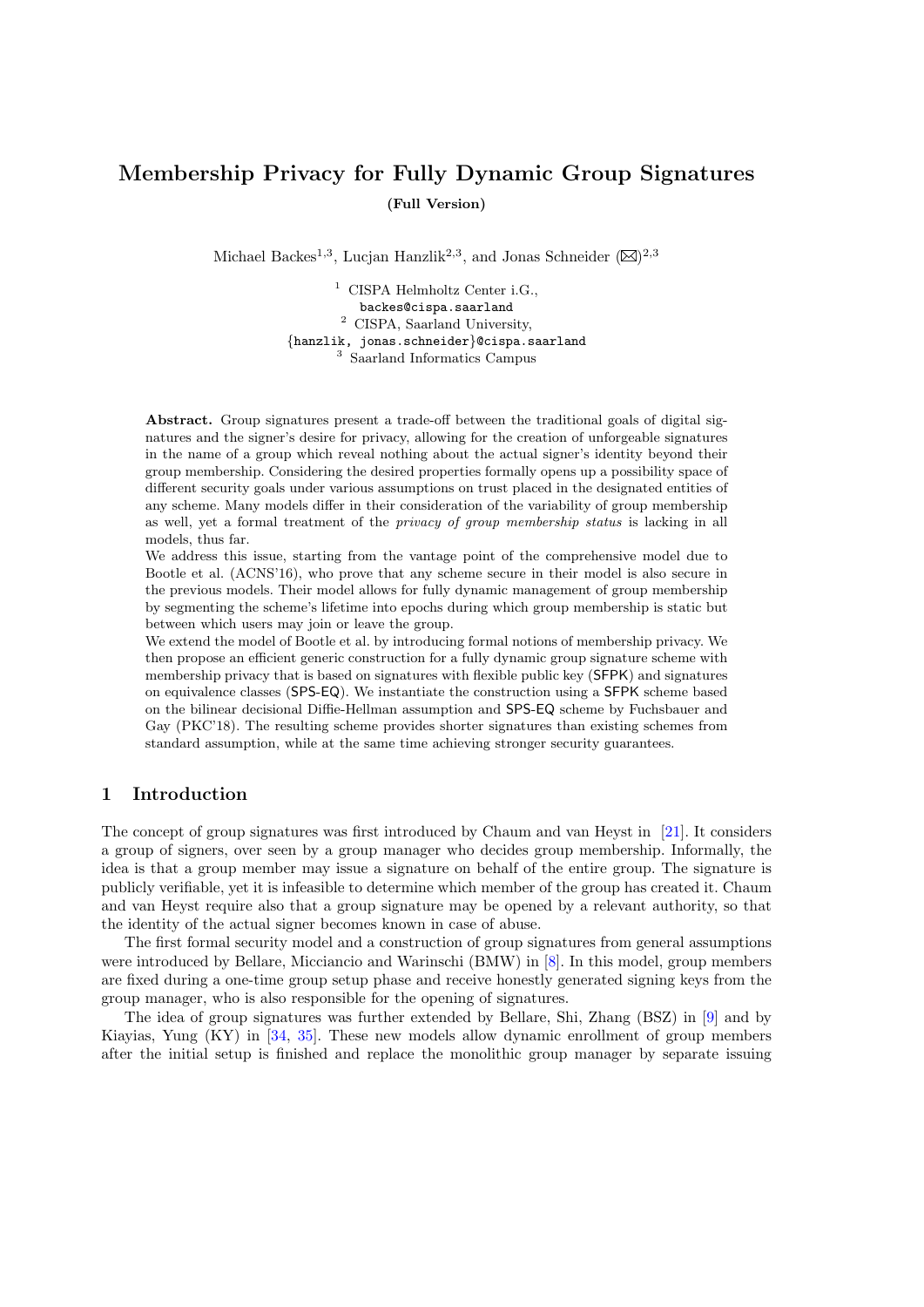and opening authorities. The main differences between the BSZ and KY models are related to the interactive user enrollment and the opening soundness property. In particular, in the BSZ model after a successful enrollment of a user the issuer publishes the final state of the procedure, whereas in the KY model the entire communication transcript is published. In contrast to the BSZ model, the KY model opening authority does not have to prove that the opening has been executed honestly. Because of this, schemes in the KY model require additional trust in the opening authority since it could potentially maliciously point to a user who did not create the signature. This property is called opening soundness and has been studied by Sakai et al. in [\[40\]](#page-34-0).

Bootle et al. [\[15\]](#page-32-1) introduced fully-dynamic group signatures. These new results additionally address revocation, opening soundness and maliciously generated keys. The model allows group members to dynamically join and leave the group. To properly model this feature, the definition introduces an additional public epoch information that is published by the manager.

The authors show that any scheme secure in their model is also secure in all previous ones, which proves that this is the state-of-the-art model for group signatures.

Related Work. The generic constructions from [\[8\]](#page-31-0) and [\[9\]](#page-31-1) established a design paradigm, which is sometimes called the sign-and-encrypt-and-prove paradigm (SEP). It is used in a number of constructions and may be informally described as follows: a signature consists of an encryption under the opener's public key of both a signature of the message under the member's signing key and the member's identity, as well as a non-interactive zero-knowledge proof that the identity contained in the encryption is valid and is indeed that of the signer of the message. The identity of the group member is typically a signature issued by the group manager. Thus, relying on the unforgeability of this signature, such a group signature scheme achieves non-frameability and traceability. Beside this design paradigm and generic construction, which are also based on this paradigm, Abdalla and Warinschi proved in [\[2\]](#page-31-2) that group signatures are actually equivalent to IND-CPA secure encryption schemes.

In [\[10\]](#page-31-3), Bichsel et al. identify the SEP design paradigm as a source of inefficiency in group signatures. Then they propose a new approach based on re-randomizable signature schemes and provide an efficient construction without encryption secure in the random oracle model. In our paper we follow that idea, however we do not rely on the random oracle model to prove security of our scheme. By now many group signature schemes were designed for both the static and dynamic case in the random oracle model which utilize the RSA cryptosystem  $[4]$ ,  $[41]$ ,  $[19]$ ,  $[33]$ , discrete logarithm setting  $[5]$ ,  $[26]$ , and bilinear setting  $[11]$ ,  $[20]$ .

One of the first standard model constructions was introduced by Ateniese et al. [\[3\]](#page-31-7). The scheme is highly efficient, it utilizes bilinear maps and the signature consists only of 8 group elements. However, the scheme does not provide full-anonymity in sense of the definition in the BMW model [\[8\]](#page-31-0). In particular, the adversary is not allowed to see the private keys of honest users.

Boyen and Waters [\[17,](#page-32-4) [18\]](#page-32-5) proposed standard model schemes that use composite order bilinear groups, but in contrast to [\[3\]](#page-31-7) allows key exposure attacks. However, the adversary cannot see any openings of signatures. This restricted version of full-anonymity is also called CPA-anonymity.

The introduction of the Groth-Sahai (GS) proof system [\[30\]](#page-33-4) allowed for the design of new and efficient group signature schemes in the standard model. Groth [\[29\]](#page-33-5) was the first to introduce a standard model group signature with a constant size public key and signatures, which preserve the full-anonymity property. The security of the scheme relies on a q-type assumption. The GS proof system was also used by Libert et al. [\[37,](#page-33-6) [36\]](#page-33-7), who designed standard model group signatures with revocation capabilities.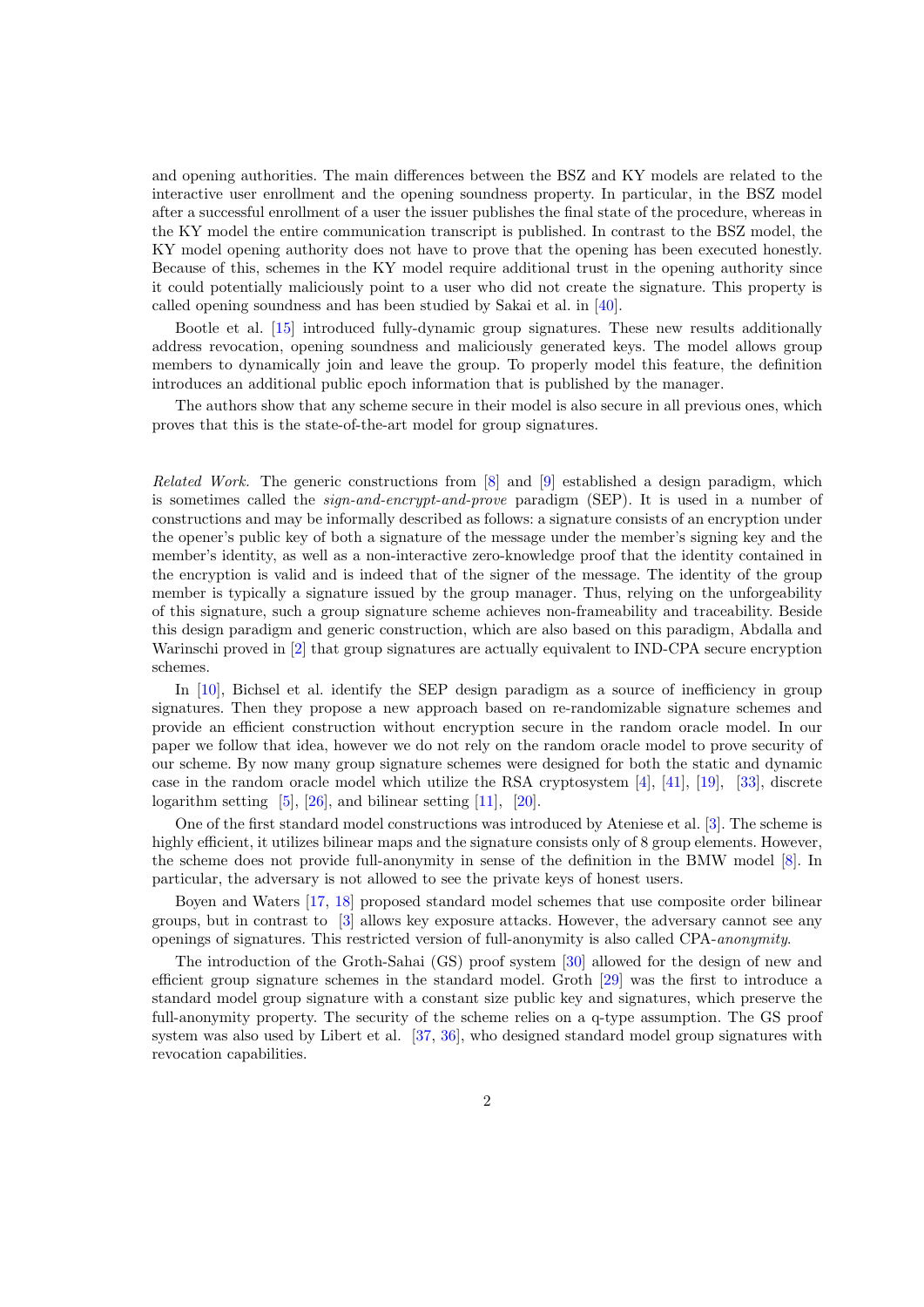At Crypto'15 Libert, Peters and Yung [\[38\]](#page-34-2) introduced two efficient group signature schemes that rely on simple assumptions. The first scheme is secure in the static BMW model [\[8\]](#page-31-0). On the other hand, the second construction is less efficient, but secure in the dynamic security model from [\[35\]](#page-33-1).

Bootle et al. [\[16\]](#page-32-6) propose a generic construction of group signatures from accountable ring signatures. They instantiate it using a scheme based on a sigma protocol in the random oracle model. Later, Bootle et al. [\[15\]](#page-32-1) show that this construction is a fully dynamic group signature scheme. The idea is to include the description of the ring as part of the epoch information. This way only users in the ring are member of the group in the current epoch. Security follows directly from the security of accountable ring signatures.

Derler and Slamanig proposed a generic construction for dynamic group signatures based on structure preserving signatures on equivalence classes (SPS-EQ) [\[23\]](#page-32-7). SPS-EQ define a relation  $\mathcal{R}$ that induces a partition on the message space. By signing one representative of a partition, the signer in fact signs the whole partition. Then, without knowledge of the secret key we can transform the signature to a different representative of the partition. Their group signatures make use of signatures of knowledge (as part of the group signature) and non-interactive zero-knowledge proof systems (in the issuing procedure and to ensure opening soundness). The authors present an efficient instantiation in the random oracle model. The main disadvantage of their construction is that there currently exists no standard model instantiation.

Recently, Backes et al. [\[6\]](#page-31-8) introduced a new cryptographic primitive called signatures with flexible public key. The idea is similar to SPS-EQ, but instead of partitioning the message space in this case the partition is on the public key space. In other words, signers can randomize their public key and secret key to a different representative of the same equivalence class and create a signature that is valid under the new public key. Whether public keys are in the same relation can only be checked using a trapdoor. This primitive also allows third parties to randomize the public key of the signer and introduces a recovery algorithm for the signer to compute the corresponding secret key. The authors also show how to combine their primitive with SPS-EQ to construct static group signatures, which are secure in the BMW model  $[8]$ .

Group signatures can also be constructed from lattice-based assumptions [\[39\]](#page-34-3) or symmetric primitives [\[12\]](#page-31-9). The former is the only scheme secure under lattice-based assumptions for which the signature size does not depend on the number of group members. Unfortunately, it is only secure in the partially dynamic model [\[9\]](#page-31-1) and in the random oracle model. The latter scheme is also instantiated in the random oracle model.

Contribution. In this paper we revisit the fully-dynamic group signature framework by Bootle et al. [\[15\]](#page-32-1). We notice that the epoch information published e.g. with each change in the group (joining or leaving of a member) may leak the identities of members. In particular, this problem is visible for the scheme proposed in [\[16\]](#page-32-6), where the epoch information contains the description of a ring of active members. It is easy to see that since this epoch information is required to verify a signature, the list of active members of the group is known. This can be an issue when group signatures are used in an access control system for resources. An adversary can distinguish the members of the group, which have access to a particular resource and perform targeted attacks e.g. phishing or DoS. We stress that group membership information is implicitly considered public in most security models.

Therefore we propose an extension to the existing model that ensures a feature which we call membership privacy. We model it using two new security experiments. The first one considers the privacy of users joining the group and second one of users leaving the group. In both cases the adversary is outside the system but can corrupt a subset of users. His task is to distinguish which of two users left or joined the group. These basic definitions protect against the attack described above. Note that in this case we consider both managers to be honest. It is obvious that the group manager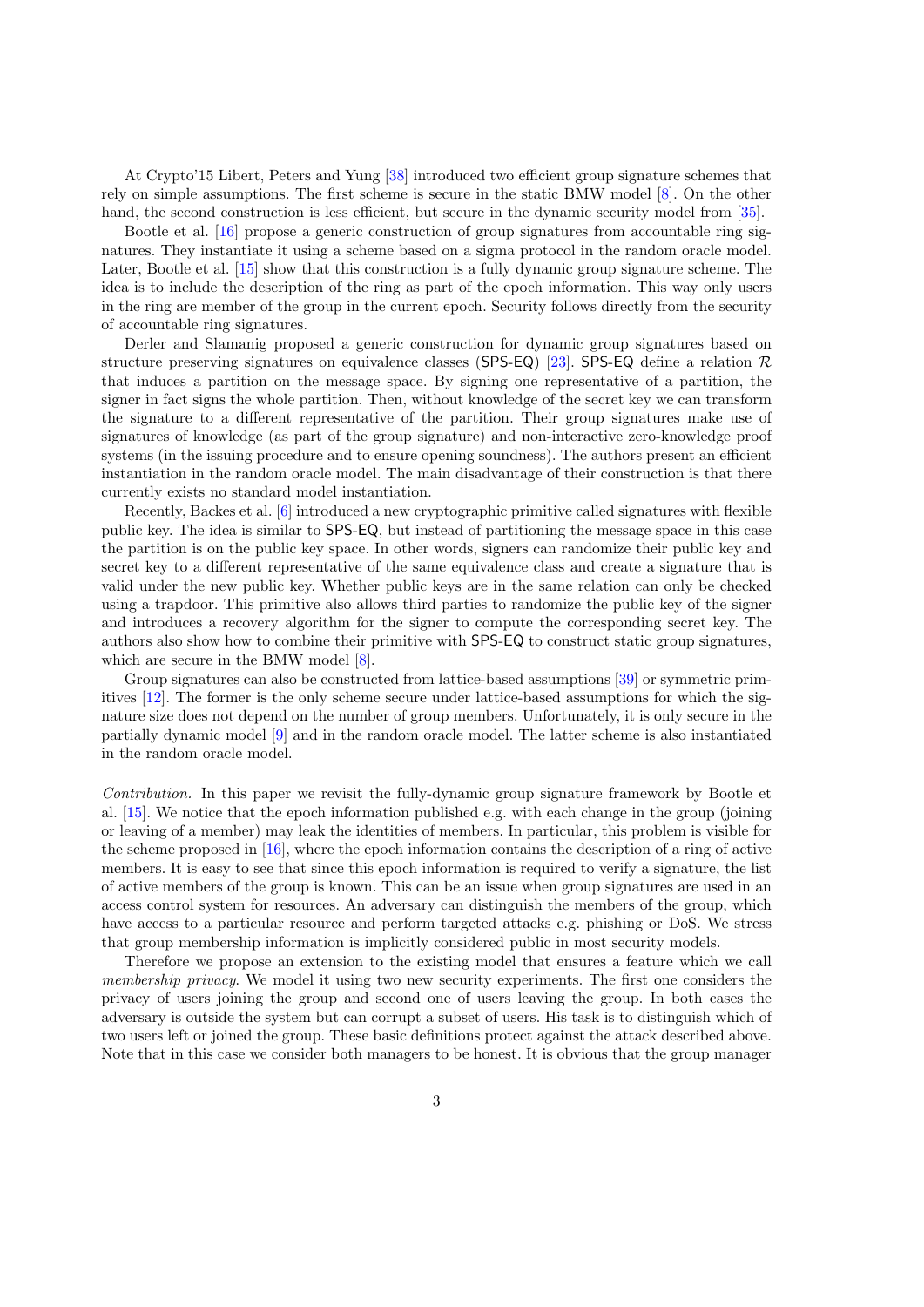always knows the identities of members. The tracing authority can, by definition, determine the identity of group members who have created a signature. Hence we cannot membership information for a given epoch from the tracing manager unless the user effectively does not participate in the epoch.

The second contribution of this paper is a generic construction of fully-dynamic group signatures which achieve membership privacy. We build upon ideas from  $[16]$ ,  $[23]$  and  $[6]$ , and extend them to ensure security in this stronger model. Each epoch the group manager uses a fresh instance of SPS-EQ to certify the public keys of members. However, instead of using the original public keys in the epoch information, the group manager first randomizes the public key and encrypts the randomization using the signer's public key for an encryption scheme. Members can decrypt the randomization and use the SPS-EQ signature from the epoch information. Additionally, the signer creates a proof of knowledge of a unique representative of the equivalence class and the randomness used by the signer. This unique representative can be extracted by the tracing authority and used to identify the signer because the unique representative is also used as the signer's global public key. Membership privacy is ensured because the group manager randomizes the published public key list.

Lastly we show how to efficiently instantiate our construction under standard assumptions without relying on the random oracle model. The resulting scheme has shorter signature than state-ofthe-art schemes [\[38,](#page-34-2) [30\]](#page-33-4) that are secure in the same setting but only allow for partially-dynamic groups.

To achieve this efficient instantiation we introduce a new signatures with flexible public key scheme that is secure under the bilinear decisional Diffie-Hellman assumption and the decisional Diffie-Hellman assumption in  $\mathbb{G}_1$ . We also revisit the definitions introduced by Backes et al [\[6\]](#page-31-8). We propose a notion called canonical representative. Informally, we define a unique representative for every equivalence class. This new feature finds application in our group signature construction. Our scheme has shorter public keys than the schemes from [\[6\]](#page-31-8) i.e. 2 group elements in  $\mathbb{G}_1$ , which allows us to more efficiently instantiate our group signature construction.

The results presented in this paper can be summarized as follows.

- 1. We identify a privacy issue in the fully-dynamic group signatures definition by Bootle et al. [\[15\]](#page-32-1).
- 2. We extend the existing definition to ensure membership privacy (protecting the identities of group members).
- 3. We propose a generic construction of fully-dynamic group signatures with membership privacy that uses signatures with flexible public key and signatures on equivalence classes as building blocks.
- 4. We introduce an efficient signature with flexible public key scheme that is secure under standard assumptions and refine the definitions proposed by Backes et al. In particular, we identity a natural notion called canonical representative, which was not discussed in the original paper [\[6\]](#page-31-8).
- 5. We use this scheme and the SPS-EQ by Fuchsbauer and Gay [\[25\]](#page-32-8) to efficiently instantiate our group signature construction. The resulting scheme has a shorter signature size than state-ofthe-art schemes with comparable assumption but which are secure in weaker models.
- 6. We discuss the efficiency of our instantiation and compare them with state-of-the-art schemes in a similar setting.

## 2 Preliminaries

**Definition 1 (Bilinear map).** Let us consider cyclic groups  $\mathbb{G}_1$ ,  $\mathbb{G}_2$ ,  $\mathbb{G}_T$  of prime order p. Let  $g_1, g_2$  be generators of respectively  $\mathbb{G}_1$  and  $\mathbb{G}_2$ . We call  $e : \mathbb{G}_1 \times \mathbb{G}_2 \to \mathbb{G}_T$  a bilinear map (pairing) if it is efficiently computable and the following holds: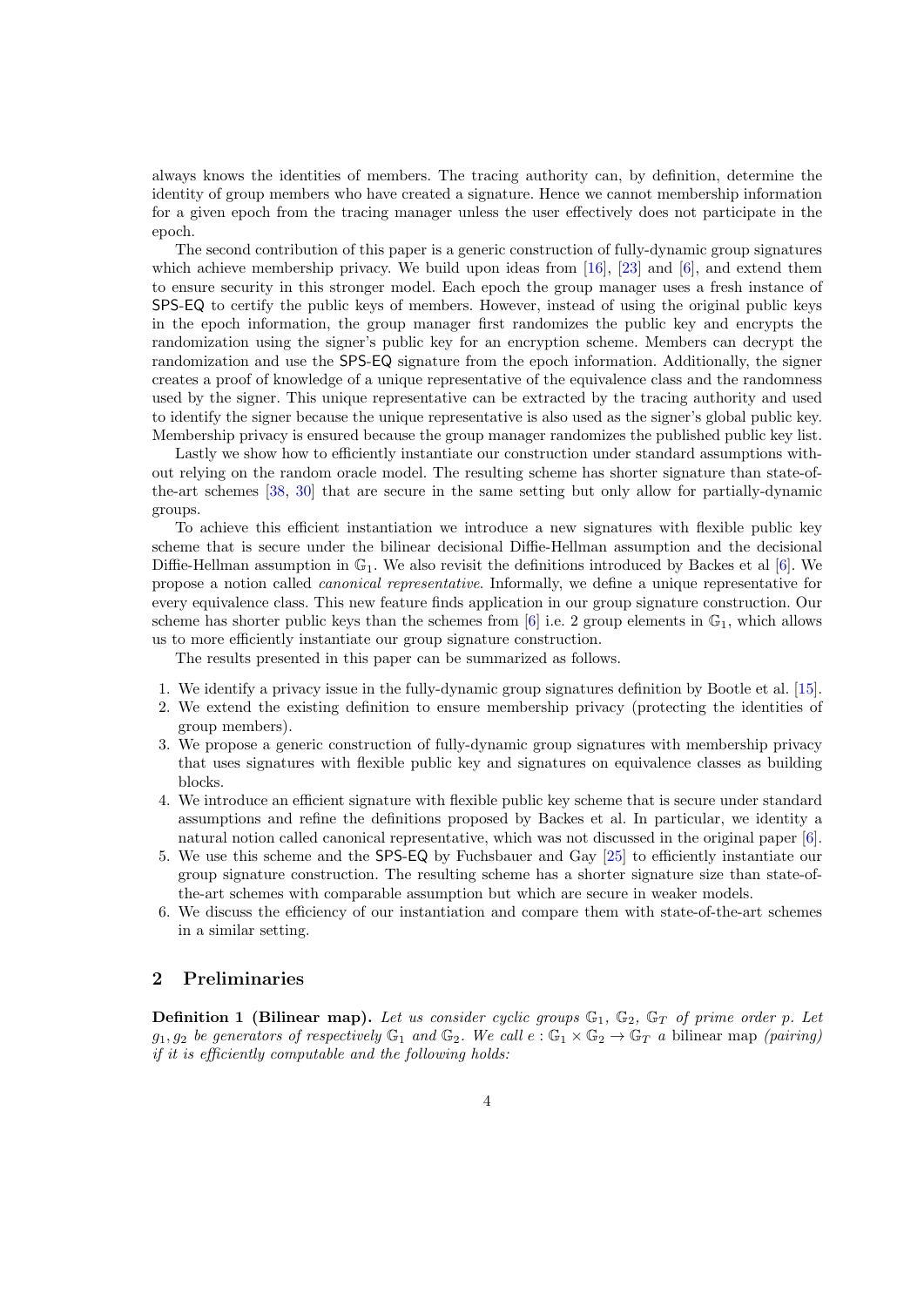Bilinearity:  $\forall (S,T) \in \mathbb{G}_1 \times \mathbb{G}_2$ ,  $\forall a, b \in \mathbb{Z}_p$ , we have  $e(S^a,T^b)=e(S,T)^{a \cdot b}$ , **Non-degeneracy:**  $e(g_1, g_2) \neq 1$  is a generator of group  $\mathbb{G}_T$ ,

Depending on the choice of groups we say that map e is of type 1 if  $\mathbb{G}_1 = \mathbb{G}_2$ , of type 2 if  $\mathbb{G}_1 \neq \mathbb{G}_2$  and there exists an efficiently computable isomorphism  $\psi : \mathbb{G}_2 \to \mathbb{G}_1$ , of type 3 if no such isomorphism  $\psi$  is known.

Definition 2 (Bilinear-group generator). A bilinear-group generator is a deterministic polynomialtime algorithm BGGen that on input a security parameter  $1^{\lambda}$  returns a bilinear group BG =  $(p, \mathbb{G}_1, \mathbb{G}_2,$  $\mathbb{G}_T$ ,  $e, g_1, g_2$  such that  $\mathbb{G}_1 = \langle g_1 \rangle$ ,  $\mathbb{G}_2 = \langle g_2 \rangle$  and  $\mathbb{G}_T$  are groups of order p and  $e : \mathbb{G}_1 \times \mathbb{G}_2 \to \mathbb{G}_T$ is a bilinear map.

## 2.1 Assumptions

Definition 3 (Decisional Diffie-Hellman Assumption in  $\mathbb{G}_i$ ). Given BG and elements  $(g_i^a,g_i^b,g_i^z)\!\in\mathbb{G}_i^3$ it is hard for all PPT adversaries A to decide whether  $z = a \cdot b \mod p$  or  $z \stackrel{s}{\leftarrow} \mathbb{Z}_p^*$ . We will use  $\mathsf{Adv}_{\mathcal{A}}^{\mathrm{ddh}}(\lambda)$  to denote the advantage of the adversary in solving this problem.

If the problem instance were given in both groups, i.e.  $(g_1^a, g_1^b, g_1^z, g_2^a, g_2^b, g_2^z)$  then the pairing would allow to efficiently check  $e(g_1^a, g_2^b) = e(g_1^z, g_2)$ , solving the problem. An analogous problem, which is assumed difficult even in the presence of a pairing is given by adding values  $g_1^c, g_2^c$  to the challenge and asking whether  $z = a \cdot b \cdot c \mod p$ . This was noted by Boneh and Franklin [\[13\]](#page-32-9) who defined a similar problem called Weil decisional Diffie-Hellman problem in the type 1 setting. In their later work [\[14\]](#page-32-10) it was renamed to bilinear decisional Diffie-Hellman assumption. We restate it for type 3 pairings as follows:

Definition 4 (Bilinear Decisional Diffie-Hellman Assumption). Given BG and elements  $(g_1^a, g_1^b, g_1^c, g_1^z, g_2^a, g_2^b, g_2^c, g_2^z) \in \mathbb{G}_1^4 \times \mathbb{G}_2^4$  it is hard for all PPT adversaries A to decide whether  $z = a \cdot b \cdot c$ mod p or  $z \stackrel{\&}{\leftarrow} \mathbb{Z}_p^*$ . We will use  $\mathsf{Adv}_{\mathcal{A}}^{\mathsf{5ddh}}(\lambda)$  to denote the advantage of the adversary in solving this problem.

**Definition 5** (Collision-Resistance). We call a function  $H: \{0,1\}^* \to \mathbb{Z}_p^*$  collision-resistant if it is hard for all PPT adversaries A to output two distinct message  $m_1, m_2$  for which  $H(m_1) = H(m_2)$ We will use  $\mathsf{Adv}_{\mathcal{A}}^{\text{coll}}(\lambda)$  to denote the advantage of the adversary in finding a collision for this hash function.

### 2.2 Programmable Hash Functions

We now recall the definition of programmable hash functions introduced by Hofheinz and Kiltz [\[32\]](#page-33-8). In order to do so, we first define a *group hash function* for group G and output length  $\ell = \ell(\lambda)$ . A group hash function consists of two polynomial time algorithms PHF.Gen and PHF.Eval. For a security parameter  $\lambda$ , the generation algorithm  $K_{\text{PHF}} \xleftarrow{\text{g}} \text{PHF}$ . Gen(1<sup> $\lambda$ </sup>) outputs a key. This key can be used in the deterministic algorithm PHF. Eval to evaluate the hash function via  $y \in \mathbb{G} \Leftrightarrow$  PHF. Eval( $K_{\text{PHF}}$ , X), where  $X \in \{0,1\}^{\ell}$ .

**Definition 6.** A group hash function is an  $(m, n, \gamma, \delta)$ -programmable hash function if there are polynomial time algorithms PHF. TrapGen and PHF. TrapEval such that:

 $-$  For any  $g, h \in \mathbb{G}$  the trapdoor algorithm  $(K'_{\text{PHF}}, td) \overset{\hspace{0.1em}\mathsf{\scriptscriptstyle\$}}{\leftarrow}$  PHF.TrapGen $(1^\lambda, g, h)$  outputs a key  $K'$ and trapdoor td. Moreover, for every  $X \in \{0,1\}^{\ell}$  we have  $(a_X, b_X) \stackrel{\simeq}{\leftarrow}$  PHF.TrapEval $(td, X)$ , such that PHF.Eval $(K'_{\text{PHF}}, X) = g^{a_X} h^{b_X}$ .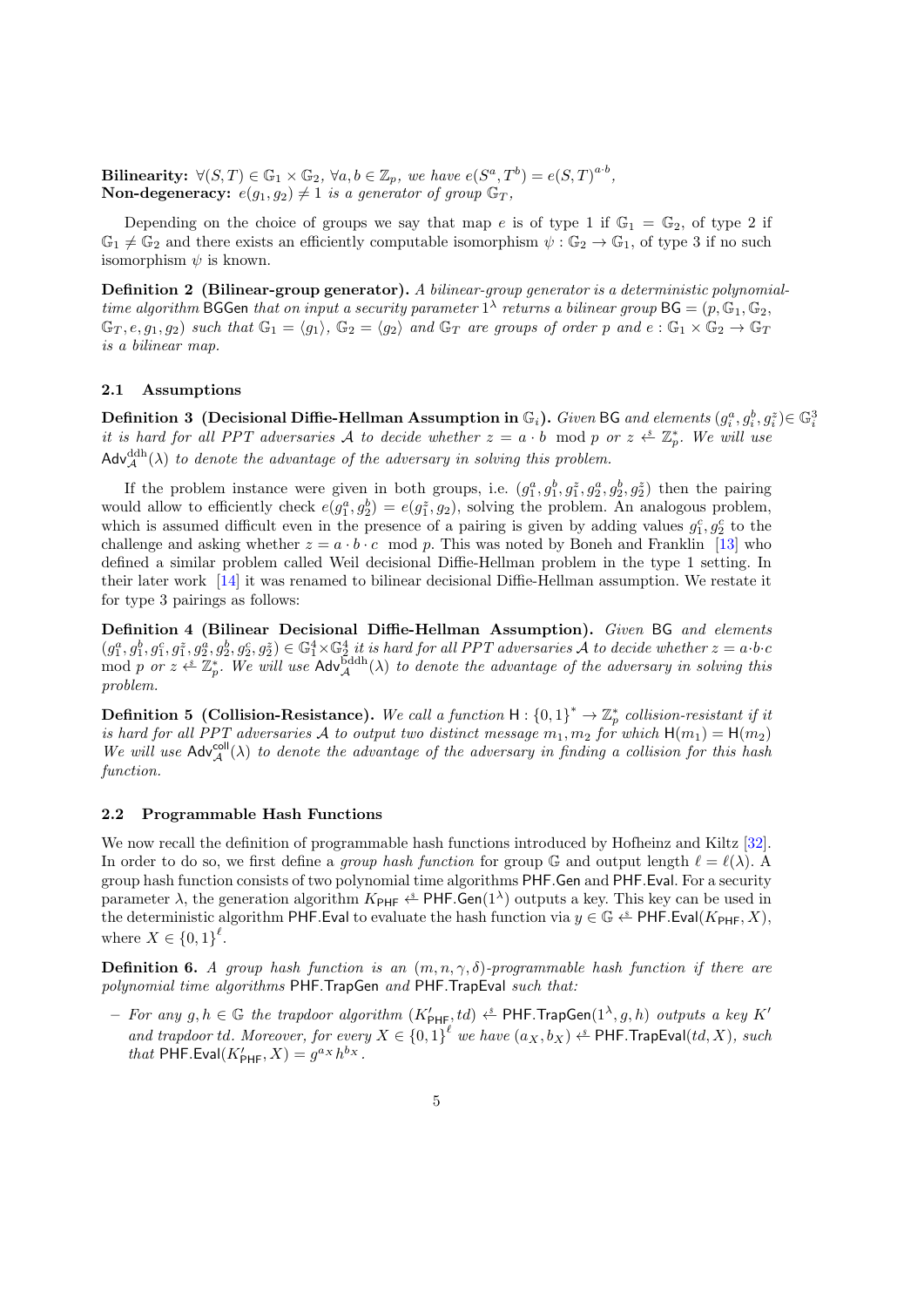- $-$  For all  $g, h \in \mathbb{G}$  and for  $(K'_{\text{PHF}}, td) \overset{\hspace{0.1em}\mathsf{\scriptscriptstyle\$}}{\leftarrow}$  PHF.TrapGen $(1^\lambda, g, h)$  and  $K_{\text{PHF}} \overset{\hspace{0.1em}\mathsf{\scriptscriptstyle\$}}{\leftarrow}$  PHF.Gen $(1^\lambda),$  the keys  $K_{\text{PHF}}$  and  $K'_{\text{PHF}}$  are statistically  $\gamma$ -close.
- For all  $g, h \in \mathbb{G}$  and all possible keys  $K'_{\text{PHF}}$  from the range of PHF. TrapGen $(1^{\lambda}, g, h)$ , for all  $X_1,\ldots,X_m,Z_1,\ldots,Z_n \in \{0,1\}^{\ell}$  such that  $X_i \neq Z_j$  for any i, j and for the corresponding  $(a_{X_i},b_{X_i})\overset{\hspace{0.1em}\mathsf{\scriptscriptstyle\$}}{\leftarrow}$  PHF.TrapEval $(td,X_i)$  and  $(a_{Z_i},b_{Z_i})\overset{\hspace{0.1em}\mathsf{\scriptscriptstyle\$}}{\leftarrow}$  PHF.TrapEval $(td,Z_i)$  we have

$$
\Pr[a_{X_1} = \dots = a_{X_m} = 0 \ \land \ a_{Z_1} = \dots = a_{Z_n} \neq 0] \ge \delta,
$$

where the probability is over the trapdoor  $td$  that was produced along with key  $K'_{\text{PHF}}$ .

Hofheinz and Kiltz show that the function introduced by Waters [\[42\]](#page-34-4) is a programmable hash function. For a key  $K_{\text{PHF}} = (h_0, \ldots, h_\ell) \in \mathbb{G}^{\ell+1}$  and message  $X = (x_1, \ldots, x_\ell) \in \{0, 1\}^\ell$  the function is computed as  $h_0 \cdot \prod_{i=1}^{\ell} h_i^{x_i}$ . In particular, they prove that for any fixed  $q = q(\lambda)$  it is a  $(1, q, 0, 1/8$ .  $(\ell + 1) \cdot q$ -programmable hash function.

## 2.3 Signatures on Equivalence Classes

We now recall the notion of signatures on equivalence classes introduced by Hanser and Slamanig [\[31\]](#page-33-9). The signing algorithm of the primitive SPS.Sign(sk<sub>SPS</sub>, M) defines an equivalence relation R that induces a partition on the message space. A signer can simply sign one representative of the class to create a signature for the whole class. The signature can then be changed without the knowledge of the secret key to a different representative using the SPS.ChgRep( $pk_{SPS}$ ,  $M$ ,  $\sigma_{SPS}$ ,  $r$ ) algorithm.

Existing instantiations work in the bilinear group setting and allow to sign messages from the space  $(\mathbb{G}_{i}^{*})^{\ell}$ , for  $\ell > 1$ . The partition on the message space in those schemes is induced by the relation  $\mathcal{R}_{exp}$ : given two messages  $M = (M_1, \ldots, M_\ell)$  and  $M' = (M'_1, \ldots, M'_\ell)$ , we say that M and M' are from the same equivalence class (denoted by  $[M]_{\mathcal{R}}$ ) if there exists a scalar  $r \in \mathbb{Z}_p^*$ , such that  $\forall_{i\in[\ell]}(M_i)^r = M'_i$ . The original paper defines two properties of SPS-EQ namely unforgeability under chosen-message attacks and class-hiding. Fuchsbauer and Gay [\[25\]](#page-32-8) recently introduced a weaker version of unforgeability called unforgeability under chosen-open-message attacks, which restricts the adversaries' signing queries to messages where it knows all exponents.

**Definition 7 (Signing Oracles).** A signing oracle is an  $\mathcal{O}_{SPS}$ (sk<sub>SPS</sub>, ·) (resp.  $\mathcal{O}_{op}$ (sk<sub>SPS</sub>, ·)) oracle, which accepts messages  $(M_1,\ldots,M_\ell) \in (\mathbb{G}_i^*)^\ell$  (resp. vectors  $(e_1,\ldots,e_\ell) \in (\mathbb{Z}_p^*)^\ell$ ) and returns signature under sksps on those messages (resp. on messages  $(g_1^{e_1},...,g_1^{e_\ell}) \in (\mathbb{G}_i^*)^{\ell}$ ).

Definition 8 (EUF-CMA (resp. EUF-CoMA)). A SPS-EQ scheme (SPS.BGGen, SPS.KGen, SPS.Sign, SPS.ChgRep, SPS.Verify, SPS.VKey) on  $(\mathbb{G}_i^*)^\ell$  is called existentially unforgeable under chosen message attacks (resp. adaptive chosen-open-message attacks), if for all PPT algorithms A having access to an open signing oracle  $\mathcal{O}_{SPS}$ (sk<sub>SPS</sub>, ·) (resp.  $\mathcal{O}_{op}$ (sk<sub>SPS</sub>, ·)) the following adversary's advantage (with templates  $T_1, T_2$  defined below) is negligible in the security parameter  $\lambda$ :

$$
\mathbf{Adv}_{\mathsf{SPS-EQ},\mathcal{A}}^{\ell,T_1}(\lambda) = \Pr\left[\begin{smallmatrix}\mathsf{BG}\leftarrow\mathsf{SPS}.\mathsf{BGGen}(\lambda); & \forall M\in Q.~[M^*]_\mathcal{R}\neq [M]_\mathcal{R}~\wedge \\\mathsf{(sk_{\mathsf{SPS}},\mathsf{pk_{\mathsf{SPS}}})\overset{\mathcal{S}}{\leftarrow}\mathsf{SPS}.\mathsf{KGen}(\mathsf{BG},\ell); & \forall M\in Q.~[M^*]_\mathcal{R}\neq [M]_\mathcal{R}~\wedge \\\ (M^*,\sigma^*_{\mathsf{SPS}})\overset{\mathcal{S}}{\leftarrow}\mathcal{A}^{\mathcal{O}_{T_2}(\mathsf{sk_{\mathsf{SPS}}},\cdot)}(\mathsf{pk_{\mathsf{SPS}}}) & \mathsf{SPS}.\mathsf{Verify}(\mathsf{pk_{\mathsf{SPS}},M^*,\sigma^*_{\mathsf{SPS}})=1}\end{smallmatrix}\right],
$$

where Q is the set of messages signed by the signing oracle  $\mathcal{O}_{T_2}$  and for  $T_1 = \text{euf-cma}$  we have  $T_2$  = SPS, and for  $T_1$  = euf-coma we have  $T_2$  = op.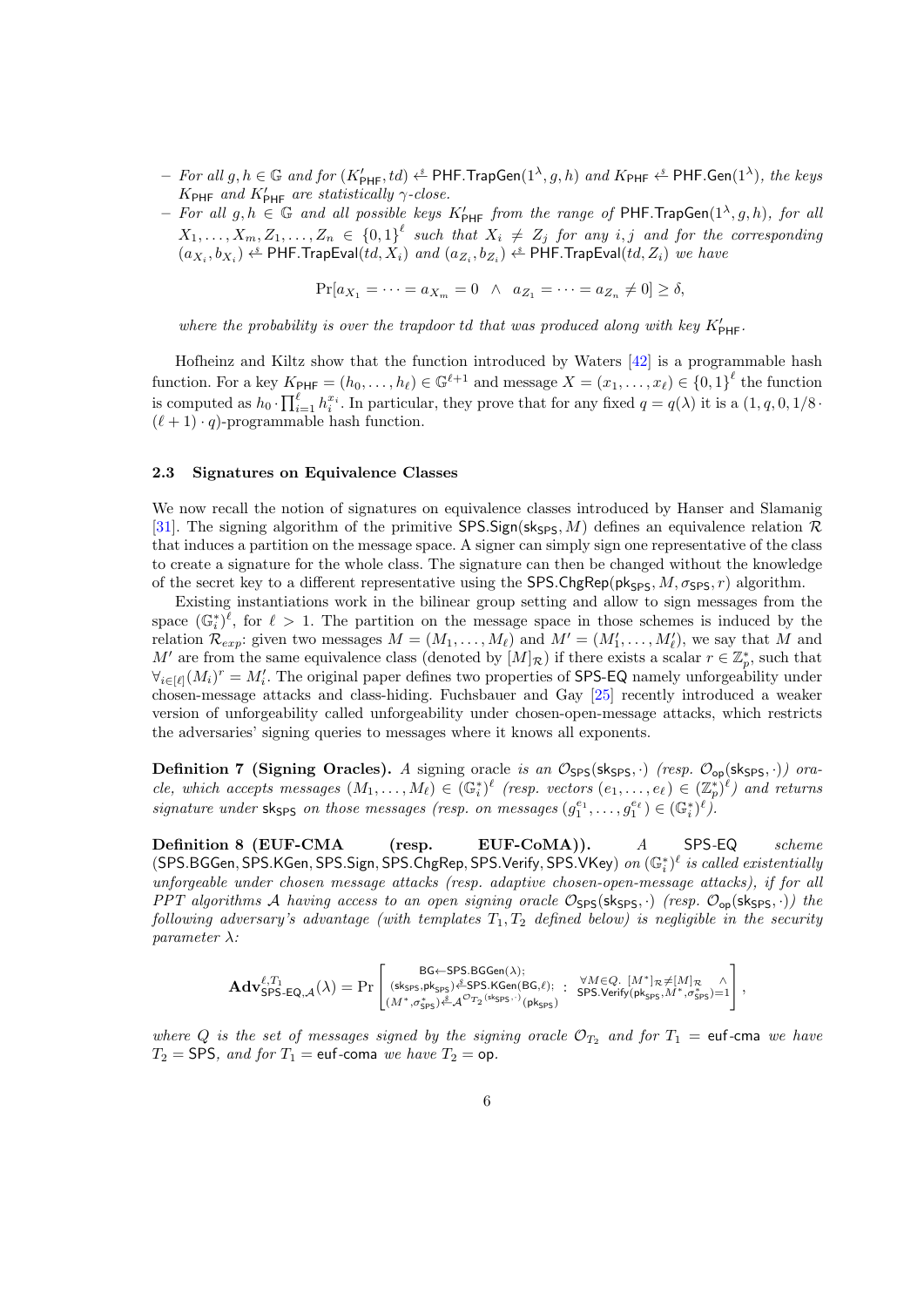A stronger notion of class hiding, called perfect adaptation of signatures, was proposed by Fuchsbauer et al. in [\[25\]](#page-32-8). Informally, this definition states that signatures received by changing the representative of the class and new signatures for the representative are identically distributed. In our schemes we will only use this stronger notion.

Definition 9 (Perfect Adaption of Signatures). A SPS-EQ scheme on  $(\mathbb{G}_i^*)^{\ell}$  perfectly adapts signatures if for all  $\left($ Sk<sub>SPS</sub>, pk<sub>SPS</sub>,  $M, \sigma, r$ ), where  $SPS.VKey(sk_{SPS}, pk_{SPS}) = 1, M \in (\mathbb{G}_1^*)^{\ell}, r \in \mathbb{Z}_p^*$  and SPS. Verify( $pk_{SPS}, M, \sigma$ ) = 1, the distribution of

 $((M)^r, {\sf SPS}.\mathsf{Sign}({\sf sk}_{\mathsf{SPS}},M^r))$  and  ${\sf SPS}.\mathsf{ChgRep}({\sf pk}_{\mathsf{SPS}},M,\sigma,r)$ 

are identical.

### 2.4 Non-Interactive Proof Systems

In this paper we make use of non-interactive proof systems. Although we define the proof system for arbitrarily languages, in our schemes we use the efficient Groth-Sahai (GS) proof system for pairing product equations [\[30\]](#page-33-4).

Let R be an efficiently computable binary relation, where for  $(x, w) \in \mathcal{R}$  we call x a statement and w a witness. Moreover, we will denote by  $L_{\mathcal{R}}$  the language consisting of statements in  $\mathcal{R}$ , i.e.  $L_{\mathcal{R}} = \{x | \exists w : (x, w) \in \mathcal{R}\}.$ 

Definition 10 (Non-Interactive Proof System). A non-interactive proof system Π consists of the following three algorithms:

 $\Pi$ . Setup(1<sup> $\lambda$ </sup>): on input security parameter 1<sup> $\lambda$ </sup>, this algorithm outputs a common reference string  $\rho$ .

- $\Pi$ .Prove $(\rho, x, w)$ : on input common reference string  $\rho$ , statement x and witness w, this algorithm outputs a proof  $\pi$ .
- Π.Verify(ρ, x, π): on input common reference string ρ, statement x and proof π, this algorithm outputs either  $accept(1)$  or reject(0).

Some proof systems do not need a common reference string. In such a case, we omit the first argument to Π.Prove and Π.Verify.

Definition 11 (Soundness). A proof system Π is called sound, if for all PPT algorithms A the following probability, denoted by  $\mathsf{Adv}_{\Pi,\mathcal{A}}^{\mathsf{sound}}(\lambda)$ , is negligible in the security parameter  $1^{\lambda}$ .

$$
\Pr[\rho \stackrel{\hspace{0.1em}\mathsf{\scriptscriptstyle\$}}{=} \Pi.\mathsf{Setup}(1^{\lambda});(x,\pi) \stackrel{\hspace{0.1em}\mathsf{\scriptscriptstyle\$}}{=} \mathcal{A}(\rho): \quad \Pi.\mathsf{Verify}(\rho,x,\pi) = \mathsf{accept} \;\wedge\; x \not\in L_{\mathcal{R}}].
$$

where the probability is taken over the randomness used by  $\Pi$ . Setup and the adversary  $A$ . We say that the proof system is perfectly sound if  $\mathsf{Adv}_{\Pi,\mathcal{A}}^{\text{sound}}(\lambda) = 0$ .

Definition 12 (Perfect Knowledge Extraction). A proof system Π is called an argument of knowledge for R, if there exists a knowledge extractor  $E = (II.\text{ExtGen}, II.\text{Extract})$  such that for all algorithms A

$$
\mathsf{Adv}^{\mathrm{e}_1}_{\Pi,\mathcal{A}}(\lambda) := |\mathrm{Pr}[\rho \stackrel{\hspace{0.1em}\mathsf{\scriptscriptstyle\$}}{\leftarrow} \Pi.\mathsf{Setup}(1^\lambda): \ \mathcal{A}(\rho) = 1] - \mathrm{Pr}[(\rho,\tau) \stackrel{\hspace{0.1em}\mathsf{\scriptscriptstyle\$}}{\leftarrow} \Pi.\mathsf{ExtGen}(1^\lambda): \ \mathcal{A}(\rho) = 1]|
$$

is negligible in  $\lambda$  and

$$
\begin{aligned} \mathsf{Adv}_{\varPi,\mathcal{A}}^{\mathrm{e_2}}(\lambda):=\Pr[(\rho,\tau)\overset{\hspace{0.1em}\mathit{\ast}}{\leftarrow} \varPi.\mathsf{ExtGen}(1^{\lambda});(x,\pi)\overset{\hspace{0.1em}\mathit{\ast}}{\leftarrow}\mathcal{A}(\rho,\tau);w\overset{\hspace{0.1em}\mathit{\ast}}{\leftarrow} \varPi.\mathsf{Extract}(\rho,\tau,x,\pi):\\ &\varPi.\mathsf{Verify}(\rho,x,\pi)=\mathsf{accept}\quad \wedge\quad (x,w)\not\in \mathcal{R}] \end{aligned}
$$

is negligible in  $1^{\lambda}$ . If  $\mathsf{Adv}_{\Pi,\mathcal{A}}^{\mathrm{e}_2}(\lambda) = 0$ , we say that  $\Pi$  is a perfect proof of knowledge.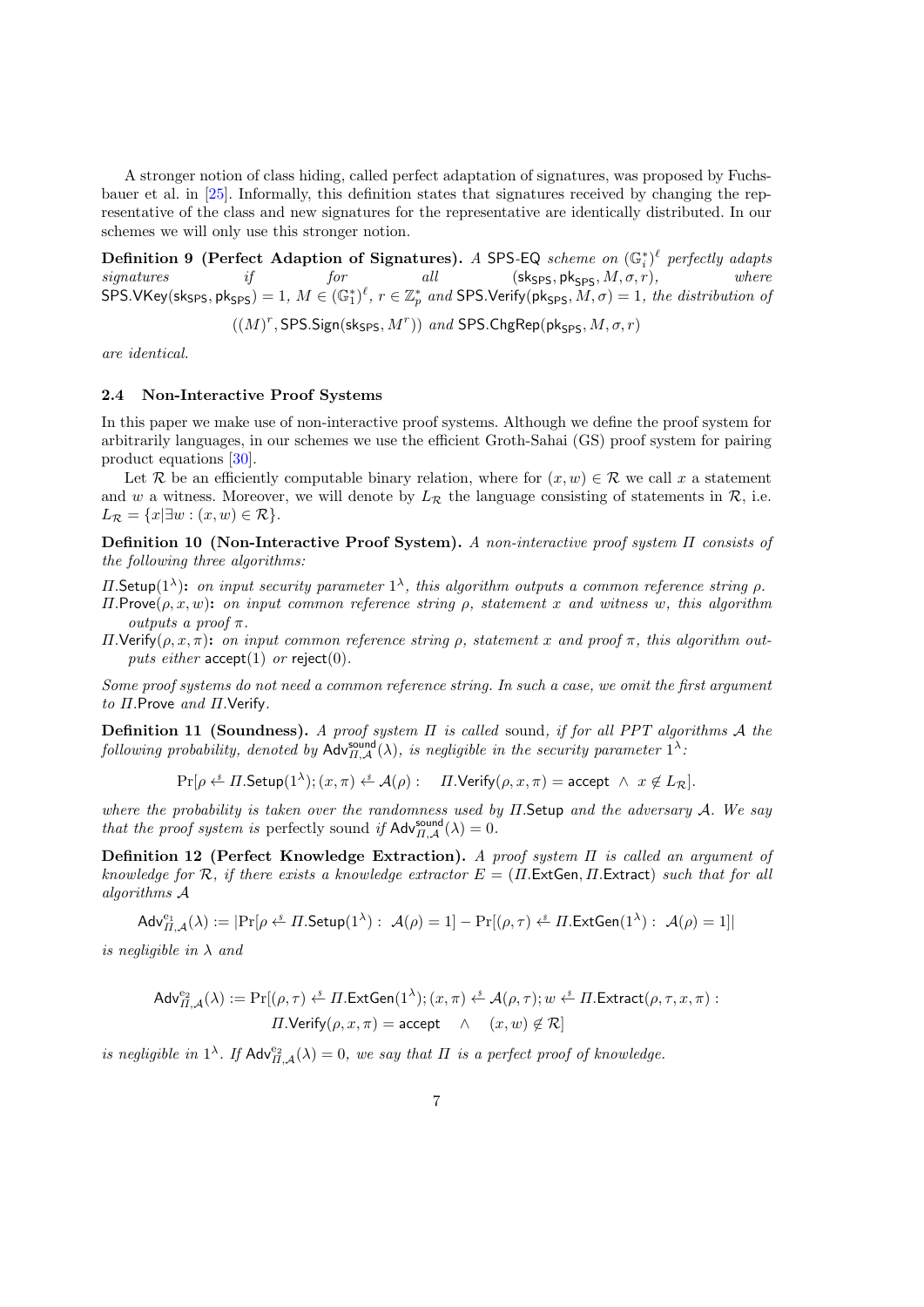Definition 13 (Witness Indistinguishability (WI)). A proof system  $\Pi$  is witness indistinguishable, if for all PPT algorithms A we have that the advantage  $\text{Adv}_{H,\mathcal{A}}^{\text{wi}}(\lambda)$  computed as:

$$
|\Pr[\rho \stackrel{\text{s}}{\leftarrow} \Pi.\mathsf{Setup}(1^{\lambda}); (x, w_0, w_1) \stackrel{\text{s}}{\leftarrow} \mathcal{A}(1^{\lambda}, \rho); \pi \stackrel{\text{s}}{\leftarrow} \Pi.\mathsf{Prove}(\rho, x, w_0): \mathcal{A}(\pi) = 1] -
$$
  

$$
\Pr[\rho \stackrel{\text{s}}{\leftarrow} \Pi.\mathsf{Setup}(1^{\lambda}); (x, w_0, w_1) \stackrel{\text{s}}{\leftarrow} \mathcal{A}(1^{\lambda}, \rho); \pi \stackrel{\text{s}}{\leftarrow} \Pi.\mathsf{Prove}(\rho, x, w_1): \mathcal{A}(\pi) = 1]|,
$$

where  $(x, w_0), (x, w_1) \in \mathcal{R}$ , is at most negligible in  $\lambda$ . We say that the proof system if perfectly witness indistinguishable if  $\mathsf{Adv}_{H,\mathcal{A}}^{\mathsf{wi}}(\lambda) = 0.$ 

**Definition 14 (Zero-Knowledge).** A proof system  $\Pi$  is called zero-knowledge, if there exists a PPT simulator  $S = (SimGen, Sim)$  such that for all PPT algorithms A the following probability, denoted by  $\mathsf{Adv}_{\Pi,\mathcal{A}}^{\mathsf{zk}}(\lambda)$ , is negligible in the security parameter  $1^{\lambda}$ .

$$
|\Pr[\rho \stackrel{\text{s}}{\leftarrow} \Pi.\mathsf{Setup}(1^{\lambda}) : \mathcal{A}^{\Pi.\mathsf{Prove}(\rho,\cdot,\cdot)}(\rho) = 1] -
$$
  

$$
\Pr[(\rho,\tau) \stackrel{\text{s}}{\leftarrow} \mathsf{SimGen}(1^{\lambda}) : \mathcal{A}^{S(\rho,\tau,\cdot,\cdot)}(\rho) = 1]|,
$$

where  $\tau$  is a trapdoor information, oracle call  $S(\rho, \tau, x, w)$  returns the output of  $\text{Sim}(\rho, \tau, x)$  for  $(x, w) \in \mathcal{R}$  and both oracles output  $\perp$  if  $(x, w) \notin \mathcal{R}$ .

We briefly recall the framework of pairing product equations that is used for the languages of the Groth-Sahai proof system [\[30\]](#page-33-4). For constants  $A_i \in \mathbb{G}_1$ ,  $B_i \in \mathbb{G}_2$ ,  $t_T \in \mathbb{G}_T$ ,  $\gamma_{ij} \in \mathbb{Z}_p$  which are either publicly known or part of the statement, and witnesses  $X_i \in \mathbb{G}_1$ ,  $Y_i \in \mathbb{G}_2$  given as commitments, we give proofs that:

$$
\prod_{i=1}^{n} e(A_i, Y_i) \cdot \prod_{i=1}^{m} e(X_i, B_i) \cdot \prod_{j=1}^{m} \prod_{i=1}^{n} e(X_i, Y_i)^{\gamma_{ij}} = t_T.
$$

The system  $(II_{\text{PPE}}.$ Setup,  $II_{\text{PPE}}.$ Prove,  $II_{\text{PPE}}.$ Verify,  $II_{\text{PPE}}.$ ExtGen,  $II_{\text{PPE}}.$ Extract) has several instantiations based on different assumptions. In this paper we only consider the instantiation based on the decisional Diffie-Hellman assumption given by Ghadafi, Smart and Warinschi [\[28\]](#page-33-10).

### 2.5 Digital Signatures and Public Key Encryption

In our group signature construction we also make use of standard digital signatures and public key encryption schemes. We use (DS.KeyGen, DS.Sign, DS.Verify) to denote the algorithms that make up the scheme DS and  $Adv_{A,DS}^{euf-cma}(\lambda)$  to denote the adversaries advantage against the existential unforgeability under chosen message attacks of the signature scheme.

A public key encryption scheme PKE consists of three algorithms (PKE.KeyGen, PKE.Enc, PKE.Dec). We use the standard notion of indistinguishability of ciphertexts under chosen message attacks  $(IND - CPA)$  as well as the notion of key privacy under chosen message attacks  $(IK - CPA)$ , which informally requires that it is infeasible for an attacker to determine which key was used to create a given ciphertext even if with access to both encryption keys. A full formal definition of this property can be found in [\[7\]](#page-31-10). An example of a scheme which achieves key privacy is the El Gamal encryption scheme [\[27\]](#page-33-11).

## 3 Fully Dynamic Group Signatures

We recall the framework of definitions for fully dynamic group signatures established in [\[15\]](#page-32-1).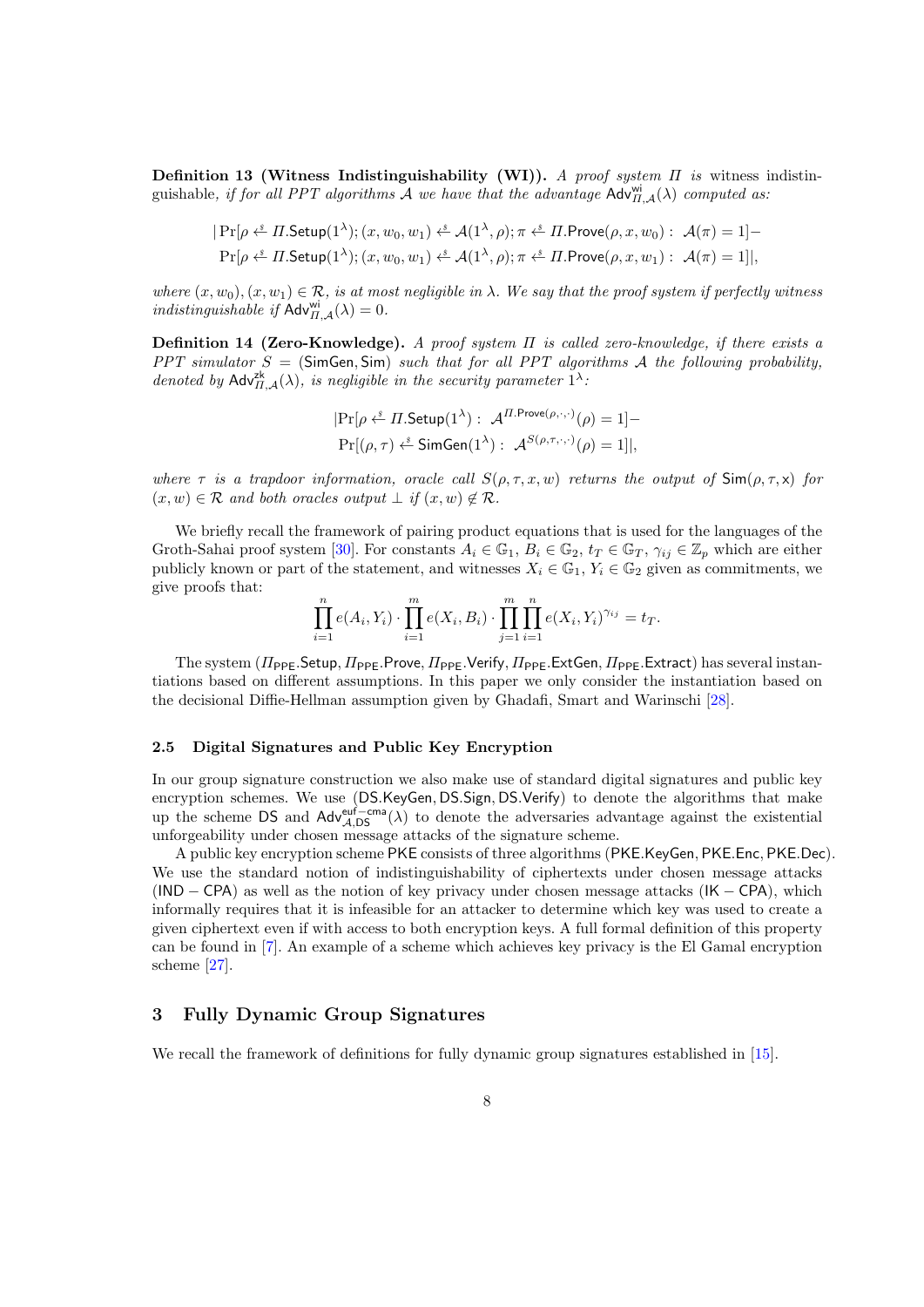Definition 15. A fully dynamic group signature scheme GS is a defined by the following set of efficient algorithms

- GS.Setup( $1^{\lambda}$ ): On input a security parameter, the setup algorithm outputs public parameters param and initializes the user registration table reg.
- $\langle$ GS.KGen<sub>M</sub>(param), GS.KGen $\tau$ (param)): Given the public parameters param the group manager M and tracing manager  $T$  jointly execute a key generation protocol.
	- The private output of the group manager is a secret manager key msk, its public output a manager public key mpk and the initial group information info.
	- The private output of the tracing manager is a secret tracing key tsk and a tracing manager public key tpk.

The public outputs together are referred to as the group public key  $gpk := (param, mpk, tpk)$ .

- **GS.UKGen**( $1^{\lambda}$ ): On input the public parameters, the user key generation algorithm outputs a pair of user secret and user public key  $(usk[uid],upk[uid]),$  bound to a fresh user id uid.
- $\langle$ GS.Join(info<sub>Tcurrent</sub>, gpk, uid,  $usk$ [uid]), GS.Issue(info<sub>Tcurrent</sub>, msk, uid,  $upk$ [uid])): A user who has executed GS.UKGen, obtaining a user id uid and key pair ( $usk[uid],upk[uid])$  may, given the group public key and information regarding the current epoch  $info_{\tau_{current}}$  engage the group manager in a join-issue procedure to become a member of the group. If successful, the output of the GS.Issue algorithm is user registration information which is stored in reg[uid] the user secret key  $\text{gsk}[\text{uid}]$ is updated with the output of GS.Join.
- GS.UpdateGroup(gpk, msk, info $_{\tau_{current}}$ , S, reg): The group manager may advance the current epoch  $\tau_{current}$  to the next epoch  $\tau_{new}$ , at the same time revoking membership of a subset S of the set of active group members. If any uid  $\in \mathcal{S}$  is not assigned to an active member of the group, i.e. was not assigned in a run of the join-issue procedure, the algorithm aborts. The outputs is the new group information info<sub> $\tau_{new}$ </sub> and a possibly updated registration table reg. If the group information does not change, the algorithm outputs  $\bot$ .
- $\text{GS}.\text{Sig(gpk}, \text{gsk}[\text{uid}], \text{info}_{\tau}, m)$ : Given their group signing key, current group information and the group public key, a user may sign a message, producing a signature  $\Sigma$ . If the user-ID uid is not assigned to an active group member in the current epoch  $\tau_{current}$ , the algorithm outputs  $\perp$ instead.
- GS.Vf(gpk, info<sub>τ</sub>, m,  $\Sigma$ ): If the given signature  $\Sigma$  is valid for message m in epoch  $\tau$ , verification outputs accept, otherwise reject.
- GS.Trace(gpk, tsk, info<sub>τ</sub>, reg, m,  $\Sigma$ ): Given a signature, message, group information for epoch  $\tau$  and a registration table, the tracing manager may output a pair (uid,  $\pi$ ) where uid  $> 0$  identifies the user-ID of the group member who produced the signature and  $\pi$  is a proof of this fact. If tracing is not successful the algorithm will output a pair  $(0, \pi)$  indicating the failure via the special user-ID 0, which is not assigned to any regular user.
- GS. Judge(gpk, uid, info<sub> $\tau$ </sub>,  $\pi_{\text{Trace}}, \boldsymbol{upk}$ [uid],  $m, \Sigma$ ): Given a signature for epoch  $\tau$ , the corresponding group information and a tracing output (uid,  $\pi$ ), anyone in possession of the group public key can deterministically judge the validity of  $\pi$  w.r.t. to the statement, that  $\Sigma$  was created using gsk[uid], in which case the algorithm outputs accept, otherwise reject.

### 3.1 Security of Fully Dynamic Group Signatures

In the framework of [\[15\]](#page-32-1), a fully dynamic group signature scheme is secure if it achieves correctness, anonymity, non-frameability, traceability, and tracing soundness.

Informally, these properties ensure the following guarantees:

Anonymity given a signature, it is infeasible, without a secret trapdoor information, to distinguish which signer created the signatures.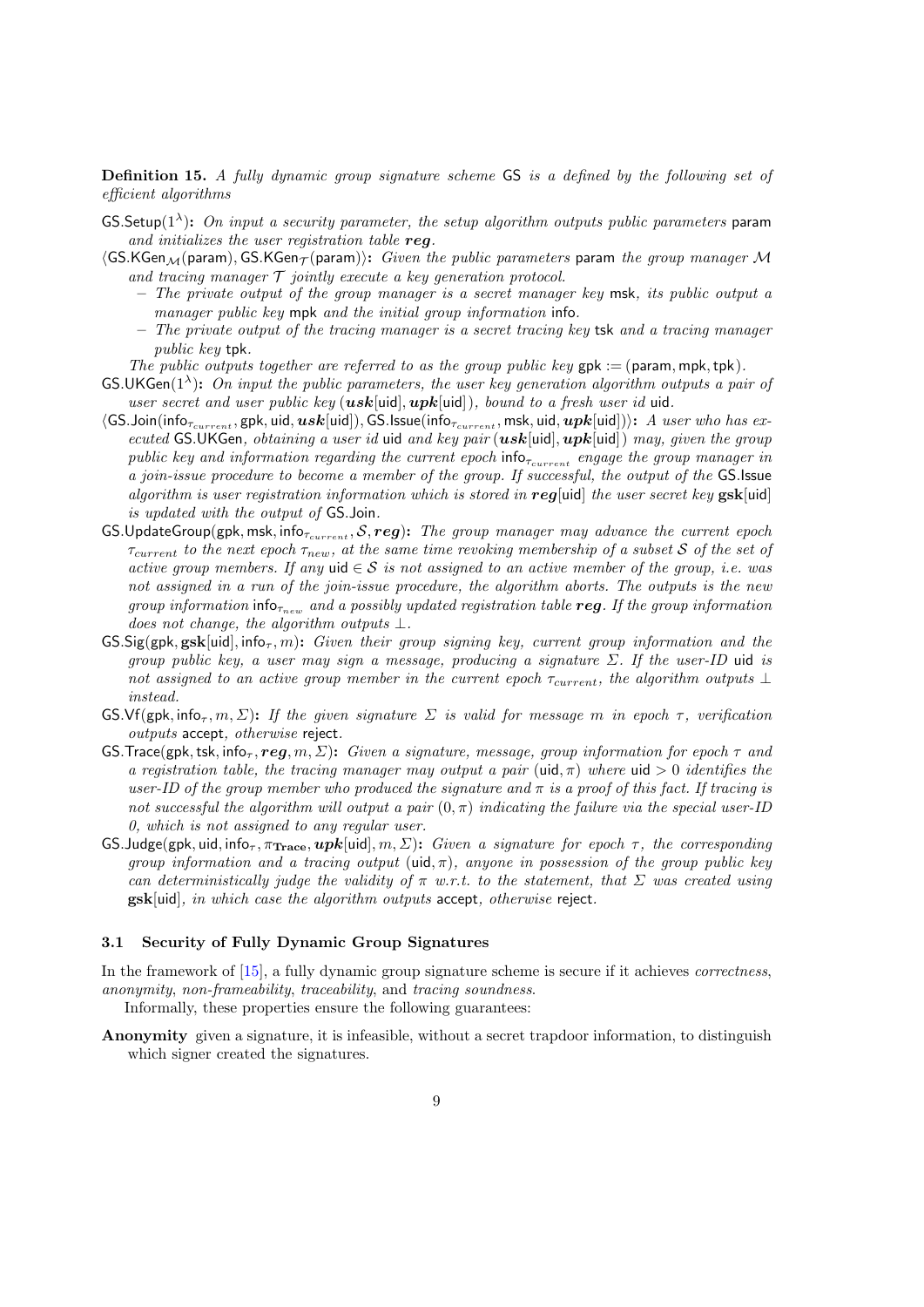- Traceability it is infeasible to produce a signature for which the opening procedure fails. In other words, even a coalition of group members and the opening authority should not be able to produce a signature which would open to an identity not generated in the setup phase or an identity that was not active in the epoch for which the signature was created.
- Non-Frameability  $-$  any coalition of group members, the issuing authority and the opening authority cannot produce a signature which opens to an identity of an honest user from outside the coalition.
- Tracing Soundness this requirement ensures that even if all parties in the group collude, they cannot produce a valid signature that traces to two different members.

They are formally defined as a set of adversarial experiments relative to a number of oracles, which give the adversary an interface to the scheme:

AddU: To add an honest user to the group. CrptU: To impersonate (corrupt) a user before joining the group. SndToM: To communicate in the user role with an honest issuing authority. SndToU: To communicate as an issuing authority with an honest user. ReadReg: To read the registration table. ModifyReg: To modify the registration table. RevealU: To reveal an honest user's secret keys. Sign: To obtain a group signature on behalf of an honest user. Trace: To obtain a tracing proof on a signature.

UpdateGroup: To remove users from the group via the group update procedure.

Chall: To receive a challenge signature in the anonymity game.

Security Experiments We have informally described the security notions of [\[15\]](#page-32-1) and will now recall their formal definitions.

| Correctness ${}_{GS}^{\mathcal{A}}(1^{\lambda})$ |
|--------------------------------------------------|
|--------------------------------------------------|

| param $\stackrel{\hspace{0.1em}\mathsf{\scriptscriptstyle\$}}{\leftarrow}$ GS.Setup $(1^\lambda); \mathcal{H} := \emptyset$                                                                      |
|--------------------------------------------------------------------------------------------------------------------------------------------------------------------------------------------------|
| (msk, mpk, info, tsk, tpk) $\xi$ (GS.KGen $_M$ (param), GS.KGen $_T$ (param))                                                                                                                    |
| $gpk := (param, mpk, tpk)$                                                                                                                                                                       |
| $(\mathsf{uid}, m, \tau) \overset{\hspace{0.1em}\mathsf{\scriptscriptstyle\$}}{\leftarrow} \mathcal{A}^\mathsf{AddU, ReadReg, UpdateGroup}(\mathsf{gpk}, \mathsf{info})$                         |
| if uid $\notin \mathcal{H}$ or $\textbf{gsk}[\text{uid}] = \perp$ or info $\tau = \perp$                                                                                                         |
| or GS.IsActive(info <sub><math>\tau</math></sub> , reg, uid) = 0                                                                                                                                 |
| $then$ return $0$                                                                                                                                                                                |
| $\Sigma \stackrel{\hspace{0.1em}\mathsf{\scriptscriptstyle\$}}{\leftarrow}$ GS.Sig(gpk, gsk[uid], info <sub><math>\tau</math></sub> , m)                                                         |
| if GS.Vf(gpk, info <sub><math>\tau</math></sub> , $m$ , $\Sigma$ ) = reject                                                                                                                      |
| then return 1                                                                                                                                                                                    |
| $(\mathsf{uid}^*, \pi) \stackrel{\hspace{0.1em}\mathsf{\scriptscriptstyle\$}}{\leftarrow} \mathsf{GS}.\mathsf{Trace}(\mathsf{gpk},\mathsf{tsk},\mathsf{info}_\tau,\boldsymbol{reg},m,\varSigma)$ |
| if uid $\neq$ uid" then return 1                                                                                                                                                                 |
| if GS. Judge(gpk, uid, info $_{\tau}$ , $\pi$ , $\boldsymbol{upk}[uid], m, \Sigma) = 0$                                                                                                          |
| then return $\theta$ else return $1$                                                                                                                                                             |

Anonymity ${}^{\mathcal{A}}_{b,\mathsf{GS}}(1^\lambda)$ 

| param $\xleftarrow{\$}$ GS. Setup $(1^{\lambda})$ ; H, C, B, Q, Q <sup>*</sup> := $\emptyset$                                                                                       |
|-------------------------------------------------------------------------------------------------------------------------------------------------------------------------------------|
| (state, msk, mpk, info) $\xleftarrow{\$} \mathcal{A}^{\langle \cdot, \mathsf{GS.KGen}_{\mathcal{T}}(\mathsf{param}) \rangle}$ (init: param)                                         |
| if $\bot \leftarrow$ GS.KGen $\tau$ (param) or $\mathcal{A}$ 's output invalid                                                                                                      |
| $then$ return $0$                                                                                                                                                                   |
| $(tsk, tpk) \leftarrow GS.KGen_{\mathcal{T}}(param); gpk := (param, mpk, tpk)$                                                                                                      |
| $d \stackrel{s}{\leftarrow} \mathcal{A}^{\text{AddU},\text{CrptU},\text{SndToU},\text{RevealU},\text{Trace},\text{ModifyReg},\text{Chall}_b(\text{play}: \text{state}, \text{gpk})$ |
| return $d$                                                                                                                                                                          |
|                                                                                                                                                                                     |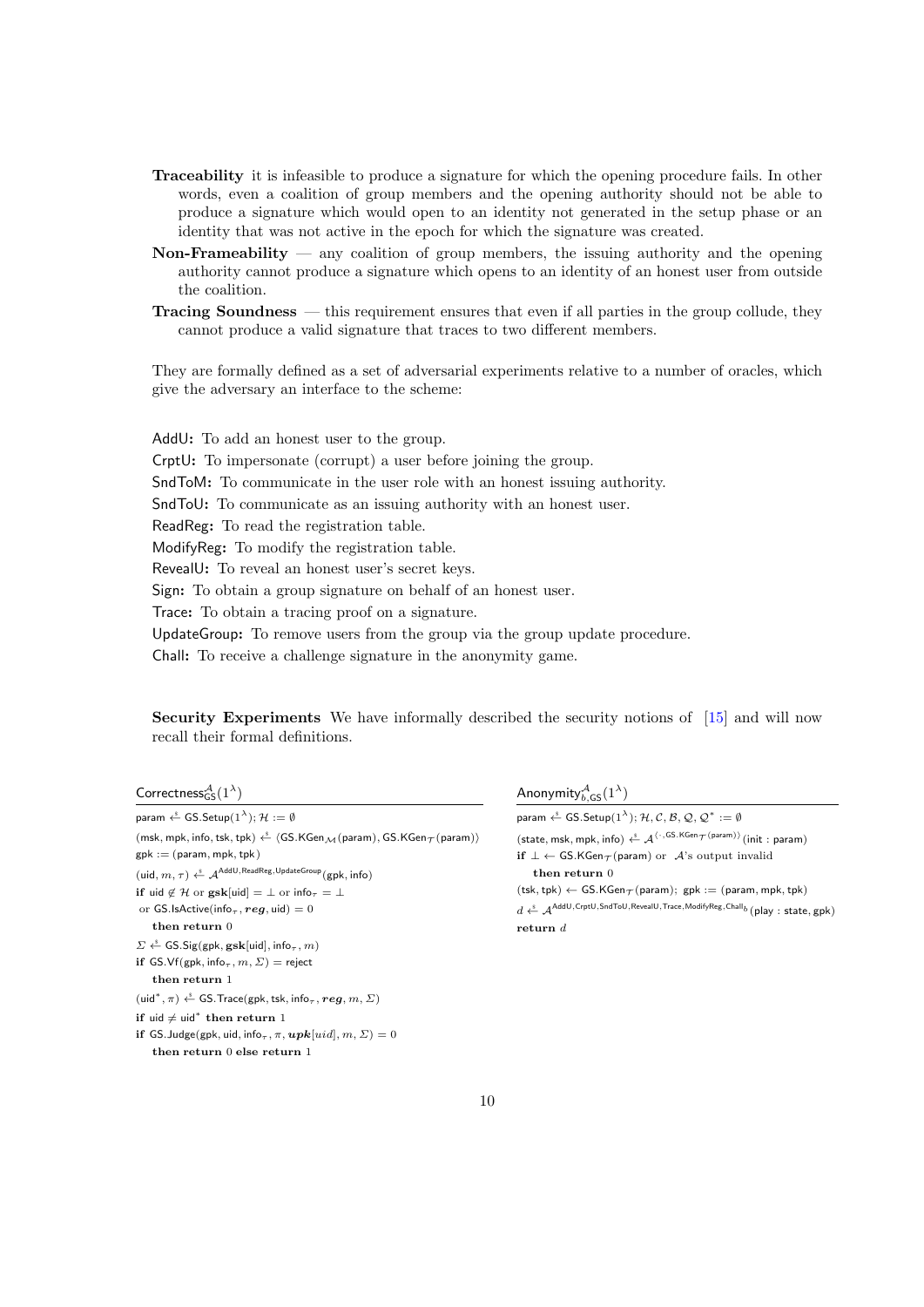| Non – Frame ${}_{GS}^{A}(1^{\lambda})$                                                                                                                                                                                                                                          | Traceability ${}_{GS}^{A}(1^{\lambda})$                                                                                                                          |
|---------------------------------------------------------------------------------------------------------------------------------------------------------------------------------------------------------------------------------------------------------------------------------|------------------------------------------------------------------------------------------------------------------------------------------------------------------|
| param $\xleftarrow{\$}$ GS. Setup $(1^{\lambda})$ ; H, C, B, Q := 0                                                                                                                                                                                                             | param $\xleftarrow{\$}$ GS. Setup $(1^{\lambda})$ : H, C, B, Q := 0                                                                                              |
| (state, info, msk, mpk, tsk, tpk) $\stackrel{s}{\leftarrow}$ A(init: param)                                                                                                                                                                                                     | (state, tsk, tpk) $\xleftarrow{\$}$ $\mathcal{A}^{\langle\textsf{GS.KGen}_{\mathcal{M}}(\textsf{param}),\cdot\rangle}$ (init: param)                             |
| if msk = $\perp$ or mpk = $\perp$                                                                                                                                                                                                                                               | if $\perp \leftarrow$ GS.KGen $\mathcal{M}$ (param) or $\mathcal{A}$ 's output invalid                                                                           |
| then return $0$                                                                                                                                                                                                                                                                 | then return 0                                                                                                                                                    |
| $gpk := (param, mpk, tpk)$                                                                                                                                                                                                                                                      | $(msk, mpk, info) \leftarrow GS.KGen_{\mathcal{M}}(param); gpk := (param, mpk, tpk)$                                                                             |
| $(m, \Sigma, \text{uid}, \pi, \text{info}_{\tau}) \overset{\hspace{0.1em}\mathsf{\scriptscriptstyle\$}}{\leftarrow} \mathcal{A} \begin{cases} \mathsf{CrftU}, & \mathsf{Sign}, \\ \mathsf{SndToU}, \mathsf{ReveaIU}, \end{cases} (\mathsf{play}: \mathsf{state}, \mathsf{gpk})$ | $(m, \Sigma, \tau) \stackrel{*}{\leftarrow} A$ } (play :, state, gpk, info)<br>if GS.Vf(gpk, info <sub><math>\tau</math></sub> , $m$ , $\Sigma$ ) = reject       |
| if GS.Vf(gpk, info <sub><math>\tau</math></sub> , $m$ , $\Sigma$ ) = 0                                                                                                                                                                                                          | then return 0                                                                                                                                                    |
| or GS. Judge(gpk, uid, info <sub>r</sub> , $\pi$ , $\boldsymbol{upk}$ [uid], $m, \Sigma$ ) = 0                                                                                                                                                                                  | (uid, $\pi$ ) $\stackrel{\hspace{0.1em}\mathsf{\scriptscriptstyle\$}}{\leftarrow}$ GS. Trace(gpk, tsk, info <sub><math>\tau</math></sub> , reg, $m$ , $\Sigma$ ) |
| then return $0$                                                                                                                                                                                                                                                                 | if GS.IsActive(info <sub><math>\tau</math></sub> , req, uid) = 0 or uid = 0                                                                                      |
| if uid $\in \mathcal{H} \setminus \mathcal{B}$ and (uid, $m, \Sigma, \tau \in \mathcal{Q}$                                                                                                                                                                                      | or GS. Judge(gpk, uid, info <sub><math>\tau</math></sub> , $\pi$ , $\boldsymbol{upk}$ [uid], $m$ , $\Sigma$ ) = 0                                                |
| then return 1 else return 0                                                                                                                                                                                                                                                     | thenreturn 1else return 0                                                                                                                                        |

Oracle Definitions. We formally describe the oracles given to the adversary in the above experiments. Changes introduced for compatibility with our Join − Privacy and Leave − Privacy experiments are highlighted .

| $Trace(m, \Sigma, \text{info}_{\tau})$                                                                                                                                                                                                       |                                                                                                                                                                                                                                                                                                                                                                                                                                              |  | UpdateGroup( $S$ )                                                                                                                           |
|----------------------------------------------------------------------------------------------------------------------------------------------------------------------------------------------------------------------------------------------|----------------------------------------------------------------------------------------------------------------------------------------------------------------------------------------------------------------------------------------------------------------------------------------------------------------------------------------------------------------------------------------------------------------------------------------------|--|----------------------------------------------------------------------------------------------------------------------------------------------|
| if GS.Vf(gpk, info <sub><math>\tau</math></sub> , $m$ , $\Sigma$ ) = reject or $(m, \Sigma, \tau) \in \mathcal{Q}^*$<br>then return $(\perp, \perp)$<br>return GS. Trace(gpk, tsk, info <sub><math>\tau</math></sub> , reg, $m$ , $\Sigma$ ) |                                                                                                                                                                                                                                                                                                                                                                                                                                              |  | if $\mathcal{H}^* \cap \mathcal{S} \neq \emptyset$ then return $\perp$<br>return GS.UpdateGroup(gpk, msk, info $_{\tau_{current}}$ , S, reg) |
| CrptU(uid, pk)                                                                                                                                                                                                                               | ReadReguid)                                                                                                                                                                                                                                                                                                                                                                                                                                  |  | ModifyReg(uid, val)                                                                                                                          |
| if uid $\in \mathcal{H} \cup \mathcal{C}$ $\cup \mathcal{H}^*$ then return $\perp$<br>$C := C \cup \{uid\}$<br>$upk[\text{uid}] := \text{pk}$<br>return accept                                                                               | return $reg$ [uid]                                                                                                                                                                                                                                                                                                                                                                                                                           |  | $reg[\text{uid}] := val$                                                                                                                     |
| RevealU(uid)                                                                                                                                                                                                                                 | $\mathsf{Chall}_b(\mathsf{info}_{\tau}, \mathsf{uid}_0, \mathsf{uid}_1, m)$                                                                                                                                                                                                                                                                                                                                                                  |  |                                                                                                                                              |
| if uid $\notin \mathcal{H} \setminus (\mathcal{C} \cup \mathcal{B})$<br>or uid $\in \mathcal{H}^*$<br>then return $\perp$<br>$\mathcal{B} := \mathcal{B} \cup \{\mathsf{uid}\}\$<br>return $(usk[uid], gsk[uid])$                            | if $\{uid_0,uid_1\} \cap \mathcal{H} \neq \{uid_0,uid_1\}$<br>or $\exists b \in \{0, 1\}$ s.t. $\mathbf{gsk}[\mathsf{uid}_b] = \perp$<br>or GS.IsActive(info <sub><math>\tau</math></sub> , reg, uid <sub>b</sub> ) = 0<br>then return $\perp$<br>$\Sigma \stackrel{s}{\leftarrow}$ GS.Sig(gpk, gsk[uid <sub>b</sub> ], info <sub><math>\tau</math></sub> , m)<br>$\mathcal{Q}^* := \mathcal{Q}^* \cup (m, \Sigma, \tau)$<br>return $\Sigma$ |  |                                                                                                                                              |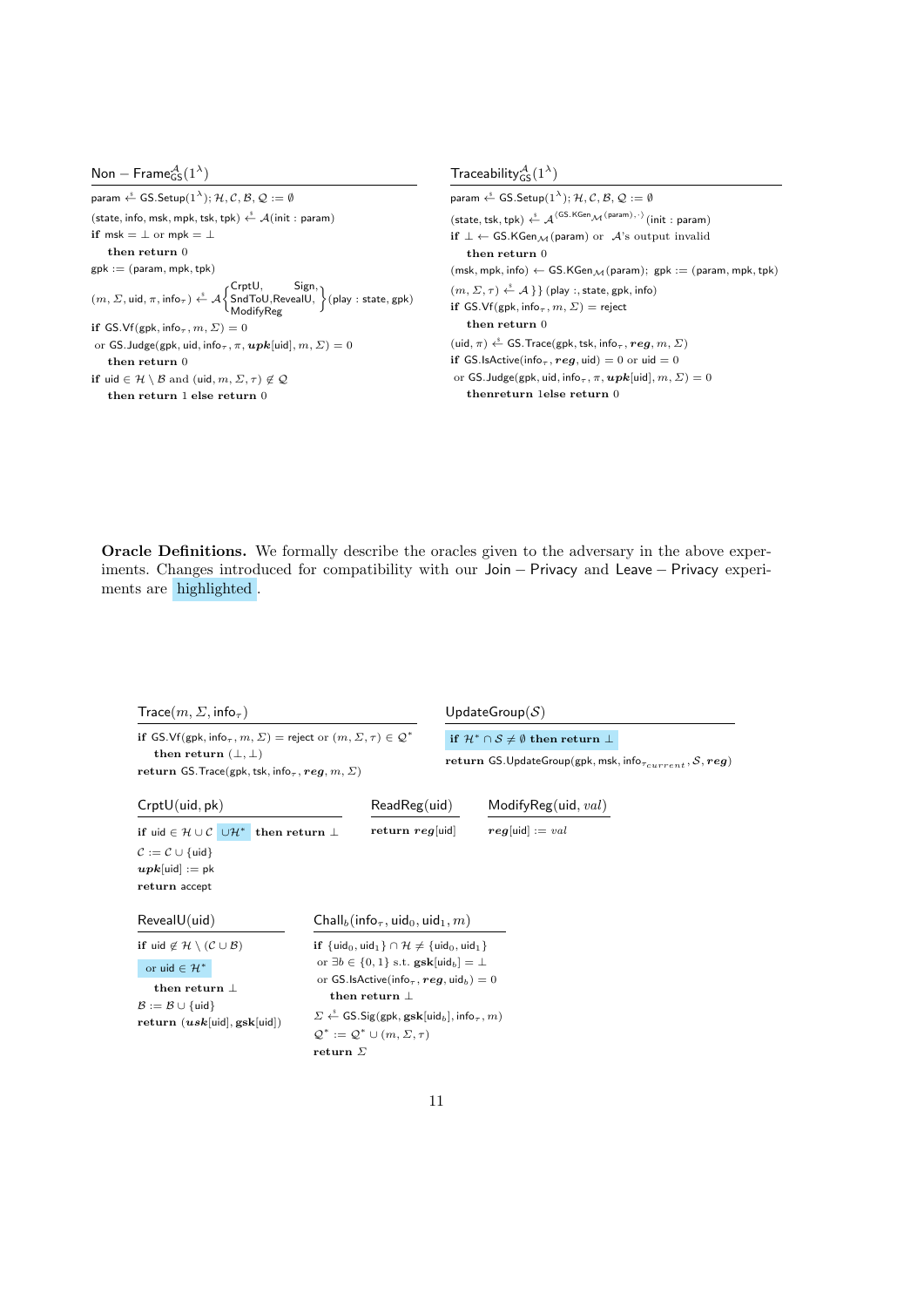### AddU(uid)

```
if uid \in \mathcal{H} \cup \mathcal{C} then return ⊥
 (\boldsymbol{usk}[\textsf{uid}], \boldsymbol{upk}[\textsf{uid}]) \overset{\hspace{0.1em}\mathsf{\scriptscriptstyle\$}}{\leftarrow} \mathsf{GS}.\mathsf{UKGen}(1^\lambda)\mathcal{H} := \mathcal{H} \cup \{\mathsf{uid}\}\\textbf{gsk}[\textsf{uid}] := \bot; \textsf{dec}_{\textsf{GS}.\textsf{Issue}}^{\textsf{uid}} := \textsf{cont}\mathsf{state}^\mathsf{uid}_\mathsf{GS.Join} := (\tau_{current}, \mathsf{gpk}, \mathsf{uid}, \bm{usk}[\mathsf{uid}])\mathsf{state}^\mathsf{uid}_\mathsf{GS|.}{} := (\tau_{current}, \mathsf{msk}, \mathsf{uid}, \bm{upk}[\mathsf{uid}])while dec_{\text{GS.Join}}^{uid} = \text{cont} and dec_{\text{GS.lassile}}^{uid} = \text{cont} do
         (\mathsf{state}_{\mathsf{GS}.\mathsf{issue}}^{\mathsf{uid}}, M_{\mathsf{GS}.\mathsf{Join}}, \mathsf{dec}_{\mathsf{GS}.\mathsf{issue}}^{\mathsf{uid}}) \overset{\hspace{0.1em}\mathsf{\scriptscriptstyle\$}}{\leftarrow} \mathsf{GS}.\mathsf{issue}(\mathsf{state}_{\mathsf{GS}.\mathsf{issue}}^{\mathsf{uid}}, M_{\mathsf{GS}.\mathsf{issue}})(\mathsf{state}_{\mathsf{GS}.\mathsf{Join}}^{\mathsf{uid}}, M_{\mathsf{GS}.\mathsf{issue}}, \mathsf{dec}_{\mathsf{GS}.\mathsf{Join}}^{\mathsf{uid}}) \overset{\hspace{0.1em}\mathsf{\scriptscriptstyle\$}}{\leftarrow} \mathsf{GS}.\mathsf{Join}(\mathsf{state}_{\mathsf{GS}.\mathsf{Join}}^{\mathsf{uid}}, M_{\mathsf{GS}.\mathsf{Join}})\mathbf{if}\,\, \mathsf{dec}_{\mathsf{GS.} \, \mathsf{lissue}}^{\mathsf{uid}} = \mathsf{accept}\,\, \mathbf{then}\,\, \boldsymbol{reg}[\mathsf{uid}] := \mathsf{state}_{\mathsf{GS.} \, \mathsf{lissue}}^{\mathsf{uid}}\bold{if} \ \mathsf{dec}_{\mathsf{GS}.\mathsf{Join}}^{\mathsf{uid}} = \mathsf{accept} \ \bold{then} \ \mathsf{gsk}[\mathsf{uid}] := \mathsf{state}_{\mathsf{GS}.\mathsf{Join}}^{\mathsf{uid}}return (\text{info}_{\tau_{current}}, \boldsymbol{upk}[\text{uid}])
```
# $SndToU(uid, M<sub>in</sub>)$

```
if uid ∈ C ∪ B then return ⊥
if uid \not\in \mathcal{H} then
      \mathcal{H} := \mathcal{H} \cup \{\text{uid}\}\(\boldsymbol{usk}[\textsf{uid}], \boldsymbol{upk}[\textsf{uid}]) \overset{\hspace{0.1em}\mathsf{\scriptscriptstyle\$}}{\leftarrow} \mathsf{GS}.\mathsf{UKGen}(1^\lambda)\textbf{gsk}[uid] := \perp; M_{in} := \perpif dec_{\mathsf{GS}.\mathsf{Join}}^{\mathsf{uid}} \neq \mathsf{cont} then return \bot\textbf{if state}^{\text{uid}}_{\textsf{GS}} \_\textsf{Join} = \bot \ \textbf{then state}^{\text{uid}}_{\textsf{GS}} \textsf{.Join} := (\tau_{current}, \textsf{gpk}, \textsf{uid}, \boldsymbol{usk}[\textsf{uid}])(\mathsf{state}_{\mathsf{GS}.\mathsf{Join}}^{\mathsf{uid}}, M_{\mathsf{out}}, \mathsf{dec}_{\mathsf{GS}.\mathsf{Join}}^{\mathsf{uid}} \overset{\hspace{0.1em}\mathsf{\scriptscriptstyle\$}}{\leftarrow} \mathsf{GS}.\mathsf{Join}(\mathsf{state}_{\mathsf{GS}.\mathsf{Join}}^{\mathsf{uid}}, M_{\mathsf{in}}))if \text{dec}_{\mathsf{GS}.\mathsf{Join}}^{\mathsf{uid}} = \text{accept} then \textbf{gsk}[\mathsf{uid}] := \text{state}_{\mathsf{GS}.\mathsf{Join}}^{\mathsf{uid}}\mathbf{return} \ (M_\mathsf{out}, \mathsf{dec}_{\mathsf{GS}.\mathsf{Join}}^{\mathsf{uid}})
```
## $SndToM(uid, M<sub>in</sub>)$

# if uid  $\not\in\mathcal{C}$  or dec<sub>GS.Issue</sub>  $\neq$  cont or uid  $\in \mathcal{H}^*$  then return  $\bot$  $\mathsf{state}^\mathsf{uid}_\mathsf{GS|.}{}$   $:= (\tau_{current}, \mathsf{msk}, \mathsf{uid}, \bm{upk}[\mathsf{uid}])$  $(\mathsf{state}_{\mathsf{GS}.\mathsf{issue}}^{\mathsf{uid}}, M_{\mathsf{out}}, \mathsf{dec}_{\mathsf{GS}.\mathsf{issue}}^{\mathsf{uid}}) \overset{\hspace{0.1em}\mathsf{\scriptscriptstyle\$}}{\leftarrow} \mathsf{GS}.\mathsf{issue}(\mathsf{state}_{\mathsf{GS}.\mathsf{issue}}^{\mathsf{uid}}, M_{\mathsf{in}})$  $\mathbf{if}\,\, \mathsf{dec}_{\mathsf{GS.} \, \mathsf{lssue}}^{\mathsf{uid}} = \mathsf{accept}\,\, \mathbf{then}\,\, \boldsymbol{reg}[\mathsf{uid}] := \mathsf{state}_{\mathsf{GS.} \, \mathsf{lssue}}^{\mathsf{uid}}$  $\mathbf{return} \ (M_\mathsf{out}, \mathsf{dec}_{\mathsf{GS}.\mathsf{issue}}^\mathsf{uid})$

## Sign(uid,  $m, \tau$ )

if uid  $\notin \mathcal{H} \setminus \mathcal{H}^*$  or  $\textbf{gsk}[\text{uid}] = \perp$ or info $\tau = \pm$  or GS.IsActive(info $\tau$ , reg, uid) = 0 then return  $\bot$  $\Sigma \stackrel{\hspace{0.1em}\mathsf{\scriptscriptstyle\$}}{\leftarrow}$  GS.Sig(gpk, gsk[uid], info<sub> $\tau$ </sub>,  $m$ )  $\mathcal{Q} := \mathcal{Q} \cup \{(\mathsf{uid}, m, \Sigma, \tau)\}$ return Σ

## $\mathsf{Trace-Sound^{\mathcal{A}}_{\mathsf{GS}}}(1^\lambda)$

param  $\stackrel{\hspace{0.1em}\mathsf{\scriptscriptstyle\$}}{\leftarrow}$  GS.Setup $(1^{\lambda}); \mathcal{C} := \emptyset$ (state, info, msk, mpk, tsk, tpk)  $\stackrel{\hspace{0.1em}\mathsf{\scriptscriptstyle\$}}{\leftarrow}$  A(init : param) if msk =  $\perp$  or mpk =  $\perp$ then return 0  $gpk := (param, mpk, tpk)$  $(m,\Sigma,\{\mathsf{uid}_i,\pi_i\}_{i=1}^2,\mathsf{info}_{\tau}) \overset{\hspace{0.1em}\mathsf{\scriptscriptstyle\$}}{\leftarrow} \mathcal{A}^\mathsf{CrptU,ModifyReg}(\mathsf{play}: \mathsf{state}, \mathsf{gpk})$ if GS.Vf(gpk, info<sub> $\tau$ </sub>,  $m$ ,  $\Sigma$ ) = 0 then return 0 if  $upk[\text{uid}_1] = upk[\text{uid}_2]$  or  $\exists i \in \{1,2\}$  s.t.  $upk[\text{uid}_i] = \bot$ or GS. Judge(gpk, uid<sub>i</sub>, info<sub> $\tau$ </sub>,  $\pi_i$ ,  $\boldsymbol{upk}$ [uid<sub>i</sub>],  $m, \Sigma$ ) = 0 thenreturn 0 else return 1

Functional Tracing Soundness. The original definition of tracing soundness (as opening soundness in [\[40\]](#page-34-0)) requires that the attacker produce two valid openings to different user IDs, as opposed to different public keys. This is motivated by the fact that in the attacker model the whole group may be corrupted and thus the attacker may give two different users the same key information. However, it implies that the GS.Vf and GS.Judge algorithms of the schemes in [\[40\]](#page-34-0) have to check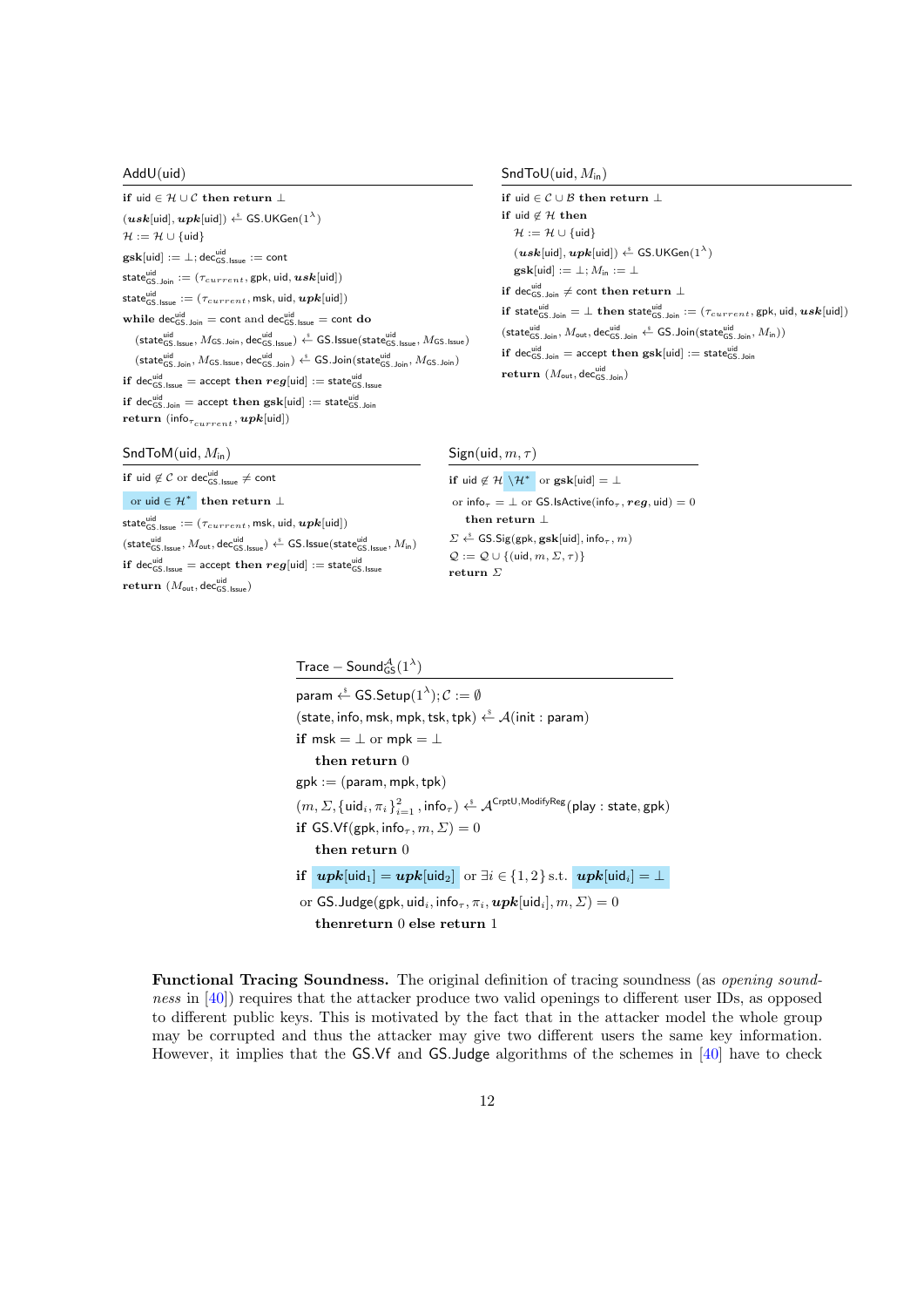that the group is well-formed, i.e. that every user has a unique key in the registration table. These checks are costly and unavoidable. In addition it necessitates that the registration table reg must be public, since otherwise signature verification and opening judgment cannot perform these checks.

Therefore, we propose a relaxation of this property, which we call *functional tracing soundness* and which means that even in a fully corrupted group it should not be possible to create two valid openings for the same signature which indict two different user public keys. We motivate this by the observation that commonly public keys are the public identities of users and the link between some informal identity and the identity in the context of the signature scheme is established through the functional property that the user whose identity belongs to a given public key can create signatures which verify under that key. As discussed above, non-frameability only makes sense if there is an entity outside the signature scheme which certifies that certain public keys belong to informal identities. This entity would not assign the same public key to several different public identities. The changes to the Tracing Soundness experiment which implement this change are highlighted .

Furthermore, we observe that the fully dynamic group signature scheme based on accountable ring signatures presented in [\[15\]](#page-32-1) implicitly uses this definition already (although it is presented differently, presumably due to a typographic mistake), since its proof of tracing soundness relies on the tracing soundness of the underlying accountable ring signature scheme. The property for accountable ring signature schemes requires that the verification keys provided in the two openings be different. Were this not a requirement assumed in the proof in [\[15\]](#page-32-1), the given reduction wouldn't give valid outputs against tracing soundness of the accountable ring signature scheme and the proof would be invalid.

We stress that the construction of fully dynamic group signatures presented later in this work can be made to achieve the identity focused version of opening soundness, albeit at the cost of the above mentioned group integrity checks and any kind of group membership privacy.

### 3.2 Leave-Join Privacy for Fully Dynamic Group Signatures

Formal models of dynamic group signatures thus far implicitly assumed that the public is aware who is a member of the group. Usually, a registration table is published, such that the entries are bound to public keys of the members. This is in line with one of the main application of group signatures: authenticating messages with the authority of a known group, certifying that an indeterminate someone within the group has seen the signed message and taken responsibility on behalf of the group.

In their seminal work Chaum and van Heyst [\[21\]](#page-32-0), however, did not specify this as an essential requirement. In fact, they point out that group signatures can be used for access control, where knowing members of the group is an obvious privacy leak that could for instance lead to targeted DoS attacks on the group. Therefore it seems natural that in some applications we want to hide the identities of active group members.

To address this issue we discuss for the first time membership privacy for group signatures. Informally, we will say that a group signature scheme has membership privacy if it protect the identity of users that join or leave the system. This means that we consider a scenario in which some kind of public identifier about users is known independently of the scheme (e.g. public key) but it is unknown to a third party who is part of the group. Moreover, we assume that some users can be corrupted or can collude to infer information about the membership status of other users.

To formally define this notion, we propose a pair of security experiments which are expressed in the fully dynamic framework put forth by [\[15\]](#page-32-1). However, one can easily specify similar experiments for the partially dynamic models [\[9,](#page-31-1) [34,](#page-33-0) [35\]](#page-33-1). The first one describes join privacy, since it considers the case that two non-members are known in one epoch and in the next epoch one of them joins the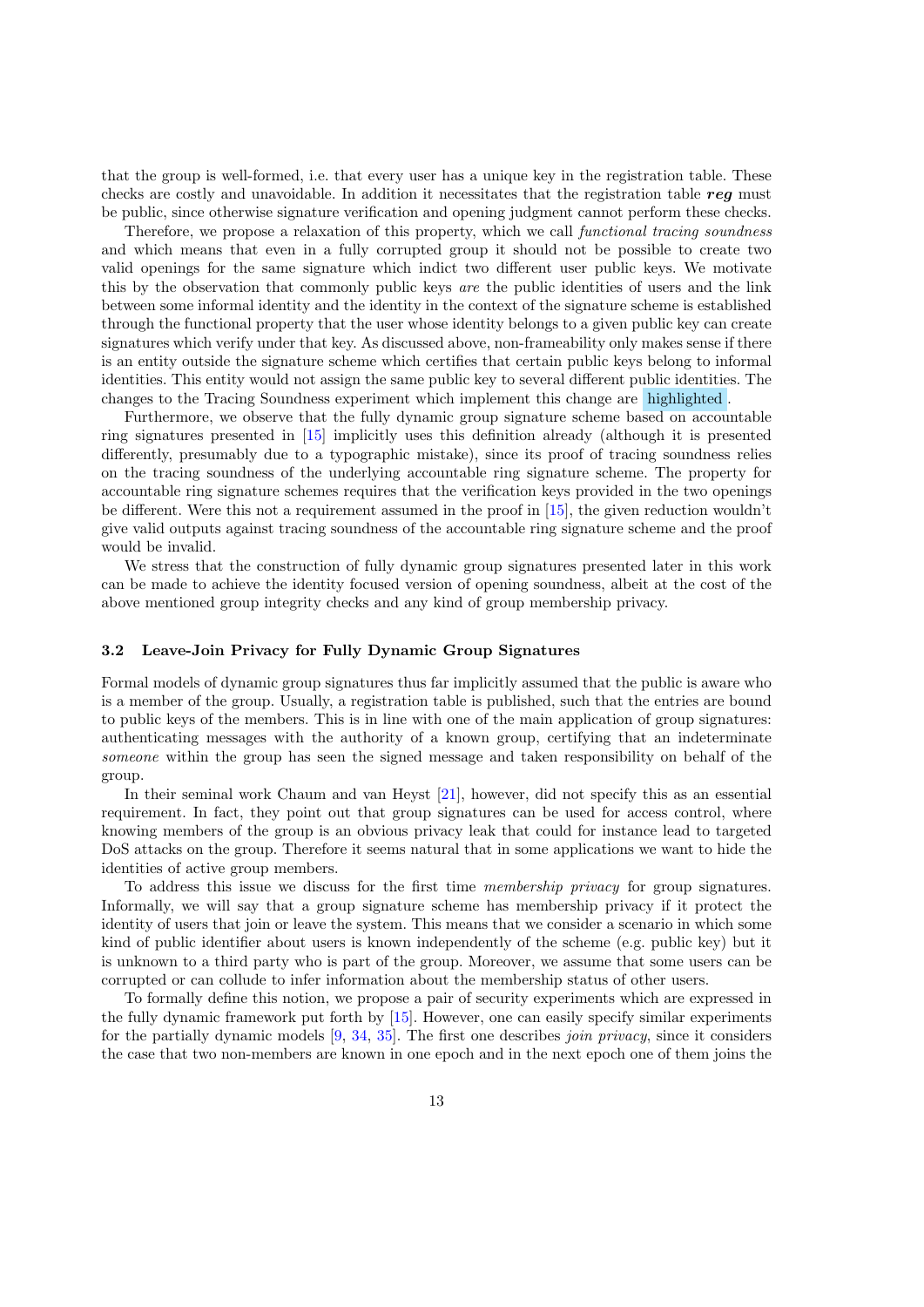system and the task is to distinguish who joined the group. The second experiment describes *leave* privacy and models the case that there are two known members in one epoch and in the next epoch one of them leaves the group. Note that this assumes that the adversary knows out of band that the two users had previously joined the group. In both cases we allow an adversary to corrupt members of the group but we consider both authorities to be honest: The issuing authority always knows who is part of the group and the tracing authority can open all signatures to extract the identities of members. In particular, this implies that the registration table  $req$  may not be public because one could easily infer current members from it. Fortunately, this seems a fairly natural assumption. This registration table is not necessary in any of the user centric algorithms and it is easier to keep it local to the authorities than publishing it online. An exception is the scheme [\[40\]](#page-34-0) mentioned above, where the registration table is part of the verification algorithm to ensure that tracing soundness hold with respect to public user identities rather than in the functional sense we describe.

A different question is whether additionally to the identities of users, we can hide the size of the group. Unfortunately, since the fully dynamic model in [\[15\]](#page-32-1) allows joining and leaving the group, all efficient constructions fail to hide the size of the group. Whitelisting immediately leaks the size of the group and can only be alleviated using dummy users, which incurs large overhead and fixes a constant upper bound on the group size. This is even the case for cryptographic accumulators, where it is required by members to update their witness with every epoch. Thus, some kind of information that is linear is the number of active/inactive members must be published together with the accumulator.

We formally define join and leave privacy in terms of the two experiments shown in Figure [1.](#page-14-0) Note, that we introduce a new set of challenge users  $\mathcal{H}^*$ . It is used simultaneously to ensure compatibility of the oracles defined in [\[15\]](#page-32-1) (our changes are highlighted ) and to manage the challenge oracle PrivChall without trivially revealing information about the challenge.

The oracle PrivChall allows the adversary to obtain signatures created by the user which has joined or has not left in the challenge epoch, respectively.

 $\mathsf{PrivChall}_{b,\mathsf{uid}_0,\mathsf{uid}_1,\tau^*}(m,\tau)$ if  $\tau < \tau^*$  then return  $\bot$ if  $dec_{inv} = true$  $\Sigma \overset{\hspace{0.1em}\mathsf{\scriptscriptstyle\$}}{\leftarrow} \mathsf{GS}.\mathsf{Sig}(\mathsf{gpk},\mathsf{gsk}[\mathsf{uid}_{(1-b)}],\mathsf{info}_\tau,m)$ else  $\Sigma \stackrel{\hspace{0.1em}\mathsf{\scriptscriptstyle\$}}{\leftarrow} \mathsf{GS}.\mathsf{Sig}(\mathsf{gpk},\mathsf{gsk}[\mathsf{uid}_b],\mathsf{info}_\tau,m)$  $\mathcal{Q}^* := \mathcal{Q}^* \cup (m, \Sigma, \tau)$ return Σ

**Definition 16.** For a group signature scheme GS and a two stage adversary  $A$ , we define the adversary's advantage in the Join  $-$  Privacy experiment as

$$
\mathsf{Adv}_{\mathcal{A},\mathsf{GS}}^{\mathsf{join- privacy}}(\lambda) := \Pr\Big[\mathsf{Join-Privacy}_{\mathsf{GS}}^{\mathcal{A}}(1^{\lambda}) \Rightarrow 1\Big] \,.
$$

 $n A$  group signature scheme GS has join privacy if for all ppt adversaries  $A$ , there is a negligible function negl( $\lambda$ ) such that

$$
\mathsf{Adv}_{\mathcal{A},\mathsf{GS}}^{\mathsf{join-privacy}}(\lambda) \leq \frac{1}{2} + \mathsf{negl}(\lambda)\,.
$$

**Definition 17.** For a group signature scheme GS and a two stage adversary  $A$ , we define the adversary's advantage in the Leave − Privacy experiment as

$$
\mathsf{Adv}_{\mathcal{A},\mathsf{GS}}^{\mathsf{leave-privacy}}(\lambda) := \Pr\Big[\mathsf{Leave-Privacy}_{\mathsf{GS}}^{\mathcal{A}}(1^{\lambda}) \Rightarrow 1\Big] \,.
$$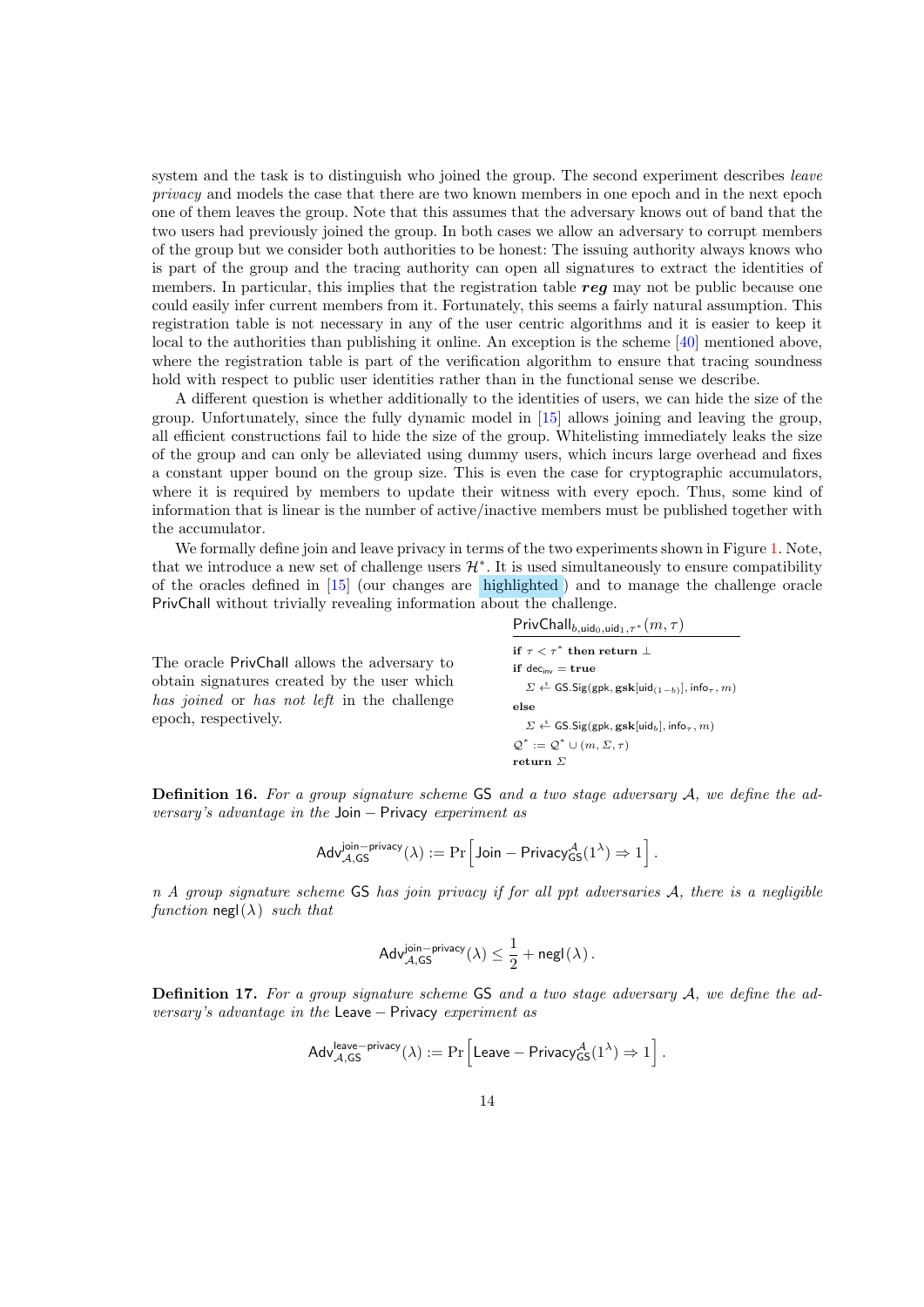| Join – Privacy ${}^{\mathcal{A}}_{cs}(1^{\lambda})$                                                                                                                                                                                                                                                                                                                                                                                           | Leave – Privacy ${}_{c}^{\mathcal{A}}(1^{\lambda})$                                                                                                                                                                                                  |
|-----------------------------------------------------------------------------------------------------------------------------------------------------------------------------------------------------------------------------------------------------------------------------------------------------------------------------------------------------------------------------------------------------------------------------------------------|------------------------------------------------------------------------------------------------------------------------------------------------------------------------------------------------------------------------------------------------------|
| param $\xleftarrow{\$}$ GS. Setup( $1^{\lambda}$ )                                                                                                                                                                                                                                                                                                                                                                                            | param $\xleftarrow{\$}$ GS. Setup(1 <sup><math>\lambda</math></sup> )                                                                                                                                                                                |
| (msk, mpk, info, tsk, tpk) $\stackrel{\hspace{0.1em}\mathsf{\scriptscriptstyle\$}}{\leftarrow}$ (GS.KGen $_{\mathcal{M}}$ (param), GS.KGen $_{\mathcal{T}}$ (param))                                                                                                                                                                                                                                                                          | (msk, mpk, info, tsk, tpk) $\stackrel{\hspace{0.1em}\mathsf{\scriptscriptstyle\$}}{\leftarrow}$ (GS.KGen $_{\mathcal{M}}$ (param), GS.KGen $_{\mathcal{T}}$ (param))                                                                                 |
| $\mathsf{gpk} := (\mathsf{param}, \mathsf{mpk}, \mathsf{tpk})$                                                                                                                                                                                                                                                                                                                                                                                | $gpk := (param, mpk, tpk)$                                                                                                                                                                                                                           |
| $(\mathsf{state}, \mathsf{uid}_0, \mathsf{uid}_1) \overset{\hspace{0.1em}\mathsf{\scriptscriptstyle\$}}{\leftarrow} \mathcal{A}_0 \left\{\begin{matrix} \mathsf{AddU}, \mathsf{Reve} \\ \mathsf{Sign}, \mathsf{Trace}, \mathsf{UpdateGroup} \end{matrix}\right\}(\mathsf{gpk}, \mathsf{info})$                                                                                                                                                | (state, $uid_0$ , $uid_1$ ) $\stackrel{\hspace{0.1em}\mathsf{\scriptscriptstyle\$}}{\leftarrow}$ $\mathcal{A}_0$ $\left\{\begin{matrix} AddU, RevealU, \\ UpdateGroup, Sign, Trace \end{matrix}\right\}$ (gpk, info)                                 |
| if $\{ \mathsf{uid}_0, \mathsf{uid}_1 \} \cap \mathcal{C} \neq \emptyset$ then return 0                                                                                                                                                                                                                                                                                                                                                       | if $\{uid_0,uid_1\} \cap \mathcal{H} \setminus (\mathcal{C} \cup \mathcal{B}) \neq \{uid_0,uid_1\}$ then return 0                                                                                                                                    |
| $b \stackrel{s}{\leftarrow} \{0,1\}$ ; (info <sup>*</sup> , $\boldsymbol{upk}$ [uid <sub>b</sub> ]) $\stackrel{s}{\leftarrow}$ AddU(uid <sub>b</sub> );                                                                                                                                                                                                                                                                                       | $b \stackrel{\hspace{0.1em}\mathsf{\scriptscriptstyle\$}}{\leftarrow} \{0,1\};$ $\mathcal{H}^* := \{\mathsf{uid}_0,\mathsf{uid}_1\};$ dec <sub>inv</sub> := <b>true</b> ; $\tau^* := \tau_{current}$                                                 |
| $(\boldsymbol{usk}[\mathsf{uid}_{1-b}], \boldsymbol{upk}[\mathsf{uid}_{1-b}]) \overset{\hspace{0.1em}\mathsf{\scriptscriptstyle\$}}{\leftarrow} \mathsf{GS}.\mathsf{UKGen}(1^{\lambda})$                                                                                                                                                                                                                                                      | info <sup>*</sup> $\xleftarrow{\$}$ GS.UpdateGroup(gpk, msk, info <sub><math>\tau^*</math></sub> , uid <sub>b</sub> , reg)                                                                                                                           |
| $\tau^* := \tau_{current}; \; \mathcal{H}^* := \{ \text{uid}_0, \text{uid}_1 \}$                                                                                                                                                                                                                                                                                                                                                              | $d \xleftarrow{\$} \mathcal{A}_1 \left\{ \begin{matrix} \text{AddU}, \text{RevealU}, \text{Sign}, \text{Trace}, \\ \text{UpdateGroup}, \text{PrivChall}_{b, \text{uid}_1, \text{uid}_1, \tau^*} \end{matrix} \right\} (\text{state}, \text{info}^*)$ |
| $d \xleftarrow{\$} \mathcal{A}_1 \left\{ \begin{matrix} \mathsf{AddU}, \mathsf{RevealU}, \mathsf{Sign}, \ \mathsf{B} \mathsf{ord}_1 \cup \mathsf{p} \mathsf{det}\mathsf{convp}, \ \mathsf{Beta} \neq \emptyset, \ \mathsf{I} \mathsf{trace}, \mathsf{Priv} \mathsf{C} \mathsf{vall}_{b,\textsf{uidq}_1 \cup \mathsf{q}_1, \tau^*} \end{matrix} \right\}(\mathsf{state}, \mathsf{info}^*, \bm{upk}[\mathsf{uid}_0], \bm{upk}[\mathsf{uid}_1])$ | return $b=d$                                                                                                                                                                                                                                         |
| $return b = d$                                                                                                                                                                                                                                                                                                                                                                                                                                |                                                                                                                                                                                                                                                      |

<span id="page-14-0"></span>Fig. 1. Join- and Leave-Privacy experiments.

A group signature scheme GS has join privacy if for all ppt adversaries A, there is a negligible function negl( $\lambda$ ) such that

$$
\mathsf{Adv}_{\mathcal{A},\mathsf{GS}}^{\mathsf{leave-priver}}(\lambda) \leq \frac{1}{2} + \mathsf{negl}(\lambda) \,.
$$

Remark 1. Note that leave privacy as stated above only seems to ensure privacy, when a single user leaves the group, however, the GS.UpdateGroup algorithm allows simultaneous membership revocation for a whole set of users  $S$ . However, a simple hybrid argument should suffice to extend the join privacy property from one revocation to many revocations.

## 4 Signatures with Flexible Public Key

In this section we first recall the notion of signatures with flexible public key (SFPK) introduced by Backes et al. [\[6\]](#page-31-8). We then extend this primitive by a natural notion called canonical representatives (or canonical form) and show a weaker anonymity definition that allows us to construct a more efficient scheme than ones presented in [\[6\]](#page-31-8). We use this scheme to efficiently instantiate our group signature construction presented in Section [5](#page-21-0)

The basic idea behind signatures with flexible public key is to divide the key space into equivalence classes induced by a relation R. A signer can efficiently generate (sk, pk)  $\xi^*$  SFPK.KeyGen(1<sup> $\lambda$ </sup>) and change her key pair to a different representative of the same class. This can be done using a random coin  $r \stackrel{\hspace{0.1em}\mathsf{\scriptscriptstyle\$}}{\leftarrow}$  coin and two algorithms:  $pk' \stackrel{\hspace{0.1em}\mathsf{\scriptscriptstyle\$}}{\leftarrow}$  SFPK.ChgPK(pk, r) for the public key and  $sk' \triangle$  SFPK.ChgSK(sk, r) for the secret key. The randomized secret key can be used to sign a message Sig  $\stackrel{\hspace{0.1em}\mathsf{\scriptscriptstyle\$}}{\leftarrow}$  SFPK. Sign(sk, m), such that the signature can be verified by running SFPK. Verify(pk', m, Sig). The main feature is class-hiding, which ensures that without a trapdoor it is hard to distinguish if two public keys are related, i.e. in the same equivalence class. However, given the trapdoor one can run the SFPK.ChkRep( $\delta$ , pk') algorithm to check if pk' is in relation to the public key for which the trapdoor was generated using trapdoor key generation algorithm (sk, pk,  $\delta$ )  $\stackrel{\text{\$}}{\leftarrow}$  SFPK. TKeyGen(1<sup> $\lambda$ </sup>). We will define this scheme in the multi-user setting, i.e. with a setup algorithm SFPK.CRSGen( $1^{\lambda}$ ) that outputs a common reference string  $\rho$ . We only consider a scenario in which this setup has to be executed by a trusted party in order for the scheme to be unforgeable. Note that this means that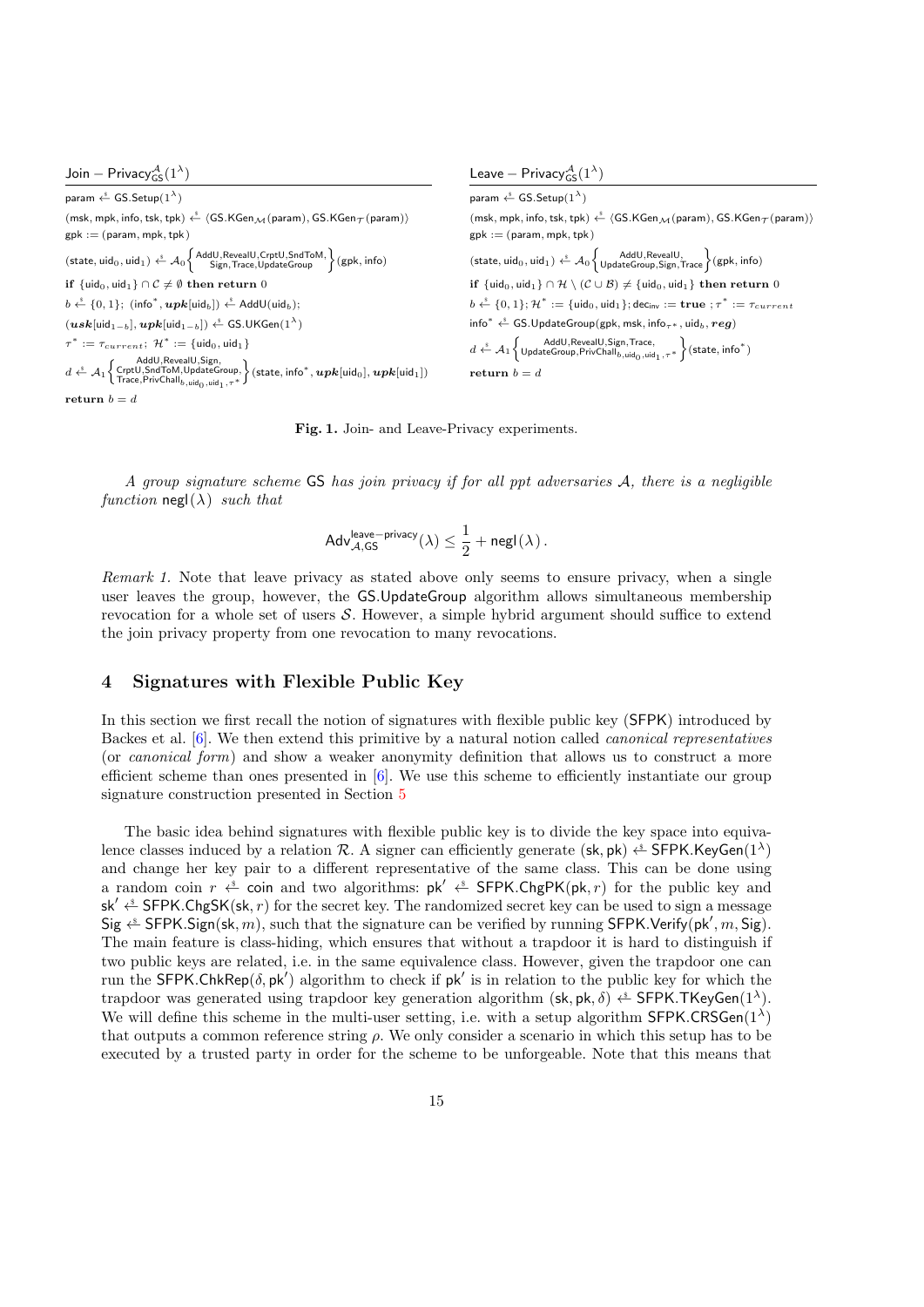the secrets used to generate the  $\rho$  can be used to forge signatures. This kind of trapdoor  $\delta_{\rho}$  was not specified in [\[6\]](#page-31-8), but we will use it in the security proof of our group signature scheme. In other words, this means there is an alternative signing algorithm SFPK. Sign( $\delta_{\alpha}$ , pk, m), which outputs valid signatures for the relation class  $[pk]_{\mathcal{R}}$ , without knowledge of the corresponding secret key sk.

Definition 18 (Signature with Flexible Public Key). A signature scheme with flexible public  $key$  SFPK is a set of PPT algorithms such that:

- SFPK.CRSGen(1<sup> $\lambda$ </sup>) takes as input a security parameters 1<sup> $\lambda$ </sup> and outputs a trapdoor  $\delta_{\rho}$  and a common reference string  $ρ$ , which is an implicit input for all the algorithms.
- SFPK.KeyGen( $1^{\lambda}, \omega$ ): takes as input a security parameter  $1^{\lambda}$ , random coins  $\omega \in$  coin and outputs a pair (sk, pk) of secret and public keys,
- SFPK.TKeyGen( $1^{\lambda}, \omega$ ): a trapdoor key generation that takes as input a security parameter  $1^{\lambda}$ , random coins  $\omega \in$  coin and outputs a pair (sk, pk) of secret and public keys, and a trapdoor  $\delta$ .
- SFPK. Sign(sk, m): takes as input a message  $m \in \{0,1\}^*$  and a signing key sk, and outputs a signature Sig,
- SFPK.ChkRep( $\delta$ , pk): takes as input a trapdoor  $\delta$  for some equivalence class  $[pk']_{\mathcal{R}}$  and public key pk, the algorithm outputs 1 if  $pk \in [pk']_{\mathcal{R}}$  and 0 otherwise,
- $SFPK.ChgPK(pk, r):$  on input a representative public key pk of an equivalence class  $[pk]_R$  and random coins r, this algorithm returns a different representative  $pk'$ , where  $pk' \in [pk]$ <sub>R</sub>.
- $SFPK.ChgSK(s, r):$  on input a secret key sk and random coins r, this algorithm returns an updated  $secret$   $key$  sk'.
- SFPK.Verify(pk, m, Sig): takes as input a message m, signature Sig, public verification key pk and outputs 1 if the signature is valid and 0 otherwise.

**Definition 19 (Correctness).** We say that a SFPK scheme is correct if for all  $1^{\lambda} \in \mathbb{N}$ , all random coins  $\omega, r \in \text{coin}$  the following conditions hold:

- 1. The output distribution of SFPK.KeyGen and SFPK.TKeyGen is identical.
- 2. For all key pairs (sk, pk)  $\leftarrow$  SFPK.KeyGen( $1^{\lambda}, \omega$ ) and all messages m we have SFPK.Verify(pk, m,  $\mathsf{SFPK}.\mathsf{Sign}(\mathsf{sk},m)) = 1$  and  $\mathsf{SFPK}.\mathsf{Verify}(\mathsf{pk}',m,\mathsf{SFPK}.\mathsf{Sign}(\mathsf{sk}',m)) = 1,$  where  $\mathsf{SFPK}.\mathsf{ChgPK}(\mathsf{pk},r) = 1$  $pk'$  and SFPK.ChgSK(sk,  $r$ ) = sk'.
- 3. For all  $(\mathsf{sk}, \mathsf{pk}, \delta) \stackrel{\hspace{0.1em}\mathsf{\scriptscriptstyle\$}}{\leftarrow}$  SFPK.TKeyGen $(1^\lambda, \omega)$  and all  $\mathsf{pk}'$  we have SFPK.ChkRep $(\delta, \mathsf{pk}') = 1$  if and only if  $pk' \in [pk]_{\mathcal{R}}$ .

**Definition 20 (Class-hiding).** For scheme SFPK with relation R and adversary A we define the following experiment:

| C-H <sub>SFPK,<math>\mathcal{R}(\lambda)</math></sub>                                                                                                       |
|-------------------------------------------------------------------------------------------------------------------------------------------------------------|
| $\omega_0, \omega_1 \overset{\hspace{0.1em}\mathsf{\scriptscriptstyle\$}}{\leftarrow} \mathsf{coin}$                                                        |
| $(\mathsf{sk}_i, \mathsf{pk}_i) \overset{\hspace{0.1em}\mathsf{\scriptscriptstyle\$}}{\leftarrow}$ SFPK.KeyGen $(1^\lambda, \omega_i)$ for $i \in \{0, 1\}$ |
| $m \stackrel{s}{\leftarrow} \mathcal{A}(\omega_0, \omega_1); b \stackrel{s}{\leftarrow} \{0, 1\}; r \stackrel{s}{\leftarrow} \text{coin}$                   |
| sk' $\xleftarrow{\text{a}}$ SFPK.ChgSK(sk <sub>b</sub> , r); pk' $\xleftarrow{\text{a}}$ SFPK.ChgPK(pk <sub>b</sub> , r)                                    |
| $Sig \stackrel{\hspace{0.1em}\mathsf{\scriptscriptstyle\$}}{\leftarrow}$ SFPK.Sign(sk', m)                                                                  |
| $\hat{b} \stackrel{\hspace{0.1em}\mathsf{\scriptscriptstyle\$}}{\leftarrow} \mathcal{A}(\omega_0, \omega_1, m, \mathsf{Sig}, \mathsf{pk}')$                 |
| return $b = \hat{b}$                                                                                                                                        |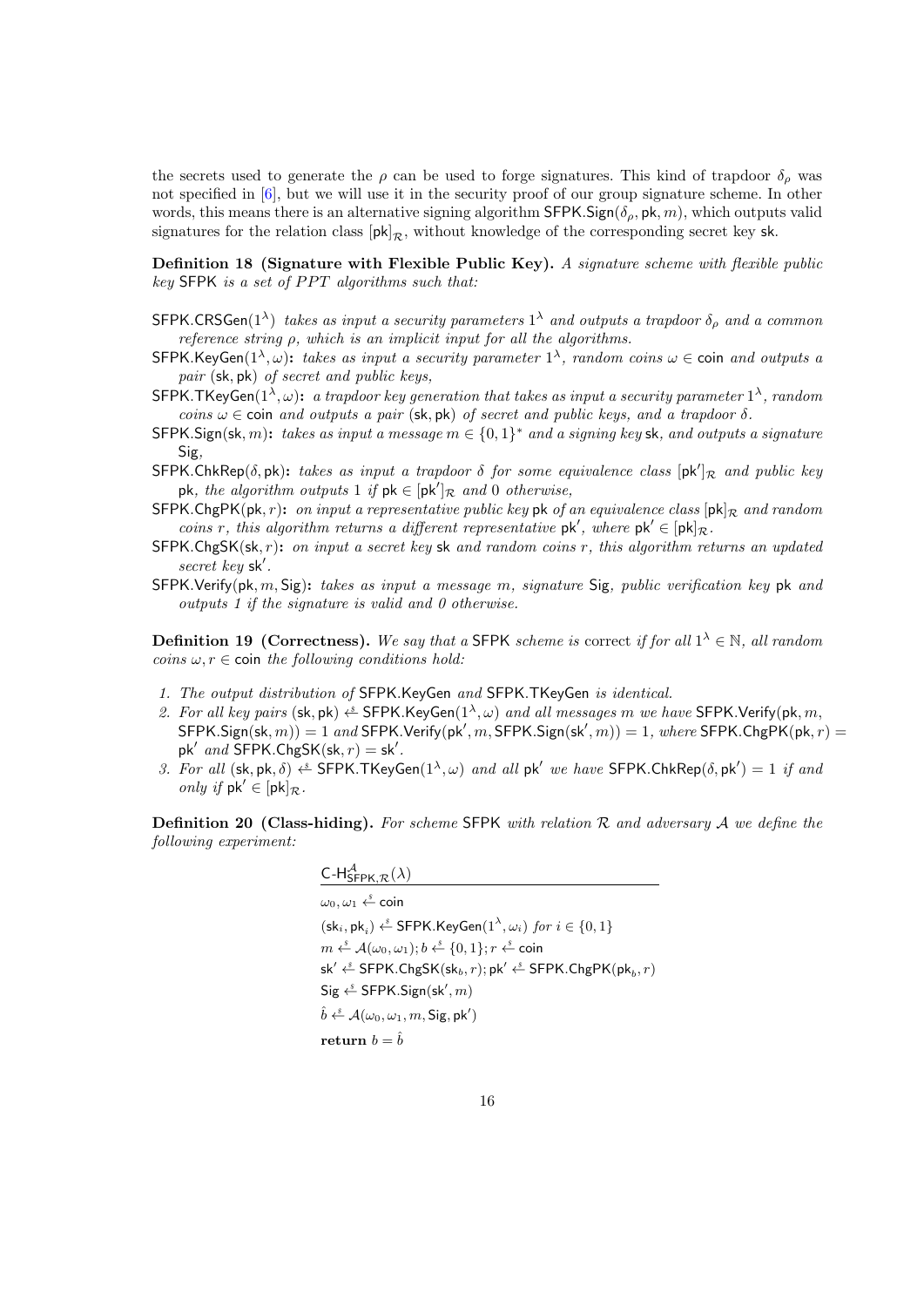An SFPK is class-hiding if for all PPT adversaries  $A$ , its advantage in the above experiment is negligible:

$$
\mathsf{Adv}_{\mathcal{A},\mathsf{SFPK}}^{c\text{-}h}(\lambda) = \left|\Pr\left[\mathsf{C\text{-}H}_{\mathsf{SFPK},\mathcal{R}}^{\mathcal{A}}(\lambda) = 1\right] - \frac{1}{2}\right| = \mathsf{negl}(\lambda) \,.
$$

Definition 21 (Strong Existential Unforgeability under Flexible Public Key). For scheme SFPK with relation  $R$  and adversary  $A$  we define the following experiment:

| EUF-CMA $^{A}_{\text{SFPK,R}}(\lambda)$                                                                                                                                                                                | $\mathcal{O}^1(\mathsf{sk}, m)$                                                                                                                                                                                                                                            |
|------------------------------------------------------------------------------------------------------------------------------------------------------------------------------------------------------------------------|----------------------------------------------------------------------------------------------------------------------------------------------------------------------------------------------------------------------------------------------------------------------------|
| $\omega \stackrel{s}{\leftarrow}$ coin<br>$(\mathsf{sk}, \mathsf{pk}, \delta) \overset{\hspace{0.1em}\mathsf{\scriptscriptstyle\$}}{\leftarrow} \mathsf{SFPK}.\mathsf{TKeyGen}(1^\lambda, \omega); Q := \emptyset$     | $\mathsf{Sig} \overset{\hspace{0.1em}\mathsf{\scriptscriptstyle\$}}{\leftarrow} \mathsf{SFPK}.\mathsf{Sign}(\mathsf{sk}, m)$<br>$Q := Q \cup \{(m, \text{Sig})\}$                                                                                                          |
| $(\mathsf{pk}', m^*, \mathsf{Sig}^*) \overset{\hspace{0.1em}\mathsf{\scriptscriptstyle\$}}{\leftarrow} \mathcal{A}^{\mathcal{O}^1(\mathsf{sk}, \cdot), \mathcal{O}^2(\mathsf{sk}, \cdot, \cdot)}(\mathsf{pk}, \delta)$ | return Sig                                                                                                                                                                                                                                                                 |
| return $(m^*,\mathsf{Sig}^*) \notin Q \wedge$<br>SFPK.ChkRep $(\delta, pk') = 1 \land$<br>$SFPK.Verify(pk', m^*, Sig^*) = 1$                                                                                           | $\mathcal{O}^2(\mathsf{sk}, m, r)$<br>$sk' \stackrel{s}{\leftarrow}$ SFPK.ChgSK(sk, r)<br>$\mathsf{Sig} \overset{\hspace{0.1em}\mathsf{\scriptscriptstyle\$}}{\leftarrow} \mathsf{SFPK}.\mathsf{Sign}(\mathsf{sk}', m)$<br>$Q := Q \cup \{(m, \text{Sig})\}$<br>return Sig |

A SFPK is existentially unforgeable with flexible public key under chosen message attacks if for all  $PPT$  adversaries  $A$  the advantage in the above experiment is negligible:

$$
\mathsf{Adv}_{\mathcal{A},\mathsf{SFPK}}^{\mathsf{seuf-cma}}(\lambda) = \Pr\Big[\mathsf{EUF} - \mathsf{CMA}^\mathcal{A}_{\mathsf{SFPK}}(\lambda) = 1\Big] = \mathsf{negl}(\lambda)\,.
$$

Backes et al. introduced also a optional property called key recovery, which allows a user to compute a secret key that corresponds to a different representative of the equivalence of the users public key. A straightforward application of this property is that the SFPK.ChgPK algorithm can be executed by a third party on the users secret key and the user can compute the corresponding secret key without the knowledge of the randomization r. More formally.

**Definition 22 (Key Recovery Property).** A SFPK has recoverable signing keys *if there exists an* efficient algorithm SFPK. Recover such that for all security parameters  $1^{\lambda} \in \mathbb{N}$ , random coins  $\omega$ , r and all (sk, pk,  $\delta$ )  $\xi$  SFPK. TKeyGen $(1^{\lambda}, \omega)$  and pk'  $\xi$  SFPK. ChgPK(pk, r) we have SFPK. ChgSK(sk, r) =  $SFPK.$ Recover(sk,  $\delta$ , pk').

New Definitions. The class-hiding definition introduced by Backes et al. implements the strongest corruption model, i.e. the adversary is given the random coins used by the signer to generate her public key and is still not able to distinguish whether a randomized public key is from the same equivalence class as the signer's public key. As shown in  $[6]$ , this strong definition allows to construct ring signatures but requires a technique called invertible sampling introduced by Damgård and Nielsen [\[22\]](#page-32-11). In many cases we do not require such a strong corruption model and assume that those random coins are destroyed after the user/signer generates her secret key. This slightly weaker model is for example used in the security of group signatures.

On the other hand, the original definition only allows the adversary to see the randomized public key  $pk'$  after it specifies the message m in the first phase. This does not model scenarios, where the signer uses the same representative for multiple messages. An easy approach to allow the adversary for adaptive signature queries is to give it a signing oracle. We address these issues by introducing adaptive class-hiding with key corruption.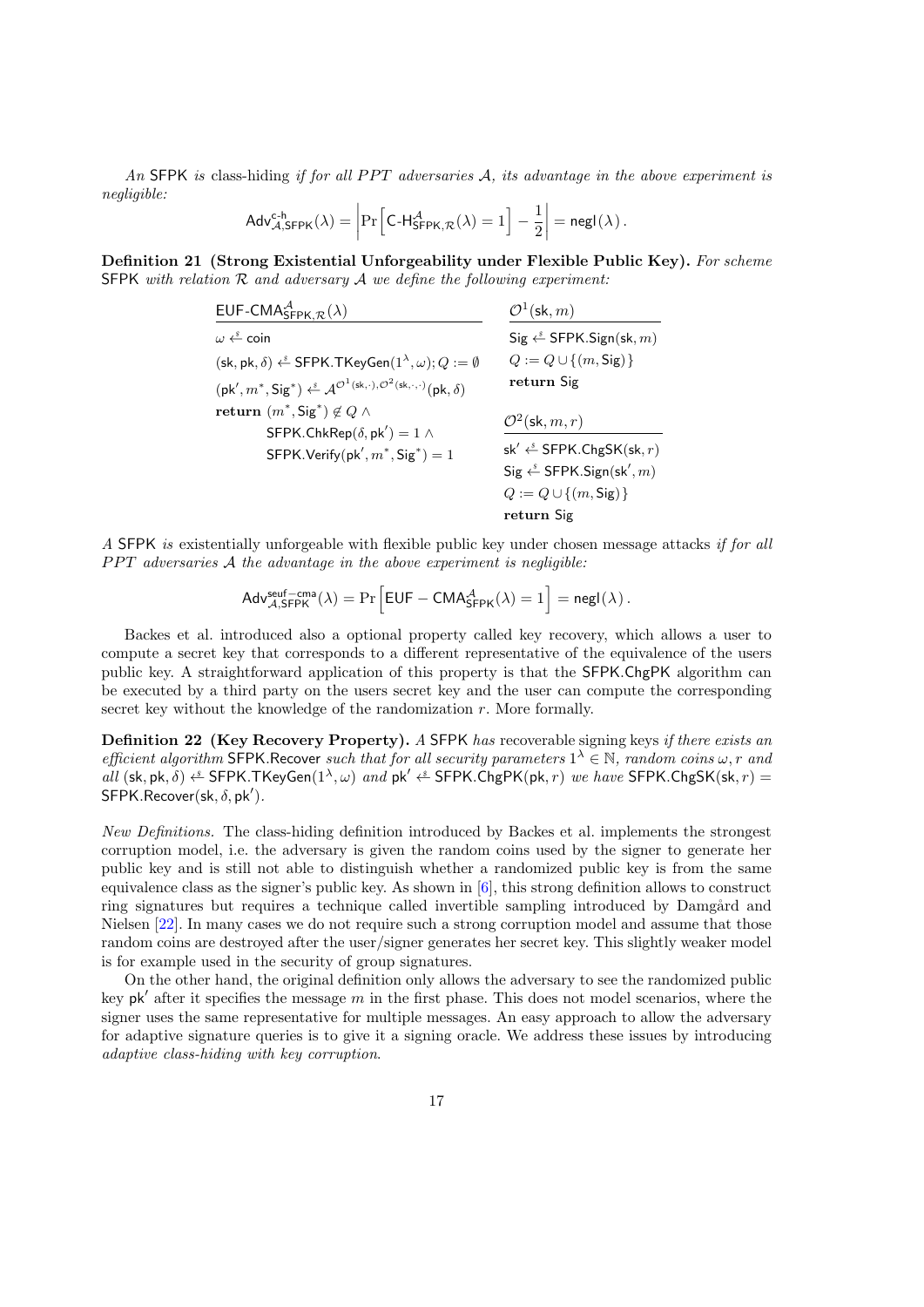Definition 23 (Adaptive Class-hiding with Key Corruption). For scheme SFPK with relation  $R$  and adversary  $A$  we define the following experiment:

| adaptC-H ${}^{\mathcal{A}}_{\mathsf{SFPK}, \mathcal{R}}(\lambda)$                                                                                                                                                  |
|--------------------------------------------------------------------------------------------------------------------------------------------------------------------------------------------------------------------|
| $\omega_0, \omega_1 \overset{\hspace{0.1em}\mathsf{\scriptscriptstyle\$}}{\leftarrow}$ coin                                                                                                                        |
| $(\mathsf{sk}_i, \mathsf{pk}_i) \overset{\hspace{0.1em}\mathsf{\scriptscriptstyle\$}}{\leftarrow}$ SFPK.KeyGen $(1^\lambda, \omega_i)$ for $i \in \{0, 1\}$                                                        |
| $b \stackrel{s}{\leftarrow} \{0,1\}; r \stackrel{s}{\leftarrow} \text{coin}$                                                                                                                                       |
| sk' $\stackrel{s}{\leftarrow}$ SFPK.ChgSK(sk <sub>b</sub> , r); pk' $\stackrel{s}{\leftarrow}$ SFPK.ChgPK(pk <sub>b</sub> , r)                                                                                     |
| $\hat{b}\overset{\hspace{0.1em}\mathsf{\scriptscriptstyle\$}}{\leftarrow} \mathcal{A}^{\mathsf{SFPK}.\mathsf{Sign}(\mathsf{sk}',\cdot)}((\mathsf{sk}_0,\mathsf{pk}_0),(\mathsf{sk}_1,\mathsf{pk}_1),\mathsf{pk}')$ |
| return $b = \hat{b}$                                                                                                                                                                                               |

A SFPK is adaptively class-hiding with key corruption if for all PPT adversaries A, its advantage in the above experiment is negligible:

$$
\mathsf{Adv}_{\mathcal{A},\mathsf{SFPK}}^{\mathsf{adaptc-h}}(\lambda) = \left|\Pr\left[\mathsf{adaptC\text{-}H}_{\mathsf{SFPK},\mathcal{R}}^{\mathcal{A}}(\lambda) = 1\right] - \frac{1}{2}\right| = \mathsf{negl}(\lambda) \,.
$$

In some applications it might be required that every equivalence class has a unique representative that can act as a description of the class. For example let the public keys be of the form  $pk = (g_1^a, g_1^x)$ and let the classes be induced by the relation  $\mathcal{R}_{exp}$ . Since  $g_1$  is publicly known, we can define  $pk' = (g_1, g_1^{x \cdot a^{-1}})$  as this unique representative. We will call  $pk'$  a *canonical representative*. The canonical representative can be scheme specific but using a publicly known element (in this case  $q_1$ ) to fix the first element of the public key allows to fix the structure of the representatives over all equivalence classes. Later, we will assume that if a scheme has canonical representatives, there is an efficient algorithm IsCanonical which on input a public key will return 1 if and only if the public key is canonical.

We further define the following useful property between signatures on equivalence classes and signatures with flexible public keys.

Definition 24 (SPS-EQ/SFPK Compatibility). An SPS-EQ scheme and an SFPK scheme are compatible if the message space of the former is the same as the key space of the latter and they share the same equivalence relation.

## 4.1 Our Signatures with Flexible Public Key

In this section we propose our signatures with flexible public key. We propose a scheme that is closely related to the ones proposed in [\[6\]](#page-31-8). However, security relies on the bilinear decisional Diffie-Hellman assumption instead of the decisional linear assumption. This allows us to decrease the size of the public key by 1 group element in  $\mathbb{G}_1$ , i.e. from 3 to 2. Unlike the schemes in [\[6\]](#page-31-8), this scheme only has adaptive class-hiding with key corruption but this is still sufficient for group signatures construction.

In our scheme we assume that both the SFPK.KeyGen and SFPK.TKeyGen output a public key that is the canonical representative of its equivalence class. Further we assume that every user has access to a collision resistant hash function H, which we express by including it in the output of SFPK.CRSGen. The SFPK.ChgPK and SFPK.ChgSK algorithms work by drawing uniformly at random an exponent  $r \in \mathbb{Z}_p$  and raising every component of the public key, or respectively the secret key to the power of r. More details can be found in Scheme [2.](#page-18-0)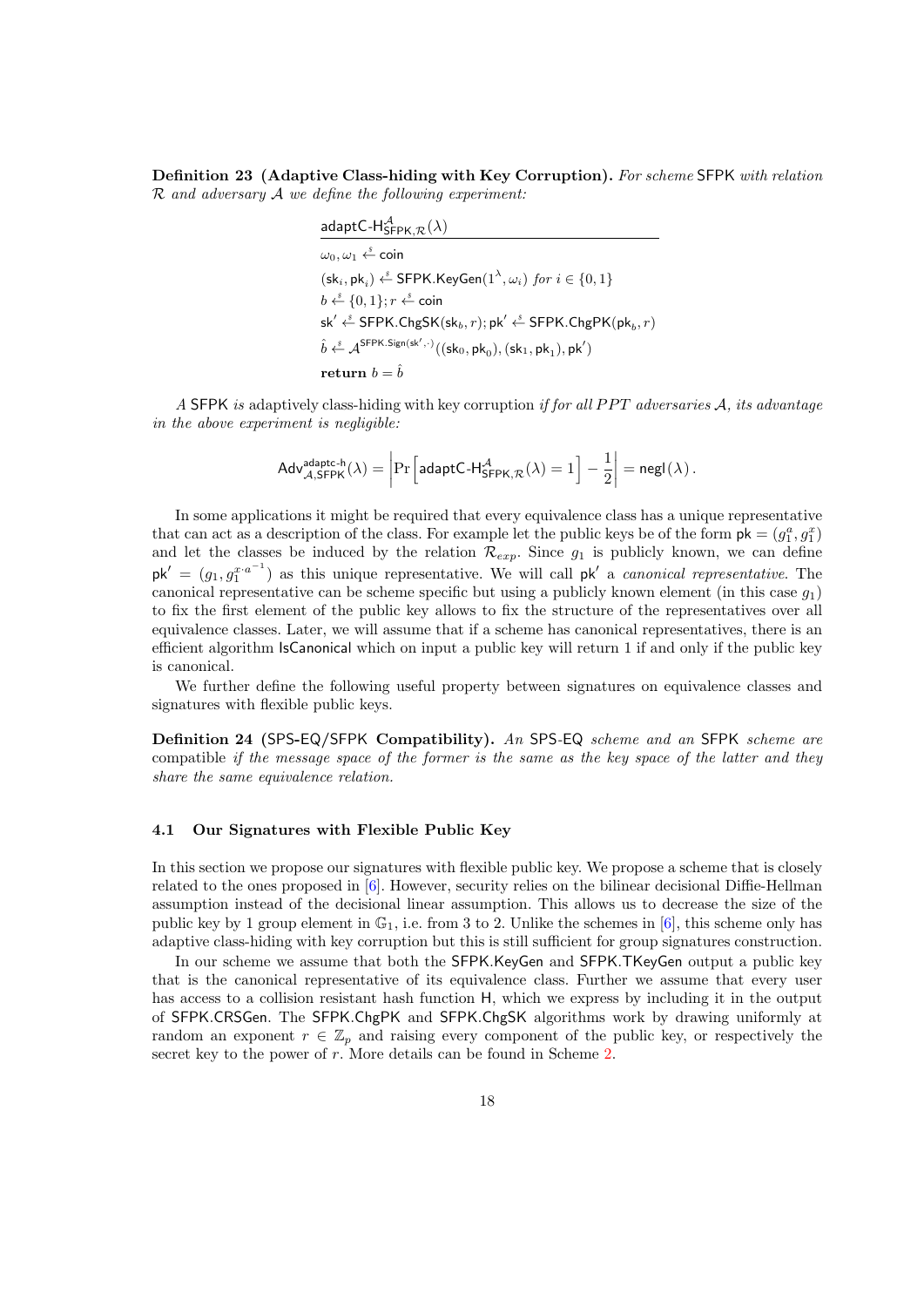| SFPK.CRSGen $(1^{\lambda})$                                                                                                                                                                                                                                                                                                                                                    | $SFPK.ChkRep(\delta_{SFPK}, \mathsf{pk}_{SFPK})$                                                                                                             | $SFPK.KevGen(1^{\lambda})$                                                                                                          | $SFPK.$ TKeyGen $(1^{\lambda})$                                                                                                                                                           |
|--------------------------------------------------------------------------------------------------------------------------------------------------------------------------------------------------------------------------------------------------------------------------------------------------------------------------------------------------------------------------------|--------------------------------------------------------------------------------------------------------------------------------------------------------------|-------------------------------------------------------------------------------------------------------------------------------------|-------------------------------------------------------------------------------------------------------------------------------------------------------------------------------------------|
| $BG \xleftarrow{\$} BGGen(\lambda); y, z \xleftarrow{\$} \mathbb{Z}_p^*$<br>$K_{\text{PHF}} \overset{\hspace{0.1em}\mathsf{\scriptscriptstyle\$}}{\leftarrow} \text{PHF.Gen}(1^\lambda)$<br>$Y_1 \leftarrow q_1^y$ ; $Y_2 \leftarrow q_2^y$ ; $\hat{q} \leftarrow q_1^z$<br><b>return</b> ( $\rho := (BG, Y_1, Y_2, K_{\text{PHF}}, \hat{g}, H),$<br>$\delta_{\rho} := (y, z)$ | $pk_{SFPK} = (pk_1, pk_2); \tau_{SFPK} = (\tau)$<br>if $e(\mathsf{pk}_1, \tau) = e(\mathsf{pk}_2, g_2)$<br>return $1$ else $0$                               | $x \leftarrow^{\mathcal{S}} \mathbb{Z}_n^*$<br><b>return</b> ( $pk_{SEPK} := (g_1, g_1^x)$ ),<br>$sk_{SFPK} := (Y_1^x, pk_{SFPK}))$ | $x \leftarrow^{\$} \mathbb{Z}_{n}^{\ast}$<br><b>return</b> ( $pk_{SFPK} := (g_1, g_1^x)$ ),<br>$sk_{\text{SFPK}} := (Y_1^x, \text{pk}_{\text{SFPK}}),$<br>$\tau_{\text{SFPK}} := (g_2^x)$ |
| SFPK.Sign(sk, m)<br>$sk_{SFPK} = (Z, pk_{SFPK});$                                                                                                                                                                                                                                                                                                                              | $SFPK.Verify(\mathsf{pk}_{SFPK}, m, \mathsf{Sig}_{SFPK})$<br>$pk_{SFPK} = (\cdot, X);$ Sig <sub>SFPK</sub> = $(Sig_{SFPK}^1, Sig_{SFPK}^2, Sig_{SFPK}^3, s)$ |                                                                                                                                     |                                                                                                                                                                                           |

 $r,s \overset{\hspace{0.1em}\mathsf{\scriptscriptstyle\$}}{\leftarrow} \mathbb{Z}_p^*, \; \mathsf{Sig}^2_{\mathsf{SFPK}} \leftarrow g_1^r; \; \mathsf{Sig}^3_{\mathsf{SFPK}} \leftarrow g_2^r$  $h \leftarrow \mathsf{H}(m||\mathsf{Sig}_{\mathsf{SFPK}}^2||\mathsf{Sig}_{\mathsf{SFPK}}^3||\mathsf{pk}_{\mathsf{SFPK}})$  $M \leftarrow g_1^h \cdot \hat{g}^s$  $\textbf{return }(Z \cdot (\textsf{PHF.Eval}(K_{\textsf{PHF}},M))^r, g_1^r, g_2^r, s)$ 

 $h \leftarrow \textsf{H}(m||\textsf{Sig}^2_{\textsf{SFPK}}||\textsf{Sig}^3_{\textsf{SFPK}}||\textsf{pk}_{\textsf{SFPK}}); M \leftarrow g_1^h \cdot \hat{g}^s$ if  $e(\text{Sig}_{\text{SFPK}}^2, g_2) = e(g_1, \text{Sig}_{\text{SFPK}}^3)$  and  $e(\mathsf{Sig}_{\mathsf{SFPK}}^1, g_2) = e(X, Y_2) \cdot e(\mathsf{PHF}.\mathsf{Eval}(K_{\mathsf{PHF}}, M), \mathsf{Sig}_{\mathsf{SFPK}}^3)$ return 1 else 0

<span id="page-18-0"></span>Fig. 2. Our Flexible Signatures.

**Theorem 1 (Unforgeability).** Scheme [2](#page-18-0) is strongly existential unforgeable under flexible public key in the common reference string model, assuming the bilinear decisional Diffie-Hellman assumption holds (which implies that the discrete logarithm assumption holds) and that PHF is a  $(1, \text{poly}(\lambda))$ -programmable hash function and H is collision-resistant.

*Proof.* Let  $(Sig_{SFPK}^*, m^*, pk_{SFPK}^*)$  be the forgery returned by an adversary A, where  $Sig_{SFPK}^*$  $(Sig_1^*, Sig_2^*, Sig_3^*, s^*)$ . We distinguish three types of strategies and will use  $\mathcal{A}_1$ ,  $\mathcal{A}_2$ ,  $\mathcal{A}_3$  to denote the corresponding adversaries:

- Type 1 We call the adversary a type 1 adversary if there exists a public key  $pk_{SFPK}$  and signature  $\mathsf{Sig}_{\mathsf{SFPK}} = (\mathsf{Sig}_1, \mathsf{Sig}_2, \mathsf{Sig}_3, s)$  on message m generated by oracle  $\mathcal{O}^1$  or  $\mathcal{O}^2$ , where  $\mathsf{H}(m^*||\mathsf{Sig}_2^*||\mathsf{Sig}_3^*||\mathsf{pk}_{\mathsf{SFPK}}^*)$  $H(m||\mathsf{Sig}_2||\mathsf{Sig}_3||\mathsf{pk}_{\mathsf{SFPK}}).$
- Type 2 We call the adversary a type 2 adversary if there exists a public key  $pk_{SFPK}$  and signature  $\mathsf{Sig}_{\mathsf{SFRK}} = (\mathsf{Sig}_1, \mathsf{Sig}_2, \mathsf{Sig}_3, s)$  on message m generated by oracle  $\mathcal{O}^1$  or  $\mathcal{O}^2$ , where

 $e^* = \mathsf{H}(m^*||\mathsf{Sig}_2^*||\mathsf{Sig}_3^*||\mathsf{pk}_{\mathsf{SFPK}}^* ) \neq \mathsf{H}(m||\mathsf{Sig}_2||\mathsf{Sig}_3||\mathsf{pk}_{\mathsf{SFPK}}) = e$ 

but  $M^* = g_1^{e^*} \cdot \hat{g}^{s^*} = g_1^e \cdot \hat{g}^s = M.$ 

Type 3 We call the adversary a type 3 adversary in all other cases. In particular, we ensure that  $M^*$  is distinct from all M's used in the oracles  $\mathcal{O}^1$  and  $\mathcal{O}^2$ .

Type 1 It is easy to see that the adversary broke the collision-resistance of function H and we can build a reduction  $\mathcal R$  that uses  $\mathcal A_1$  to break collision-resistance of function H by simulating the system and returning

 $\lfloor m^*||\mathsf{Sig}_2^*||\mathsf{Sig}_3^*||\mathsf{pk}_{\mathsf{SFPK}}^*, m||\mathsf{Sig}_2||\mathsf{Sig}_3||\mathsf{pk}_{\mathsf{SFPK}})$ 

as a valid collision.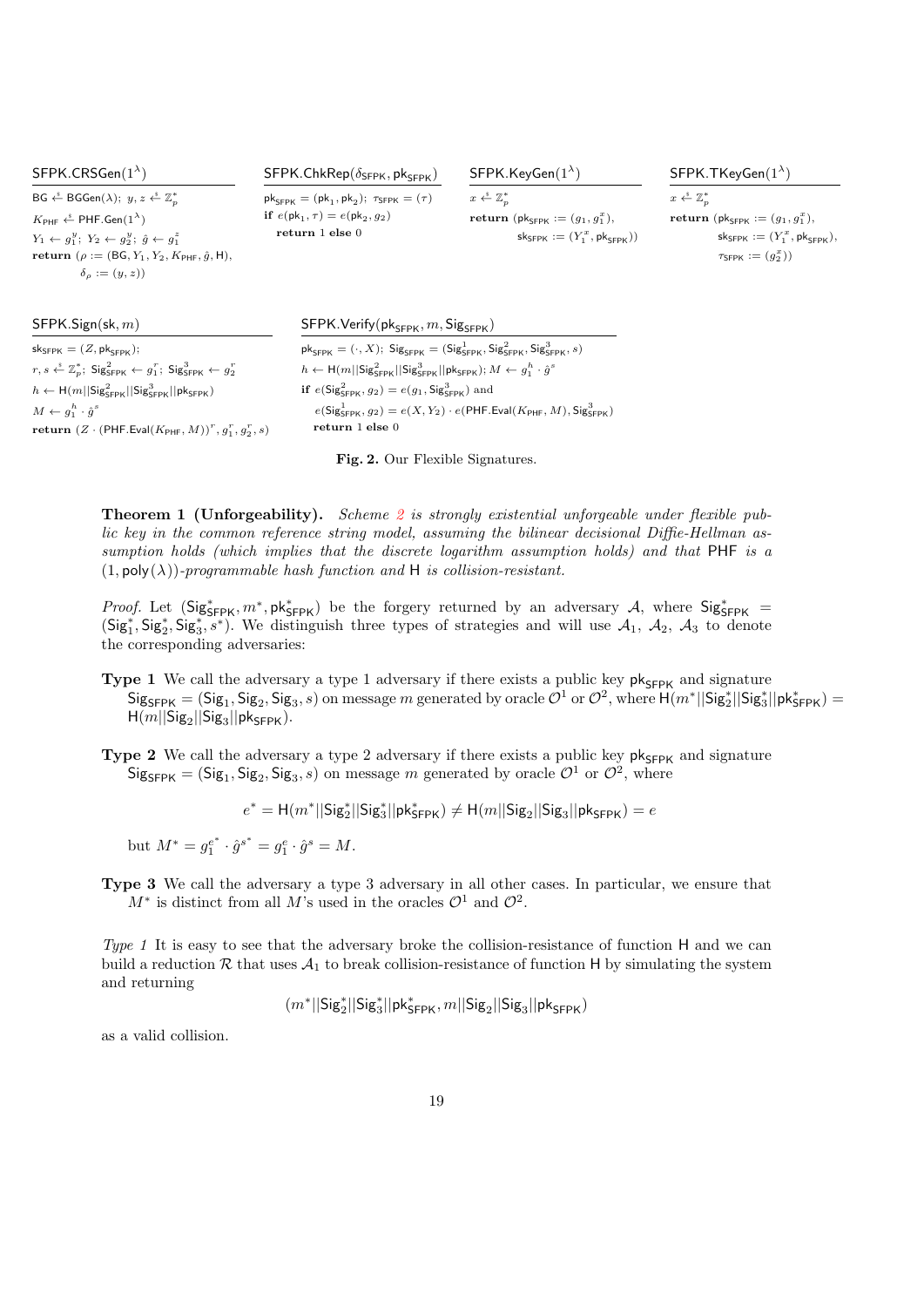Type 2 In this case we show that a type 2 can be used to break the discrete logarithm assumption. We can apply the same reasoning as for Pedersen commitments, i.e. the reduction can set  $\hat{g}$  as the element for which we want to compute the discrete logarithm in respect to  $g_1$ . The reduction can then simply simulate the whole system for  $A_2$  and output  $(e - e^*)/(s^* - s)$ .

Type 3 Let  $(BG, g_1^a, g_2^a, g_1^b, g_2^b, g_1^c, g_2^c, g_1^d, g_2^d)$  be an instance of the bilinear decisional Diffie-Hellman problem. We will show that we can use any efficient adversary  $A_3$  can be used to break the above problem instance. To do so, we will build a reduction algorithm  $R$  that uses  $A_3$  in a black box manner, i.e. it plays the role of the challenger in the unforgeability experiment.

First R prepares the common reference string  $\rho$  by setting  $Y_1 = g_1^a$ ,  $Y_2 = g_2^a$ ,  $\hat{g} = g_1^z$ , for some  $z \stackrel{\text{s}}{\leftarrow} \mathbb{Z}_p^*$  and executes the trapdoor generation algorithm  $(K_{\text{PHF}}, \tau_{\text{PHF}}) \stackrel{\text{s}}{\leftarrow} \text{PHF}$ . TrapGen $(1^{\lambda}, g_1^a, g_1)$ . Note that  $\delta_{\rho}$  is not publicly known, so R does not have to know the exponent a but still knows z.

Next R prepares the public key  $\mathsf{pk}_{\mathsf{SFPK}}$  and the trapdoor  $\tau_{\mathsf{SFPK}}$ . For this it uses the values  $g_1^b$  and  $g_2^b$  from the problem instance. It sets  $\mathsf{pk}_{\mathsf{SFPK}} = (g_1, g_1^b)$  and  $\tau_{\mathsf{SFPK}} = (g_2^b)$ .

To answer  $\mathcal{A}$ 's signing queries for message m and randomness  $t_1$  (which is equal to 1 for oracle  $\mathcal{O}^1$ , the reduction R follows the following steps:

- it chooses random values  $t_2 \overset{\hspace{0.1em}\mathsf{\scriptscriptstyle\$}}{\leftarrow} \mathbb{Z}_p^*$ ,
- it computes  $M = g_1^{e'} \cdot \hat{g}^{s'}$  for some  $e', s' \overset{\hspace{0.1em}\mathsf{\scriptscriptstyle\$}}{\leftarrow} \mathbb{Z}_p^*$ .
- it computes  $(a_m, b_m) \xleftarrow{\text{\$}} \mathsf{PHF}$ .TrapEval $(\tau_{\mathsf{PHF}}, M)$  and aborts if  $a_m = 0$ ,
- $-$  it computes  $\mathsf{pk}_{\mathsf{SFPK}}' \overset{\hspace{0.1em}\mathsf{\scriptscriptstyle\$}}{\leftarrow} \mathsf{SFPK}.\mathsf{ChgPK}(\mathsf{pk}_{\mathsf{SFPK}}, t_1),$

– it computes:

$$
\begin{aligned} \mathsf{Sig}^2_{\mathsf{SFPK}} &= (g_1^b)^{-a_m^{-1} \cdot t_1} \cdot g_1^{t_2}, \\ \mathsf{Sig}^3_{\mathsf{SFPK}} &= (g_2^b)^{-a_m^{-1} \cdot t_1} \cdot g_2^{t_2}, \\ \mathsf{Sig}^1_{\mathsf{SFPK}} &= (g_1^a)^{t_2} \cdot ((g_1^b)^{(-a_m^{-1} \cdot t_1)} \cdot g_1^{t_2}))^{b_m}, \\ & e = \mathsf{H}(m||\mathsf{Sig}^2_{\mathsf{SFPK}}, \mathsf{Sig}^3_{\mathsf{SFPK}}, \mathsf{pk}'_{\mathsf{SFPK}}), \\ & s = ((e' - e) + s' \cdot z)/z, \end{aligned}
$$

- set the signature  $\mathsf{Sig}_{\mathsf{SFPK}} = (\mathsf{Sig}_{\mathsf{SFPK}}^1, \mathsf{Sig}_{\mathsf{SFPK}}^2, \mathsf{Sig}_{\mathsf{SFPK}}^3, s)$ .

It is easy to see that this is a valid signature. Note that the a valid signature is of the form  $(g_1^{a\cdot b\cdot t_1}\cdot((g_1^{a})^{a_m}\cdot g_1^{b_m})^r,g_1^r,g_2^r,s)$ . In this case, the reduction has set  $r=-a_m^{-1}\cdot b\cdot t_1+t_2$  and this means that the  $g_1^{a \cdot b \cdot t_1}$  cancels out and the reduction does not need to compute  $g_1^{a \cdot b}$ . Note that this only works because  $a_m \neq 0$ . Otherwise, this would not work.

It follows that for the forgery  $(\mathsf{pk}_{\mathsf{SFRK}}^*, m^*, \mathsf{Sig}_{\mathsf{SPPK}}^*, s^*)$  of  $\mathcal A$  we require that  $(a_{m^*}, b_{m^*}) \overset{\hspace{0.1em}\mathsf{\scriptscriptstyle\$}}{\leftarrow} \mathsf{PHF}$ . TrapEval $(\tau_{\mathsf{PHF}}, M^*)$ and  $a_{M^*} = 0$ , where  $M^* = g_1^{e^*} \hat{g}^{s^*}$  and  $e^* = H(m^*||\text{Sig}_{\text{SFPK}}^2||\text{Sig}_{\text{SFPK}}^2||\text{pk}_{\text{SFPK}}^*)$ . In such a case, the reduction works as follows:

 $-$  parses  $\textsf{Sig}_{\textsf{SFPK}}^{*}$  as  $(\textsf{Sig}_{\textsf{SFPK}}^{1}, \textsf{Sig}_{\textsf{SFPK}}^{2}, \textsf{Sig}_{\textsf{SFPK}}^{3}, s^{*}),$ 

– computes

$$
g_1^{a \cdot b \cdot t^*} = \mathsf{Sig}_{\mathsf{SFPK}}^1 \cdot (\mathsf{Sig}_{\mathsf{SFPK}}^2)^{-b_{m^*}} = \left( g_1^{a \cdot b \cdot t^*} \cdot ((g_1^a)^{a_{m^*}} \cdot g_1^{b_{m^*}})^{r^*} \right) \cdot (g_1^{r^*})^{-b_{m^*}}
$$

– parses pk<sup>\*</sup><sub>SFPK</sub> and since for a valid forgery we have pk<sup>\*</sup><sub>SFPK</sub> ∈ [pk<sub>SFPK</sub>]<sub>R</sub>, we have pk<sup>\*</sup><sub>SFPK</sub> =  $(g_1^{t^*}, (g_1^b)^{t^*})$  and R can use  $g_1^{t^*}$ ,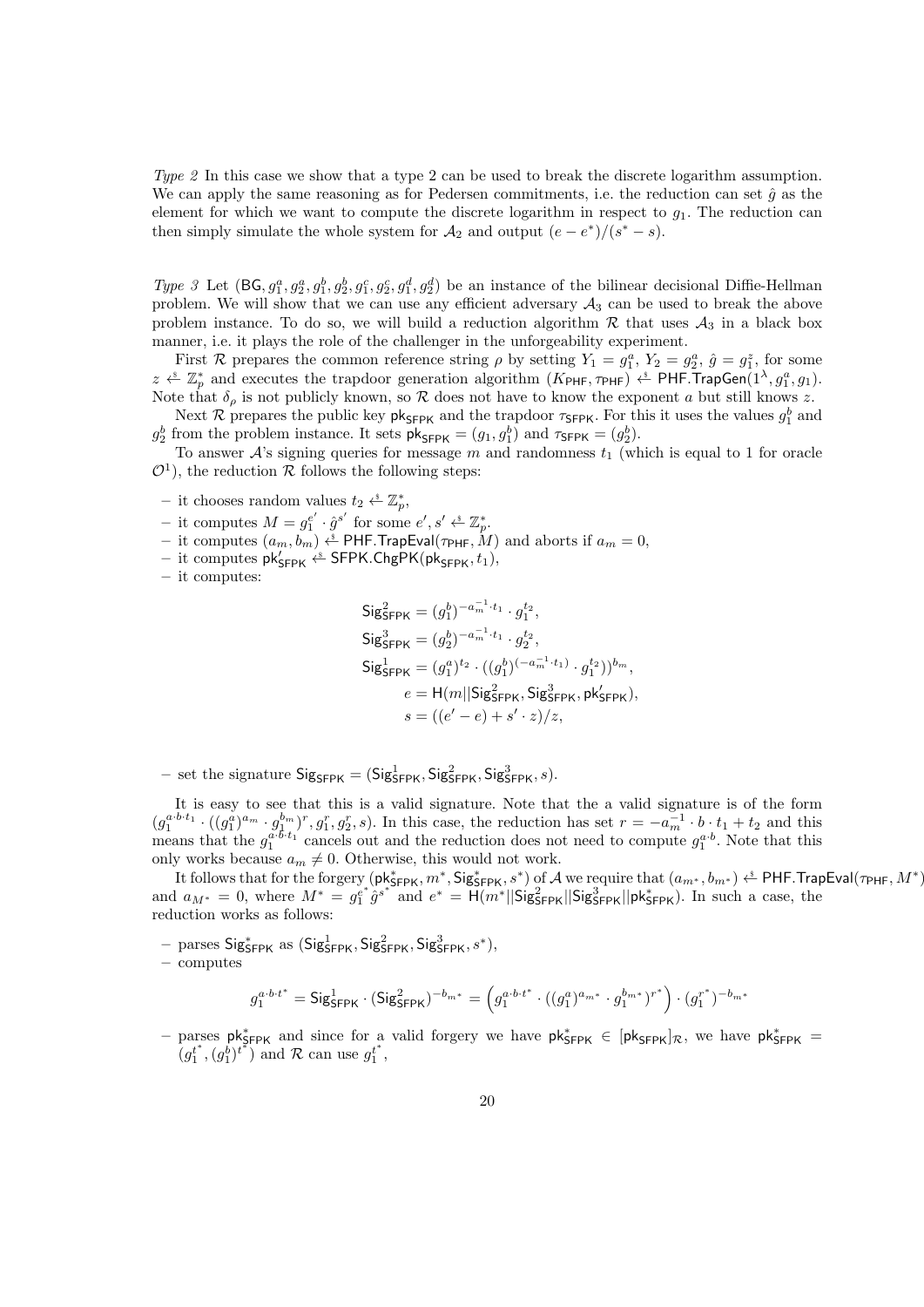– outputs 1 iff

$$
e(g_1^{a \cdot b \cdot t^*}, g_2^c) = e(g_1^{t^*}, g_2^d).
$$

It is easy to see that the probability that  $\mathcal R$  successfully solves the bilinear decisional Diffie-Hellman problem depends on the advantage of  $A$  and the probability that  $R$ 's simulation succeeds. Since the programmable hash function PHF is  $(1, \text{poly}(\lambda))$ -programmable and because this is a type 3 adversary, we conclude that this probability is non-negligible. Note that since in this case we use  $\mathcal{A}_3$ ,  $M^*$  is distinct from all M's used in  $\mathcal{O}^1$  and  $\mathcal{O}^2$ , which is not the case for type 1 and type 2 adversaries.

Theorem [2](#page-18-0) (Adaptive Class-Hiding with Key Corruption). Scheme 2 is adaptively classhiding with key corruption in the common reference string model, assuming the decisional Diffie-Hellman assumption holds.

*Proof.* In this proof we will use the game based approach. We start with  $GAME_0$  which is the original class-hiding experiment and let  $S_0$  be an event that the experiment evaluates to 1, i.e. the adversary wins. We will use  $S_i$  to denote the event that the adversary wins the class-hiding experiment in  $\text{GAME}_i$ .

Let  $\mathsf{pk}_{\mathsf{SFPK}} = (A, B)$  be the public key given to the adversary,  $\mathsf{pk}_{0} = (A_0, B_0) = (g_1, g_1^{x_0})$  and  $\mathsf{pk}_1 = (A_0, B_1) = (g_1, g_1^{x_1})$  be the public keys that are returned by SFPK.KeyGen,  $\mathsf{sk}_0 = (Y_1^{x_0}, \mathsf{pk}_0)$ and  $sk_1 = (Y_1^{x_1}, \mathsf{pk}_1)$  the corresponding secret keys given to the adversary and  $\hat{b}$  be the bit chosen by the challenger.

 $GAME_0$ : The original class-hiding game.

 $GAME_1$ : In this game we do not use the SFPK.ChgSK algorithm to compute  $sk_{SFPK}$  and  $pk_{SFPK}$  but compute them as  $pk_{\text{SFPK}} = (Q, Q^{x_{\hat{b}}})$ , and  $sk_{\text{SFPK}} = ((Q^{x_{\hat{b}}})^y, pk_{\text{SFPK}})$ , where  $Y_1 = g_1^y$  is part of the common reference string  $\rho$  generated by the challenger. In other words, instead of using the exponent  $r$  to randomize the public key and secret key, we use a group element  $Q$  to do it.

Since the distribution of the keys does not change, it follows that  $Pr[S_1] = Pr[S_0]$ . Note that the oracle can still use  $sk_{SFR}$  to compute valid signatures.

**GAME**<sub>1</sub>: In this game instead of computing  $pk_{SFR} = (Q, Q^{x_i})$  as in **GAME**<sub>1</sub>, we sample  $B' \xleftarrow{s} \mathbb{G}_1$ and set  $\mathsf{pk}_{\mathsf{SFPK}} = (Q, B').$ 

We will show that this transition only lowers the adversaries advantage by a negligible fraction. This can be show by construction using a reduction  $R$  that uses an adversary  $A$  that can distinguish between those two games to break the decisional Diffie-Hellman assumption in  $\mathbb{G}_1$ .

Let  $(g_1^{\alpha}, g_1^{\beta}, g_1^{\gamma})$  be an instance of this problem in  $\mathbb{G}_1$ . R samples  $r_0, r_1 \stackrel{\ast}{\leftarrow} \mathbb{Z}_p^*$  and sets  $B_0 = (g_1^{\alpha})^{r_0}$ ,  $B_1 = (g_1^{\alpha})^{r_1}$ . Note that in such a case, we also have to set  $\mathsf{sk}_0 = ((B_0)^y, \mathsf{pk}_0)$  and  $\mathsf{sk}_1 = ((B_1)^y, \mathsf{pk}_1)$ . Additionally, the reduction uses  $Q = g_1^{\beta}$  and the public key  $\mathsf{pk}_{\mathsf{SFPK}} = (Q, (g_1^{\gamma})^{r_{\hat{b}}})$ . Note that the reduction can use the secret key  $sk_{SFR} = (((g_1^{\gamma})^{r_b})^y, pk_{SFR})$  to generate signatures and answer signing queries.

Now  $\gamma = \alpha \cdot \beta$  then  $\mathsf{pk}_{\mathsf{SFPK}}$  has the same distribution as in  $\mathbf{GAME}_1$  and otherwise as in  $\mathbf{GAME}_2$ . Thus, it follows that  $|\Pr[S_2] - \Pr[S_1]| \leq \mathsf{Adv}_{\mathcal{A}}^{\mathsf{ddh}}(\lambda).$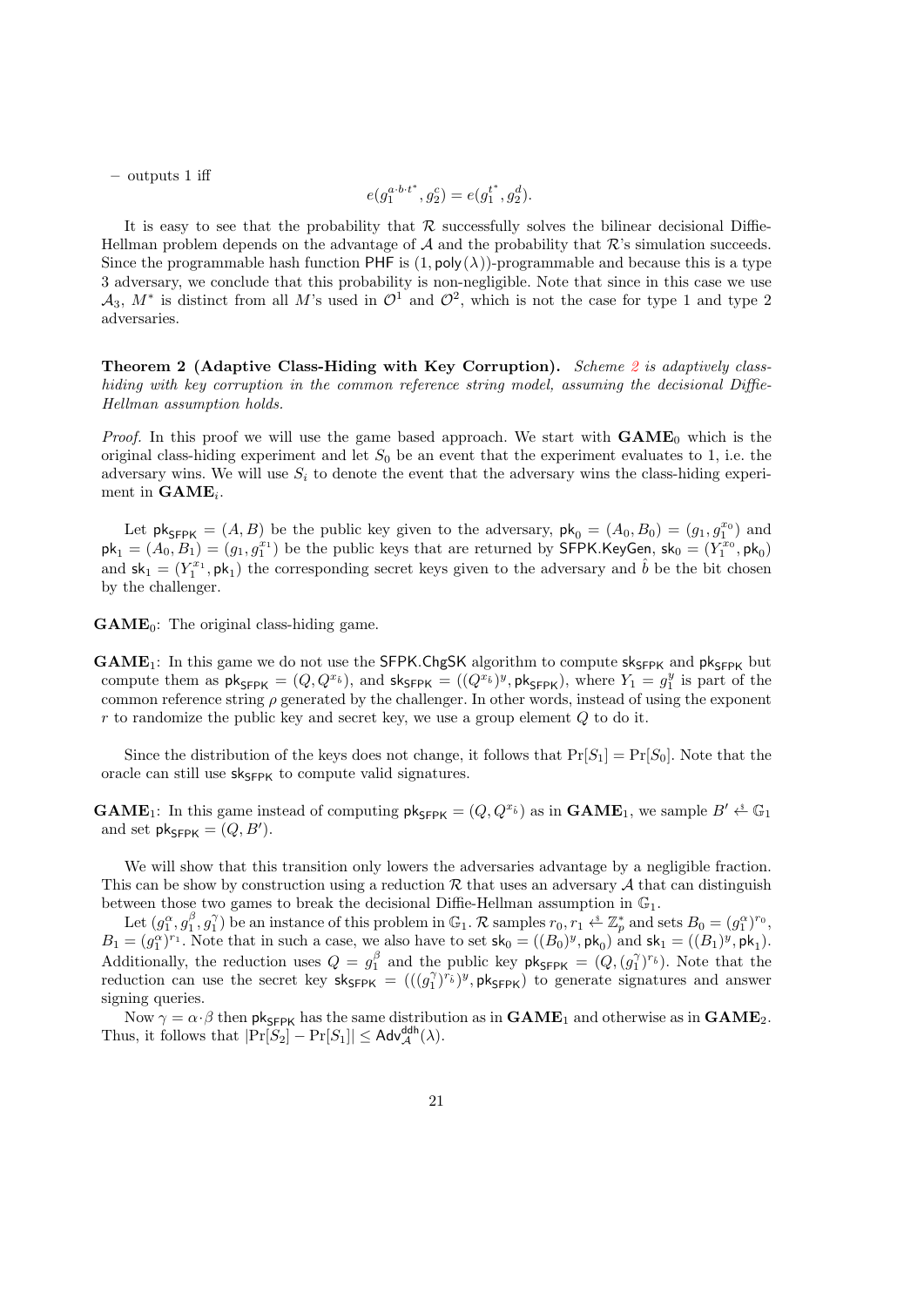We will now show that we have  $Pr[S_2] = \frac{1}{2}$ . This follow from the fact that we have  $pk_{SFPK}$  $(Q, B')$  and signatures of the form  $\mathsf{Sig}_{\mathsf{SFPK}} = ((\tilde{B}')^y \cdot (\mathsf{PHF}.\mathsf{Eval}(K_{\mathsf{PHF}}, m))^r, g_1^r, g_2^r, s)$  for some  $r \in \mathbb{Z}_p^*$ and  $Q, B'$ , which are independent from the bit  $\hat{b}$ . Thus, we have  $\mathsf{Adv}_{\mathcal{A}, \mathsf{SFFK}}^{\mathsf{adaptc-h}}(\lambda) = \Pr[S_0] \leq \mathsf{Adv}_{\mathcal{A}}^{\mathsf{ddh}}(\lambda)$ .

## <span id="page-21-0"></span>5 Our Group Signatures

In this section we formalize the group signature proposed in the introduction. We present the algorithms related to key generation and group management in Figure [3](#page-21-1) and the algorithms related to signature creation, verification, tracing and judgment in Figure [4.](#page-22-0)

To securely instantiate our scheme we require the following components:

- a digital signature scheme DS which is existentially unforgeable under chosen message attacks,
- a structure-preserving signature scheme on equivalence classes SPS-EQ with message space of dimension  $\ell = 2$  which is existentially unforgeable under chosen message attacks and perfectly adapts signatures,
- a compatible signature scheme with flexible public keys SFPK which has canonical representatives, is strongly existentially unforgeable under chosen message attacks and has adaptive class-hiding with key corruption,
- a public key encryption scheme PKE which is IND − CPA secure and has key-privacy under chosen message attacks,
- $-$  a proof system  $\Pi_{\text{PPE}}$  for pairing product equations which is a witness-indistinguishable proof of knowledge,
- a second proof system  $\Pi_{\mathsf{GS, Judge}}$  which is zero-knowledge.

| GS.Setup $(1^{\lambda})$                                                                                                                                                                                                                                                                                                                                                                                                                                                                                                                  | $GS.KGen_{\mathcal{M}}(param)$                                                                                                                                                                                                                                                                                                                                                                     | $GS.KGen_{\mathcal{T}}(param)$                                                                                                                                |
|-------------------------------------------------------------------------------------------------------------------------------------------------------------------------------------------------------------------------------------------------------------------------------------------------------------------------------------------------------------------------------------------------------------------------------------------------------------------------------------------------------------------------------------------|----------------------------------------------------------------------------------------------------------------------------------------------------------------------------------------------------------------------------------------------------------------------------------------------------------------------------------------------------------------------------------------------------|---------------------------------------------------------------------------------------------------------------------------------------------------------------|
| $(\rho_{\text{SFPK}}, \cdot) \overset{\hspace{0.1em}\mathsf{\scriptscriptstyle\$}}{\leftarrow}$ SFPK.CRSGen $(1^{\lambda})$                                                                                                                                                                                                                                                                                                                                                                                                               | $(\mathsf{sk}_{\mathsf{DS}}, \mathsf{pk}_{\mathsf{DS}}) \overset{\hspace{0.1em}\mathsf{\scriptscriptstyle\$}}{\leftarrow} \mathsf{DS}.\mathsf{KeyGen}(1^\lambda)$                                                                                                                                                                                                                                  | $\omega \stackrel{s}{\leftarrow}$ coin:                                                                                                                       |
| $\mathsf{B}\mathsf{G} = (p,\mathbb{G}_1,\mathbb{G}_2,\mathbb{G}_T,e,g_1,g_2) \overset{\hspace{0.1em}\mathsf{\scriptscriptstyle\$}}{\leftarrow} \mathsf{SPS}.\mathsf{B}\mathsf{G}\mathsf{Gen}(1^\lambda)$<br>$\rho_{\mathcal{J}} \overset{\hspace{0.1em}\mathsf{\scriptscriptstyle\$}}{\leftarrow} \Pi_{\mathsf{GS\ldots}\mathsf{Judge}}.\mathsf{Setup}(1^{\lambda});\; K_2 \overset{\hspace{0.1em}\mathsf{\scriptscriptstyle\$}}{\leftarrow} \mathbb{G}_2;\; \tau:=0$<br>return param := $(1^{\lambda}, BG, \rho_{SFPK}, \rho_{.7}, K_2)$ | $(\mathsf{sk}_{\mathsf{SPS}}, \mathsf{pk}_{\mathsf{SPS}}) \overset{\hspace{0.1em}\mathsf{\scriptscriptstyle\$}}{\leftarrow} \mathsf{SPS}.\mathsf{KGen}(\mathsf{BG}, 2)$<br>info := $(\mathsf{pk}_{\mathsf{SPS}}, \mathsf{DS}.\mathsf{Sign}(\mathsf{sk}_{\mathsf{DS}}, \mathsf{pk}_{\mathsf{SPS}}), \emptyset)$<br>return (msk := $(\text{sk}_{DS}, \text{sk}_{SPS})$ ,<br>$mpk := pk_{DS}$ , info) | $(\rho_{\Pi}, \tau_{\Pi}) \leftarrow \Pi_{\text{PPE}}.\text{ExtGen}(1^{\lambda}; \omega)$<br>return (tsk := $(\tau_{\Pi}, \omega)$ ,<br>tpk := $\rho_{\Pi}$ ) |

| GS.Issue(info $_{\tau_{current}}$ , msk, uid, $upk[$ uid])                                                                                                                          | GS.UpdateGroup(gpk, msk, info $_{\tau_{current}}$ , $\mathcal{S}, \textit{reg}$ )                                                                                                                         | $GS.UKGen(1^{\lambda})$                                                                                                                                          |
|-------------------------------------------------------------------------------------------------------------------------------------------------------------------------------------|-----------------------------------------------------------------------------------------------------------------------------------------------------------------------------------------------------------|------------------------------------------------------------------------------------------------------------------------------------------------------------------|
| $msk = (sk_{DS}, sk_{SPS}), upk[uid] = (pk_{SFPK}, pk_{Enc})$                                                                                                                       | $msk = (skDS, skSPS)$                                                                                                                                                                                     | $(\mathsf{sk}_{\mathsf{SFPK}}, \mathsf{pk}_{\mathsf{SFPK}}) \xleftarrow{\$} \mathsf{SFPK}.\mathsf{KeyGen}(1^\lambda)$                                            |
| $\mathsf{info}_{\tau_{current}}[\mathsf{uid}] = (\mathsf{pk}_{\mathsf{SPS}}, \sigma_{\mathsf{DS}}, \mathsf{Active})$                                                                | $(\mathsf{sk}_{\mathsf{SPS}}', \mathsf{pk}_{\mathsf{SPS}}') \overset{\hspace{0.1em}\mathsf{\scriptscriptstyle\$}}{\leftarrow} \mathsf{SPS}.\mathsf{KGen}(\mathsf{BG}, 2)$                                 | $(\mathsf{sk}_\mathsf{Enc}, \mathsf{pk}_\mathsf{Enc}) \overset{\hspace{0.1em}\mathsf{\scriptscriptstyle\$}}{\leftarrow} \mathsf{PKE}.\mathsf{KeyGen}(1^\lambda)$ |
| if $\neg$ IsCanonical(p $\mathsf{k}_{\mathsf{SFPK}}$ ) then return $\bot$                                                                                                           | $\mathsf{msk} := (\mathsf{sk}_{\mathsf{DS}}, \mathsf{sk}'_{\mathsf{SPS}})$                                                                                                                                | $\mathbf{return}~(\bm{usk}[\mathsf{uid}]:=(\mathsf{sk}_{\mathsf{SFPK}},\mathsf{sk}_{\mathsf{Enc}}),$                                                             |
| $k \stackrel{\hspace{0.1em}\mathsf{\scriptscriptstyle\$}}{\leftarrow}$ coin; $c \stackrel{\hspace{0.1em}\mathsf{\scriptscriptstyle\$}}{\leftarrow}$ PKE.Enc(pk <sub>Enc</sub> , k); | $\mathsf{info}_{\tau_{current}} = (\cdot, \cdot, \mathsf{Active}); A := \{i \mid \text{user } i \text{ is active}\}$                                                                                      | $\boldsymbol{upk}[\textsf{uid}] := (\textsf{pk}_{\textsf{SFPK}}, \textsf{pk}_{\textsf{Enc}}))$                                                                   |
| $\sigma$ <sub>SPS</sub> $\stackrel{\hspace{0.1em}\mathsf{\scriptscriptstyle\$}}{\leftarrow}$ SPS.Sign(SFPK.ChgPK(pk <sub>SFPK</sub> , k), sk <sub>SPS</sub> )                       | for each $i \in A \setminus S$                                                                                                                                                                            |                                                                                                                                                                  |
| Active' := Active $\cup$ {(c, $\sigma$ <sub>SPS</sub> )}                                                                                                                            | $reg[\mathsf{uid}] = (\mathsf{pk}_{\mathsf{SFPK}}^i, \mathsf{pk}_{\mathsf{Enc}}^i)$                                                                                                                       |                                                                                                                                                                  |
| $\mathsf{info}_{\tau_{current}}[\mathsf{uid}] := (\mathsf{pk}_{\mathsf{SPS}}, \sigma_{\mathsf{DS}}, \mathsf{Active}')$                                                              | $k \stackrel{\hspace{0.1em}\mathsf{\scriptscriptstyle\$}}{\leftarrow} \mathsf{coin}; c \stackrel{\hspace{0.1em}\mathsf{\scriptscriptstyle\$}}{\leftarrow} \mathsf{Enc}(\mathsf{pk}_{\mathsf{Enc}}^i, k);$ |                                                                                                                                                                  |
| $reg[\text{uid}] := upk[\text{uid}]$                                                                                                                                                | $\sigma_{SPS} \stackrel{\hspace{0.1em}\mathsf{\scriptscriptstyle\$}}{\leftarrow}$ SPS.Sign(SFPK.ChgPK(pk ${}_{SFPK}^i, k$ ), sk <sub>SPS</sub> )                                                          |                                                                                                                                                                  |
|                                                                                                                                                                                     | Active' := Active' $\cup$ (c, $\sigma$ sps)                                                                                                                                                               |                                                                                                                                                                  |
|                                                                                                                                                                                     | return info $\tau_{new} = (\mathsf{pk}_{\mathsf{SPS}}', \mathsf{DS}.$ Sign(sk <sub>DS</sub> , pk $'_{\mathsf{SPS}})$ ), Active')                                                                          |                                                                                                                                                                  |

<span id="page-21-1"></span>Fig. 3. Algorithms related to key generation and group management.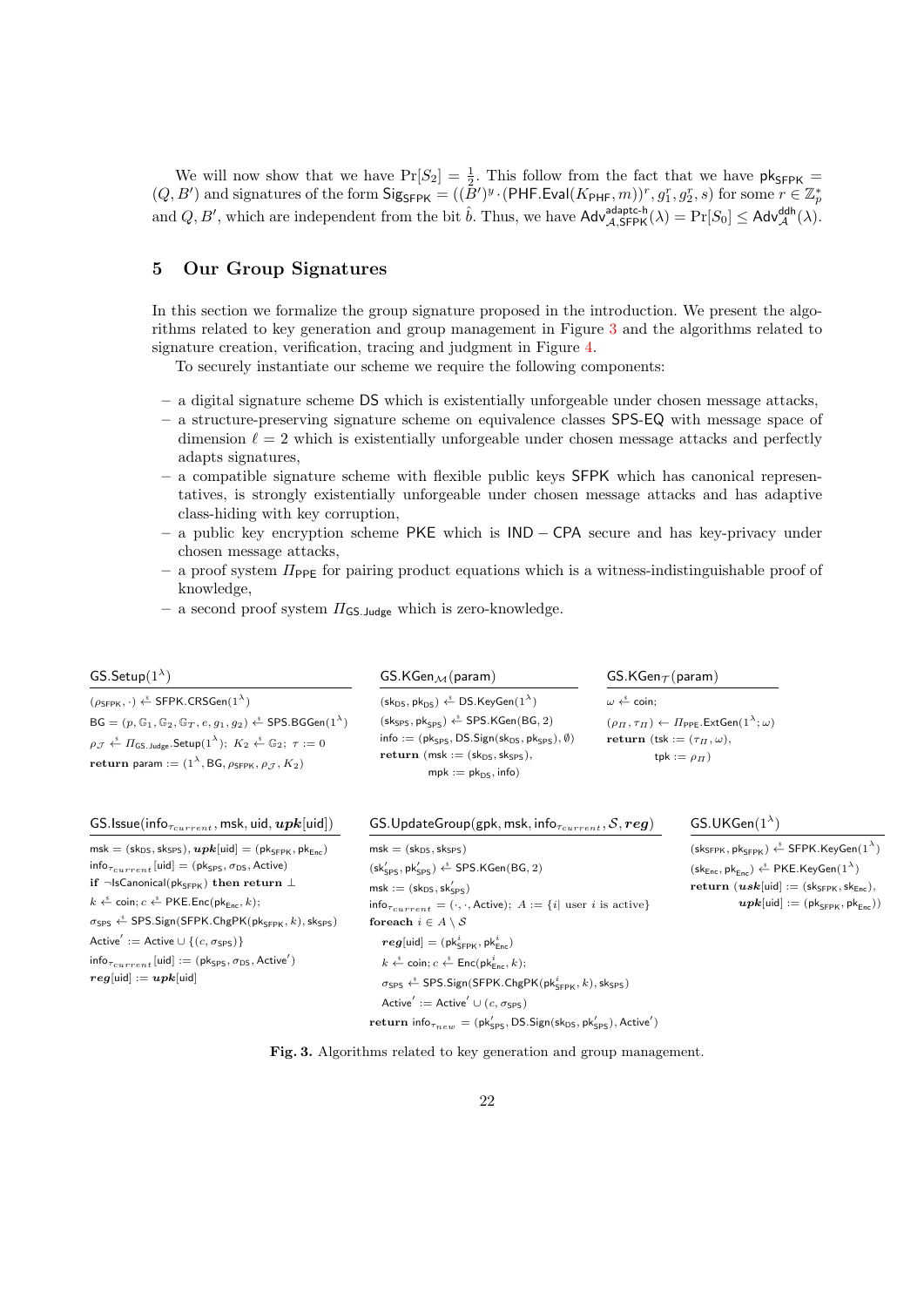$GS.Sig(gpk, gsk[uid], info_\tau, m)$ 

 $info_{\tau_{current}} = (pk_{SPS}, \cdot, Active)$ 

 $gsk[uid] = (sk_{SFPK}, sk_{Enc})$ ;  $gpk[uid] = (pk_{SFPK}, pk_{Enc})$ 

if  $\neg \exists (c, \sigma_{\text{SPS}}) \in$  Active s. t.

 $k \leftarrow \text{PKE.Dec}(c, \text{sk}_{\text{Enc}})$  and

 $SPS.Verify(SFPK.ChgPK(pk<sub>SFPK</sub>, k), \sigma_{SPS}, pk<sub>SPS</sub>) = 1$ 

## then return  $\bot$

 $r \stackrel{\hspace{0.1em}\mathsf{\scriptscriptstyle\$}}{\leftarrow}$  coin;  $\mathsf{pk}^{\prime}_{\mathsf{SFPK}} \stackrel{\hspace{0.1em}\mathsf{\scriptscriptstyle\$}}{\leftarrow}$  SFPK. $\mathsf{ChgPK}(\mathsf{pk}_{\mathsf{SFPK}}, r)$ ;  $\mathsf{sk}^{\prime}_{\mathsf{SFPK}} \stackrel{\hspace{0.1em}\mathsf{\scriptscriptstyle\$}}{\leftarrow}$  SFPK. $\mathsf{ChgSK}(\mathsf{sk}_{\mathsf{SFPK}}, r)$ 

 $\sigma_{\mathsf{SPS}}' \overset{\hspace{0.1em}\mathsf{\scriptscriptstyle\$}}{\leftarrow} \mathsf{SPS}.\mathsf{ChgRep}(\mathsf{pk}_{\mathsf{SFPK}}, \sigma_{\mathsf{SPS}}, r \cdot k^{-1}, \mathsf{pk}_{\mathsf{SPS}})$  $\Pi_{\mathsf{SFPK}} \overset{\hspace{0.1em}\mathsf{\scriptscriptstyle\$}}{\leftarrow} \quad \prod_{\mathsf{PPF}}.\mathsf{Prove}(\rho_{\varPi},x_{\mathsf{Sign}},w=(\mathsf{pk}_{\mathsf{SFPK}},r,1_{\mathbb{G}_1},1_{\mathbb{G}_2})) \text{ for } x_{\mathsf{Sign}}:$  $\exists$  (pk<sub>SFPK</sub>,  $r, w_1, w_2$ ) s. t.  $\mathsf{SFPK}.\mathsf{ChgPK}(\mathsf{pk}_{\mathsf{SFPK}},r) = \mathsf{pk}_{\mathsf{SFPK}}' \;\land\; \mathsf{Is}\mathsf{C}$ anonical $(\mathsf{pk}_{\mathsf{SFPK}})$  $∨ e(w_1, K_2) = e(w_2, g_2)$ ---------------- $\mathsf{Sig}_{\mathsf{SFPK}} \overset{\hspace{0.1em}\mathsf{\scriptscriptstyle\$}}{\leftarrow} \mathsf{SFPK}.\mathsf{Sign}(\mathsf{sk}_{\mathsf{SFPK}}',m||\tau_{current}||\mathsf{pk}_{\mathsf{SFPK}}'||\sigma_{\mathsf{SPS}}'||\mathsf{\Pi}_{\mathsf{SFPK}})$ 

GS.Vf(gpk, info<sub> $\tau$ </sub>,  $m$ ,  $\Sigma$ )

 $info_\tau = (pk_{SPS}, \sigma_{DS}, \cdot);$  mpk = pk<sub>DS</sub>  $\mathit{\Sigma} = (\mathsf{pk}_{\mathsf{SFPK}}, \sigma_\mathsf{SPS}, \varPi_\mathsf{SFPK}, \mathsf{Sig}_{\mathsf{SFPK}})$  $\ell$   $x_{\text{Sier}}$  is the same statement as in GS.Sig if DS.Verify $(\mathsf{pk}_{\mathsf{DS}}, \mathsf{pk}_{\mathsf{SPS}}, \sigma_{\mathsf{DS}}) = 0$  or  $\Pi_{\text{PPE}}$ . Verify $(\rho_H, x_{\text{Sign}}, \Pi_{\text{SFPK}}) = 0$  or SPS.Verify( $pk_{SPS}$ ,  $pk_{SFPK}$ ,  $\sigma_{SPS}$ ) = 0 then return 0 return SFPK.Verify(pk<sub>SFPK</sub>,  $m||\tau||$ pk<sub>SFPK</sub> $||\sigma$ <sub>SPS</sub> $||H$ <sub>SFPK</sub>, Sig<sub>SFPK</sub>)

 $\mathbf{return} \ \varSigma := (\mathsf{pk}_{\mathsf{SFPK}}', \sigma_{\mathsf{SPS}}', \varPi_{\mathsf{SFPK}}, \mathsf{Sig}_{\mathsf{SFPK}})$ 

GS. Trace(gpk, tsk, info<sub> $\tau$ </sub>, reg,  $m$ ,  $\Sigma$ )

```
\Sigma = (\mathsf{pk}_{\mathsf{SFPK}}, \sigma_{\mathsf{SPS}}, \Pi_{\mathsf{SFPK}}, \mathsf{Sig}_{\mathsf{SFPK}}); tsk = (\tau_{\Pi}, \omega)(\mathsf{pk}_{\mathsf{SEPK}}, r, \cdot, \cdot) \overset{\hspace{0.1em}\mathsf{\scriptscriptstyle\$}}{\leftarrow} \Pi_{\mathsf{PPE}}.\mathsf{Extract}(\tau_{\Pi}, \Pi_{\mathsf{SFPK}})if \neg∃uid s. t. reg[uid] = (pk<sub>SFPK</sub>, ·)
 then return \bot\pi \stackrel{\hspace{0.1em}\mathsf{\scriptscriptstyle\$}}{\leftarrow} \Pi_{\mathsf{GS}.\mathsf{Judge}}.\mathsf{Prove}(\rho_{\mathcal{J}},x_{\mathsf{Trace}},w=(\tau_{\varPi},\omega))\text{ for }x_{\mathsf{Trace}}.\exists (\tau_{\Pi}, \omega) s. t.
                               (\mathsf{pk}_{\mathsf{SFPK}}, \cdot, \cdot, \cdot) \overset{\hspace{0.1em}\mathsf{\scriptscriptstyle\$}}{\leftarrow} \Pi_{\mathsf{PPE}}.\mathsf{Extract}(\tau_{\varPi}, \varPi_{\mathsf{SFPK}}) \;\land\;(\rho_H, \tau_H) \leftarrow H_{\mathsf{PPE}}.\mathsf{ExtGen}(1^\lambda;\omega)
```
GS. Judge(gpk, uid, info<sub>τ</sub>,  $\pi_{\text{Trace}}, \boldsymbol{upk}$ [uid],  $m, \Sigma$ )

if GS.Vf(gpk, info<sub> $\tau$ </sub>,  $m$ ,  $\Sigma$ ) = 0 then return 0  $\Sigma = (\cdot, \cdot, \Pi_{\mathsf{SFPK}}, \cdot); \mathbf{upk}[\mathsf{uid}] = (\mathsf{pk}_{\mathsf{SFPK}}, \cdot)$ // Statement  $x_{\text{Trace}}$  as in GS. Trace return  $\Pi_{\mathsf{GS.Judge}}$ . Verify $(\rho_{\mathcal{J}}, x, \pi)$ 

return (uid,  $\pi$ )

<span id="page-22-0"></span>

**Theorem 3 (Traceability).** Our group signature construction is traceable if the decisional Diffie-Hellman assumption holds in  $\mathbb{G}_2$ , the SPS-EQ signature scheme is existential unforgeable under chosen-message attacks, the SFPK scheme is existential unforgeable and the digital signature scheme used by the Issuer is existential unforgeable under chosen-message attacks.

*Proof.* We will use the game base approach. Let us denote by  $S_i$  the event that the adversary wins the traceability experiment in  $GAME_i$ . Let  $(m^*, \Sigma^* = (\mathsf{pk}_{\mathsf{SFPK}}^*, \sigma_{\mathsf{SPS}}^*, \Pi_{\mathsf{SFPK}}^*, \mathsf{Sig}_{\mathsf{SFPK}}^*)$ , info $_{\tau}^* =$  $(\mathsf{pk}_{\mathsf{SPS}}^*, \sigma_{\mathsf{DS}}^*, \mathsf{Active}^*)$  be the forgery outputted by the adversary. Moreover, let u be the maximum number of oracle queries to UpdateGroup made by the adversary and  $n$  the number of queries to the AddU oracle.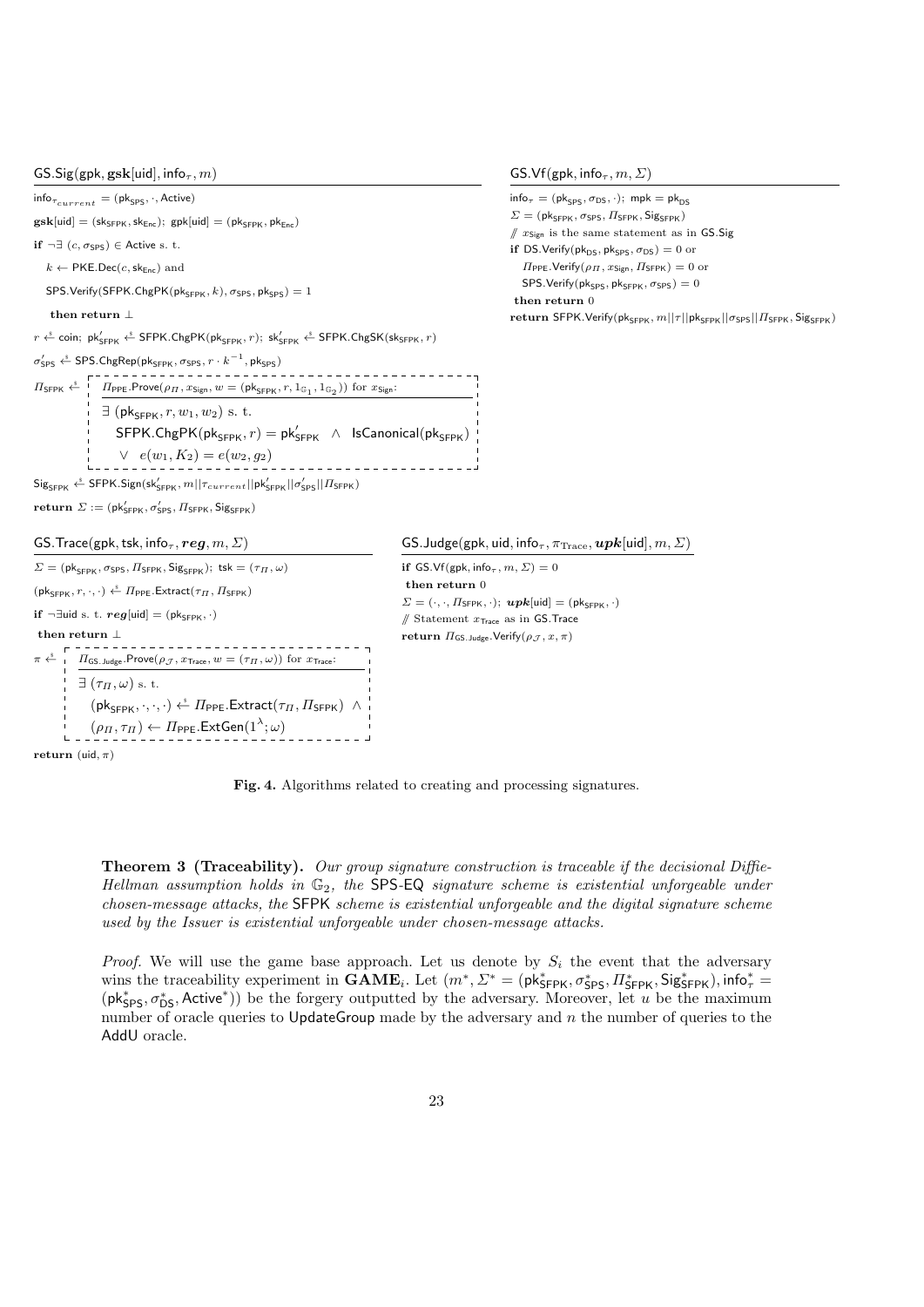$GAME_0$ : The original experiment.

**GAME**<sub>1</sub>: We abort in the case that  $Verify_{DS}(pk_{DS}, pk_{SPS}^*, \sigma_{DS}^*) =$  accept but the signature  $\sigma_{DS}^*$  was not created by the UpdateGroup oracle. Informally, we exclude the case that the adversary creates a custom SPS-EQ public key and uses it to create his own epoch information.

It is easy to see that this change only decreases the adversary's advantage by a negligible fraction. In particular, we can simply use any adversary  $A$  to break the existential unforgeability of the digital signature scheme used by the Issuer. Thus, it follows that  $|\Pr[S_1] - \Pr[S_0]| \leq \mathsf{Adv}_{\mathcal{A},\mathsf{DS}}^{\text{euf-cma}}(\lambda)$ .

**GAME**<sub>2</sub>: We abort in case the witness extracted by the tracing authority from  $\pi_{\text{SFRK}}^*$  is  $(\cdot, \cdot, w_1, w_2)$ such that  $w_1 \neq 1_{\mathbb{G}_1}$  and  $w_2 \neq 1_{\mathbb{G}_1}$ .

Again, this change only decreases the adversary's advantage by a negligible fraction. We will show that we can use A to break the decisional Diffie-Hellman assumption in  $\mathbb{G}_2$ . Let  $(g_2^{\alpha}, g_2^{\beta}, g_2^{\gamma})$ be an instance of this problem. We set  $K_2 = g_2^{\alpha}$ . Since we always have that  $e(w_1, K_2) = e(w_2, g_2)$ , which follows from the fact that the tracing authority can extract such a witness and this implies that  $w_2 = (w_1)^\alpha$ . Thus, we can return  $e(w_2, g_2^\beta) = e(w_1, g_2^\gamma)$ .

We have shown that  $|\Pr[S_2] - \Pr[S_1]| \leq \mathsf{Adv}_{\mathcal{A}}^{\mathsf{ddh}}(\lambda)$ .

**GAME**<sub>3</sub>: Choose  $u^* \leftarrow \{1, \ldots, u\}$  and abort if  $\text{info}^*_{\tau}$  is not the output of the  $u^*$ -th call to the UpdateGroup oracle.

Because of the changes made by the previous game we know that the adversary can only use epoch information outputted by this oracle. Thus, we have  $Pr[S_2] = u \cdot Pr[S_3]$ .

**GAME**<sub>4</sub>: We abort in case **GS.Trace**(gpk, tsk, info<sup>\*</sup><sub>7</sub>, reg,  $m^*$ ,  $\Sigma^*$  $=$   $\qquad$  but GS.Vf(gpk, info<sup>\*</sup>, m<sup>\*</sup>,  $\Sigma^*$ ) = accept. Informally, we exclude the case that the adversary creates a new user from outside the group, i.e. a new SPS-EQ signature.

We will show that any adversary  $A$  returns a forgery for which we abort, can be used to break the existential unforgeability of the SPS-EQ signature scheme. The reduction  $\mathcal R$  algorithm on input of the public key pk<sub>SPS</sub> performs as follows. It first sets info<sub>u\*</sub> = (pk<sub>SPS</sub>, Sign<sub>DS</sub>(sk<sub>DS</sub>, pk<sub>SPS</sub>), Active). For every active user i is this epoch, Active contains a tuple  $(\textsf{Enc}(\textsf{pk}_{\textsf{Enc}}^i, k_i), \sigma_{\textsf{SPS}}^i)$ , where  $\sigma_{\textsf{SPS}}^i$  is a signature generated for R by the signing oracle on input  $\overline{\textsf{SPPK}}$ . ChgPK(pk $^i_{\textsf{SFPK}}, k_i$ ). It then runs the system for A according to description.

After some interactions, the adversary returns  $(m^*, \Sigma^* = (\mathsf{pk}_{\mathsf{SFPK}}^*, \sigma_{\mathsf{SPS}}^*, \Pi_{\mathsf{SFPK}}^*, \mathsf{Sig}_{\mathsf{SFPK}}^*)$ , info $^*_{\tau}$  $(\mathsf{pk}_{\mathsf{SPS}}^*, \sigma_{\mathsf{DS}}^*, \mathsf{Active}^*)$ ). Note that because of the changes in the previous games, we know that  $\mathsf{pk}_{\mathsf{SPS}}^* =$ pk<sub>SPS</sub>, i.e. the forgery is created for a epoch that uses our challenged SPS-EQ public key to certify members. Finally, the reduction  $\mathcal R$  returns ( $\mathsf{pk}_{\mathsf{SFPK}}^*$ ,  $\sigma_{\mathsf{SPS}}^*$ ) as a valid forgery. It is easy to see that this is a valid solution. Note that since opening failed, this means that the trusted authority extracted witness  $w = (\mathsf{pk}_{\mathsf{SFPK}}, r^*, 1_{\mathbb{G}_1}, 1_{\mathbb{G}_2})$  and  $\mathsf{pk}_{\mathsf{SFPK}}$  is not a public key of any honest user. Moreover, since  $pk_{SFPK}$  is canonical representative of  $[pk_{SFPK}^*]$  *R* it follows that this is in fact a valid forgery. We conclude that  $|\Pr[S_4] - \Pr[S_3]| \leq \mathsf{Adv}_{\mathsf{SPS-EQ},\mathcal{A}}^{\ell,\mathsf{euf-cma}}(\lambda).$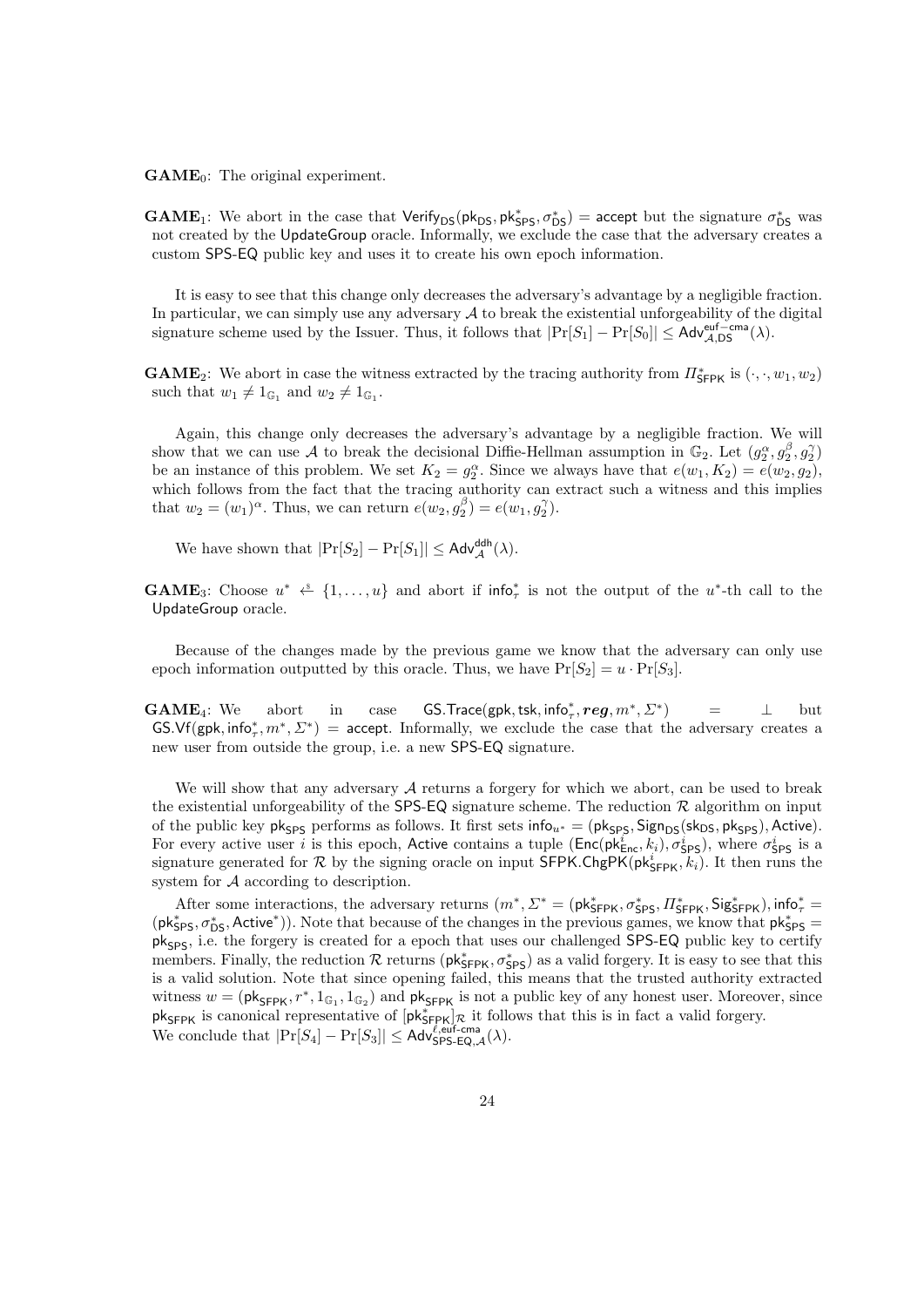Finally, we will show hat any adversary  $A$  that has non-negligible advantage in winning traceability experiment in  $GAME_4$  can be used by a reduction algorithm  $R$  to break the existential unforgeability of the SFPK scheme for a public key  $pk_{\text{SFR}}$ .

The reduction simulator works as follows. It generates all values according to description but for  $i \stackrel{\ast}{\leftarrow} [n]$  the reduction answers the *i*-th queries of the adversary to AddU by setting  $upk$  $(\mathsf{pk}_{\mathsf{SFPK}}, \mathsf{pk}_{\mathsf{Enc}})$  for some  $(\mathsf{sk}_{\mathsf{Enc}}, \mathsf{pk}_{\mathsf{Enc}}) \overset{\hspace{0.1em}\mathsf{\scriptscriptstyle\$}}{\leftarrow} \mathsf{KeyGen}_{\mathsf{Enc}}(1^\lambda)$ . The reduction aborts if at some point the adversary asks for the group secret key of this member.

To answer signing queries  $Sign(i, m, \tau)$  for this member, the reduction parses info<sub> $\tau$ </sub> = (pk<sub>SPS</sub>, ·, Active). Then it returns  $\perp$  if for all tuples  $(E, \sigma_{SPS})$  in Active the decryption  $k \overset{\ast}{\leftarrow} \text{Dec}(E, \text{sk}_{Enc})$  fails. R chooses random coins  $r \overset{\hspace{0.1em}\mathsf{\scriptscriptstyle\$}}{\leftarrow}$  coin, randomizes the flexible public key  $\mathsf{pk}_{\mathsf{SFPK}}' \overset{\hspace{0.1em}\mathsf{\scriptscriptstyle\$}}{\leftarrow}$  SFPK.ChgPK( $\mathsf{pk}_{\mathsf{SFPK}}', r$ ) and the signature  $\sigma_{\sf SPS}'$   $\xi^*$  SPS.ChgRep(pk<sub>SPS</sub>, pk<sub>SFPK</sub>,  $\sigma_{\sf SPS}, r\cdot k^{-1}$ ). It then creates a proof  $\Pi_{\sf SFPK}$  for the statement:

$$
x = \{ \exists_{\mathsf{pk}_{\mathsf{SFPK}}, r, w_1, w_2} \text{ SFPK}.\mathsf{ChgPK}(\mathsf{pk}_{\mathsf{SFPK}}, r) = \mathsf{pk}_{\mathsf{SFPK}}' \land \newline \mathsf{pk}_{\mathsf{SFPK}} \text{ is a canonical representative } \lor \newline e(w_1, K_2) = e(w_2, g_2) \}
$$

using witness  $w = (\mathsf{pk}_{\mathsf{SFPK}}, r, 1_{\mathbb{G}_1}, 1_{\mathbb{G}_2})$ . It then uses its own signing oracle  $\mathcal{O}^2((m||\tau||\mathsf{pk}_{\mathsf{SFPK}}'||\sigma_{\mathsf{SPS}}'||\mathsf{II}_{\mathsf{SFPK}}), r)$ , receiving signature  $\text{Sig}_{\text{SFPK}}$ . Finally, it outputs  $\Sigma = (\text{pk}_{\text{SFPK}}^{\prime}, \sigma_{\text{SPS}}^{\prime}, \Pi_{\text{SFPK}})$ ,  $\text{Sig}_{\text{SFPK}})$ . Note that since values required to perform the above computations are known to  $\mathcal{R}$ , it can efficiently compute valid group signatures for this member.

Finally, A outputs a valid group signature  $(m^*, \Sigma^* = (\mathsf{pk}_{\mathsf{SFPK}}^*, \sigma_{\mathsf{SPS}}^*, \Pi_{\mathsf{SFPK}}^*, \mathsf{Sig}_{\mathsf{SFPK}}^*)$ , info<sup>\*</sup>  $(pk_{SPS}^*, \sigma_{DS}^*,$  Active\*)) and the reduction algorithm outputs  $((m^*||\tau^*||p\vec{k}_{SFPK}^*||\vec{\sigma}_{SPS}^*||\vec{H}_{SFPK}^*),$  Sig $_{SFPK}^*$ as a valid SFPK forgery. Note that this is only true if  $pk_{\text{SFPK}}^*$  and  $pk_{\text{SFPK}}$  are in the same equivalence class. By the changes made in the previous games we know that  $pk^*_{SFPK}$  is in a relation with a public key of an honest user and with probability  $1/n$  we guessed the correct member for which Trace $(m^*, \Sigma^*, \text{info}_\tau^*) = i$  and we have set his public key to pk<sub>SFPK</sub>. Note that also in such a case we do not have to worry about a corruption query for this member, since the forgery must be for non-corrupted users. We conclude that since  $m^*$  was never queried previously, the reduction also never used the prefix  $m^*$  in its oracle queries.

In the end we have:

$$
\Pr[S_0] \leq u \cdot \Big( n \cdot \mathsf{Adv}_{\mathcal{A},\mathsf{SFFK}}^{\mathsf{euf-cma}}(\lambda) + \mathsf{Adv}_{\mathsf{SPS-EQ},\mathcal{A}}^{\ell,\mathsf{euf-cma}}(\lambda) \Big) + \mathsf{Adv}_{\mathcal{A},\mathsf{DS}}^{\mathsf{euf-cma}}(\lambda) + \mathsf{Adv}_{\mathcal{A}}^{\mathsf{ddh}}(\lambda).
$$

**Theorem 4 (Anonymity).** Our group signature construction is anonymous if the decisional Diffie-Hellman assumption holds in  $\mathbb{G}_2$ , the SPS-EQ signature scheme perfectly adapts signatures, the SFPK scheme is adaptively class-hiding with key corruption and strongly existential unforgeable, the proof system used by signers is witness-indistinguishable and the proof system used by the tracing authority is zero-knowledge.

*Proof.* We will use the game base approach. Let us denote by  $S_i$  the event that the adversary wins the anonymity experiment in  $GAME_i$ . Moreover, let n be the number of queries to the AddU oracle made by the adversary and let  $(\textsf{info}_{\tau}^*, \textsf{uid}_1^*, \textsf{uid}_2^*, m^*)$  be the query made to the Chall<sub>b</sub> oracle, which outputs  $\Sigma^* = (\mathsf{pk}_{\mathsf{SFPK}}^*, \sigma_{\mathsf{SPS}}^*, \Pi_{\mathsf{SFPK}}^*, \mathsf{Sig}_{\mathsf{SFPK}}^*).$  $GAME_0$ : The original experiment.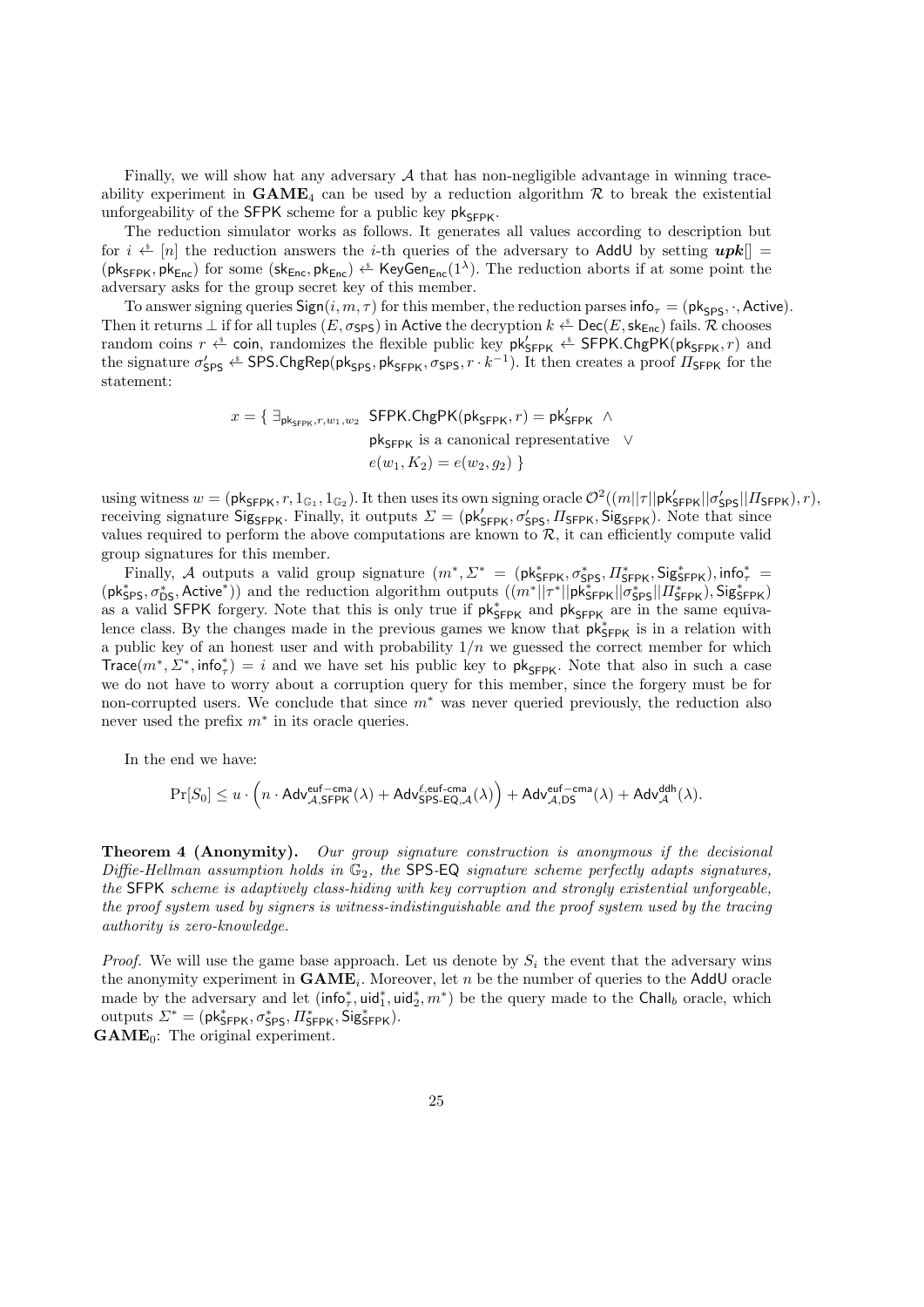$GAME_1$ : We abort in case the witness extracted inside the Trace oracle (by the  $GS$ .Trace algorithm) is  $(\cdot, \cdot, w_1, w_2)$  such that  $w_1 \neq 1_{\mathbb{G}_1}$  and  $w_2 \neq 1_{\mathbb{G}_1}$ .

This change only decreases the adversary's advantage by a negligible fraction. We will show that we can use A to break the decisional Diffie-Hellman assumption in  $\mathbb{G}_2$ . Let  $(g_2^{\alpha}, g_2^{\beta}, g_2^{\gamma})$  be an instance of this problem. We set  $K_2 = g_2^{\alpha}$ . Since we always have that  $e(w_1, K_2) = e(w_2, g_2)$ , which follows from the fact that the tracing authority can extract such a witness and implies that  $w_2 = (w_1)^{\alpha}$ . Thus, we can return  $e(w_2, g_2^{\beta}) = e(w_1, g_2^{\gamma})$ .

We have shown that  $|\Pr[S_1] - \Pr[S_0]| \leq \mathsf{Adv}_{\mathcal{A}}^{\mathsf{ddh}}(\lambda)$ .

GAME2: We now simulate the proof generated in GS.Trace by the tracing authority.

Obviously, we only lower the advantage of the adversary by a negligible fraction because of the zero-knowledge property of this proof. Thus, we have  $|\Pr[S_2] - \Pr[S_1]| \leq \mathsf{Adv}_{\mathcal{A},H_{\mathsf{GS,Judge}}}^{\mathsf{zk}}(\lambda)$ .

**GAME**<sub>3</sub>: We now replace the way the proof  $\pi_{\text{SFR}}$  is computed. Instead of using witness w =  $(\mathsf{pk}_{\mathsf{SFPK}}, r, 1_{\mathbb{G}_1}, 1_{\mathbb{G}_2}),$  where  $\mathsf{pk}_{\mathsf{SFPK}}^* = \mathsf{SFPK}$ . ChgPK $(\mathsf{pk}_{\mathsf{SFPK}}, \mathsf{pk})$  we use the witness  $w = (\cdot, \cdot, w_1, w_1^k)$ for some  $w_1 \stackrel{\hspace{1pt}\text{\tiny def}}{\leftarrow} \mathbb{G}_1$ , k such that  $K_2 = g_2^k$  and  $K_2$  is part of param.

Note that until now we did not exclude the case that the adversary somehow randomizes the challenged signature  $\Sigma^*$  and queries it to the Trace oracle. This could be e.g. possible if the used SFPK signatures would not be strongly existential unforgeable. Thus, we have to show that we can still execute the Trace oracle as in an original execution. Fortunately,  $\pi_{\mathsf{SFR}}^*$  is the only proof in the system with this trapdoor witness (all other cases were excluded in  $GAME<sub>1</sub>$ ) and if we extract this value in the Trace oracle, we can return the correct identity. Note that in  $GAME<sub>2</sub>$  we simulate the proof created by the tracing authority, so we can create a valid proof without the correct values. It follow that by witness-indistinguishability we have that  $|\Pr[S_3] - \Pr[S_2]| \leq \mathsf{Adv}_{\mathcal{A},\Pi_{\text{PPE}}}^{\text{wi}}(\lambda)$ .

**GAME**<sub>4</sub>: We now change the way we compute  $\sigma_{\text{SPS}}^*$ . Instead of using the SPS.ChgRep algorithm to change representation of an old signature, we compute the SPS-EQ signature directly on  $pk_{SFPK}^*$ .

Since the SPS-EQ signature scheme perfectly adapts signatures, we have  $Pr[S_4] = Pr[S_3]$ **GAME**<sub>5</sub>: Given the experiments bit b, we choose index  $i \leftarrow [n]$  and abort if uid<sub>b</sub> does not correspond to the user created in the i-th query of the adversary to AddU.

We have  $Pr[S_4] = n \cdot Pr[S_5].$ 

 $GAME_6$ : Let pk<sub>SFPK</sub> be the SFPK public key of the user chosen in the previous game. We now instead of using  $pk_{SFPK}$  to create  $pk_{SFPK}^*$ , we use a fresh key generated using KeyGen<sub>SFPK</sub>.

We will now show that any adversary  $A$  that can distinguish those games, can be used to brake the weak class-hiding of the SFPK scheme. We will show how to build a reduction  $R$  that does this. Let  $(\text{sk}_{\text{SFPK}}^0, \text{pk}_{\text{SFPK}}^0)$ ,  $(\text{sk}_{\text{SFPK}}^1, \text{pk}_{\text{SFPK}}^1)$  and  $\text{pk}_{\text{SFPK}}'$  be the inputs given to  $\mathcal{R}$  by the challenger in the adaptive class-hiding experiment. The reduction then sets  $pk_{SFPK}^0$  as the *i*-th honest user SFPK public key. All other key material for those users is constructed as described in the scheme. Now in order to answer the query (info<sup>\*</sup><sub>7</sub>, uid<sup>\*</sup><sub>1</sub>, uid<sup>\*</sup><sub>2</sub>, m<sup>\*</sup>) to the Chall<sub>b</sub> oracle, the reduction: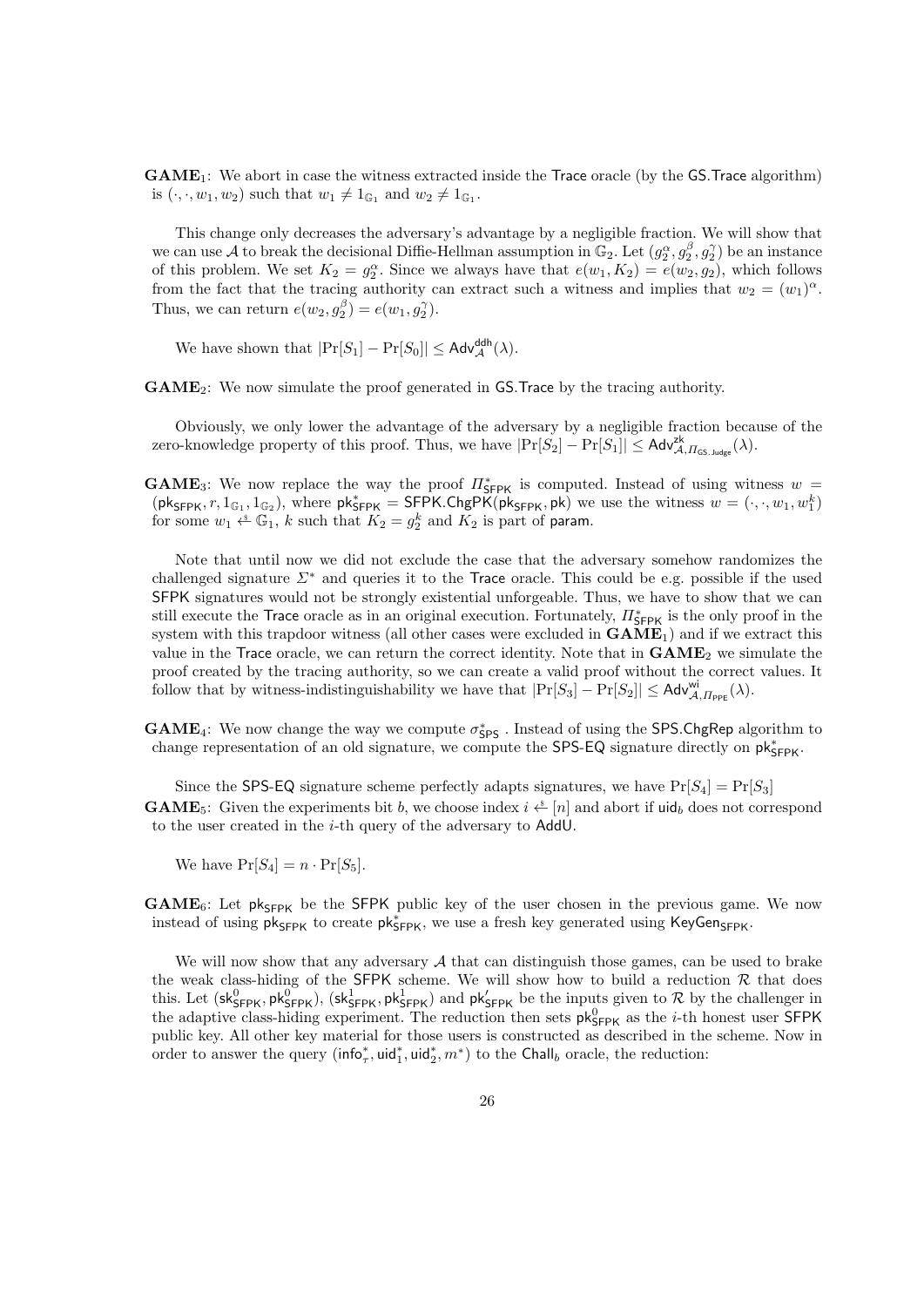- $-$  sets  $pk_{\mathsf{SFPK}}^* = pk_{\mathsf{SFPK}}'$ ,
- computes  $\sigma_{\text{SPS}}^*$  as in  $\text{GAME}_4$ ,
- computes  $\overrightarrow{H}_{\text{SFR}}^*$  as in  $\text{GAME}_3$ ,
- asks its signing oracle for  $\frac{1}{2}S_{\text{SPPK}}$  under message  $m^*||\tau^*||p\kappa^*_{\text{SPPK}}||\sigma^*_{\text{SPPK}}||H^*_{\text{SPPK}}$

and returns  $\Sigma^* = (\mathsf{pk}_{\mathsf{SFPK}}^*, \sigma_{\mathsf{SPS}}^*, \Pi_{\mathsf{SFPK}}^*, \mathsf{Sig}_{\mathsf{SFPK}}^*).$  Note that since it knows  $\mathsf{sk}_{\mathsf{SFPK}}^0$  and  $\mathsf{sk}_{\mathsf{SFPK}}^1$  it can easily answer all corruption queries made by  $A$ . In the end  $A$  outputs a bit  $b$ , which is also returned by R.

It follow that we have  $|\Pr[S_6] - \Pr[S_5]| \leq \mathsf{Adv}_{\mathcal{A}, \mathsf{SFRK}}^{\mathsf{adaptc-h}}(\lambda).$ 

We now argue that the only way the adversary  $A$  can break anonymity is by somehow creating a randomization  $\Sigma' = (\mathsf{pk}_{\mathsf{SFPK}}', \sigma_{\mathsf{SPS}}', \Pi_{\mathsf{SFPK}}'', \mathsf{Sig}_{\mathsf{SFPK}}')$  of the signature  $\Sigma^* = (\mathsf{pk}_{\mathsf{SFPK}}^*, \sigma_{\mathsf{SPS}}^*, \Pi_{\mathsf{SFPK}}^*, \sigma_{\mathsf{SPS}}^*, \Pi_{\mathsf{SFPK}}'')$  $Sig<sub>SFPK</sub><sup>*</sup>$ ) and use  $\Sigma'$  in a query to the Trace oracle. Since in  $GAME<sub>6</sub>$  we changed the public key pk<sub>SFPK</sub> to a random one, this is the only part of the simulation, where the adversary can notice something. Thus, for this to work the adversary must use a valid signature  $Sig'_{SFPK}$  for  $pk'_{SFPK}$  $[\mathsf{pk}_{\mathsf{SFPK}}^*]_{\mathcal{R}}$ . We distinguish two cases:  $\mathsf{Sig}_{\mathsf{SFPK}}' = \mathsf{Sig}_{\mathsf{SFPK}}^*$  and  $\mathsf{Sig}_{\mathsf{SFPK}}' \neq \mathsf{Sig}_{\mathsf{SFPK}}^*$ . If  $\mathsf{Sig}_{\mathsf{SFPK}}' = \mathsf{Sig}_{\mathsf{SFPK}}^*$ <br>this means that  $\mathsf{pk}_{\mathsf{SFPK}}' = \mathsf{pk}_{\mathsf{SFPK}}^*$  a random public key in  $\text{GAME}_6$  we can use an adversary that creates such a signature  $\Sigma'$  to break strong existential unforgeability of the SFPK scheme. In case  $Sig'_{SFPK} \neq Sig''_{SFPK}$ , we notice that in order for the adversary to see that this is a simulation the public key  $pk'_{SFPK}$  must be in relation to pk<sub>5FPK</sub>. Thus, we can again use the adversary to break the strong existential unforgeability of the SFPK scheme, even if  $\sigma_{SPS}' = \sigma_{SPS}^*$ ,  $\Pi_{SPPK}' = \Pi_{SPPK}^*$  and  $\mathsf{pk}_{SPPK}' = \mathsf{pk}_{SPPK}^*$ .

In other words, the only way the adversary can randomize the challenged signature is by randomizing the SFPK signature because the other values are signed. However, since the scheme is strongly unforgeable the adversary has negligible chances to do so. It follows that  $Pr[S_6] = \text{Adv}_{\mathcal{A}, \text{SFFK}}^{\text{self-cma}}(\lambda)$ .

In the end we have:

$$
\Pr[S_0] \leq n \cdot \Big( \mathsf{Adv}_{\mathcal{A},\mathsf{SFPK}}^{\mathsf{adaptc}\text{-}\mathsf{h}}(\lambda) + \mathsf{Adv}_{\mathcal{A},\mathsf{SFPK}}^{\mathsf{seuf-cma}}(\lambda) \Big) + \mathsf{Adv}_{\mathcal{A},\varPi_{\mathsf{PPE}}}^{\mathsf{wi}}(\lambda) + \mathsf{Adv}_{\mathcal{A}}^{\mathsf{ddh}}(\lambda) + \\ \mathsf{Adv}_{\mathcal{A},\varPi_{\mathsf{GS},\mathsf{Judge}}}^{\mathsf{zk}}(\lambda).
$$

Theorem 5 (Non-frameability). Our group signature construction is non-frameable if the SFPK scheme is existential unforgeable and the proof system used by the tracing authority is sound.

*Proof.* We again use the game base approach. Let us denote by  $S_i$  the event that the adversary wins the anonymity experiment in  $\text{GAME}_i$ . Moreover, let n be the number of queries to the CrptU oracle made by the adversary and let  $(m^*, \Sigma^*, \text{uid}^*, \pi_{\text{Trace}}^*, \text{info}_\tau^*)$  be the output of the adversary A.  $GAME_0$ : The original experiment.

**GAME**<sub>1</sub>: Let  $\mathcal{L}^* = (\mathsf{pk}_{\mathsf{SFPK}}^*, \sigma_{\mathsf{SPS}}^*, \Pi_{\mathsf{SFPK}}^*, \mathsf{Sig}_{\mathsf{SFPK}}^*)$ . We extract the witness  $w' = (\mathsf{pk}_{\mathsf{SFPK}}', r', 1_{\mathbb{G}_1}, 1_{\mathbb{G}_2})$ from  $\Pi_{\mathsf{SFR}}^*$  using the tracing authorities secret key tsk =  $(\tau_H)$ . We abort if  $\mathsf{pk}_{\mathsf{SFR}}' \neq \mathbf{upk}[\mathsf{uid}^*]$  but the GS.Judge(gpk, uid\*, info $^*_\tau, \pi^*_\text{Trace}, \bm{upk}$ [uid\*],  $m^*, \mathit{\Sigma}^*$ ) outputs accept.

We will show that this lowers the adversaries advantage only by a negligible fraction. In particular, this means that  $\pi^*_{\text{Trace}}$  is a valid proof for the statement:

$$
x = \{ \exists_{\tau_{\Pi},\omega} \ (\mathsf{pk}_{\mathsf{SFPK}}^*,\cdot,\cdot,\cdot) \xleftarrow{\$} \mathsf{Extract}(\tau_{\Pi},\Pi_{\mathsf{SFPK}}^*)\}
$$

$$
(\rho_{\Pi},\tau_{\Pi}) \leftarrow \mathsf{ExtGen}_{\mathsf{PPF}}(1^{\lambda};\omega) \}.
$$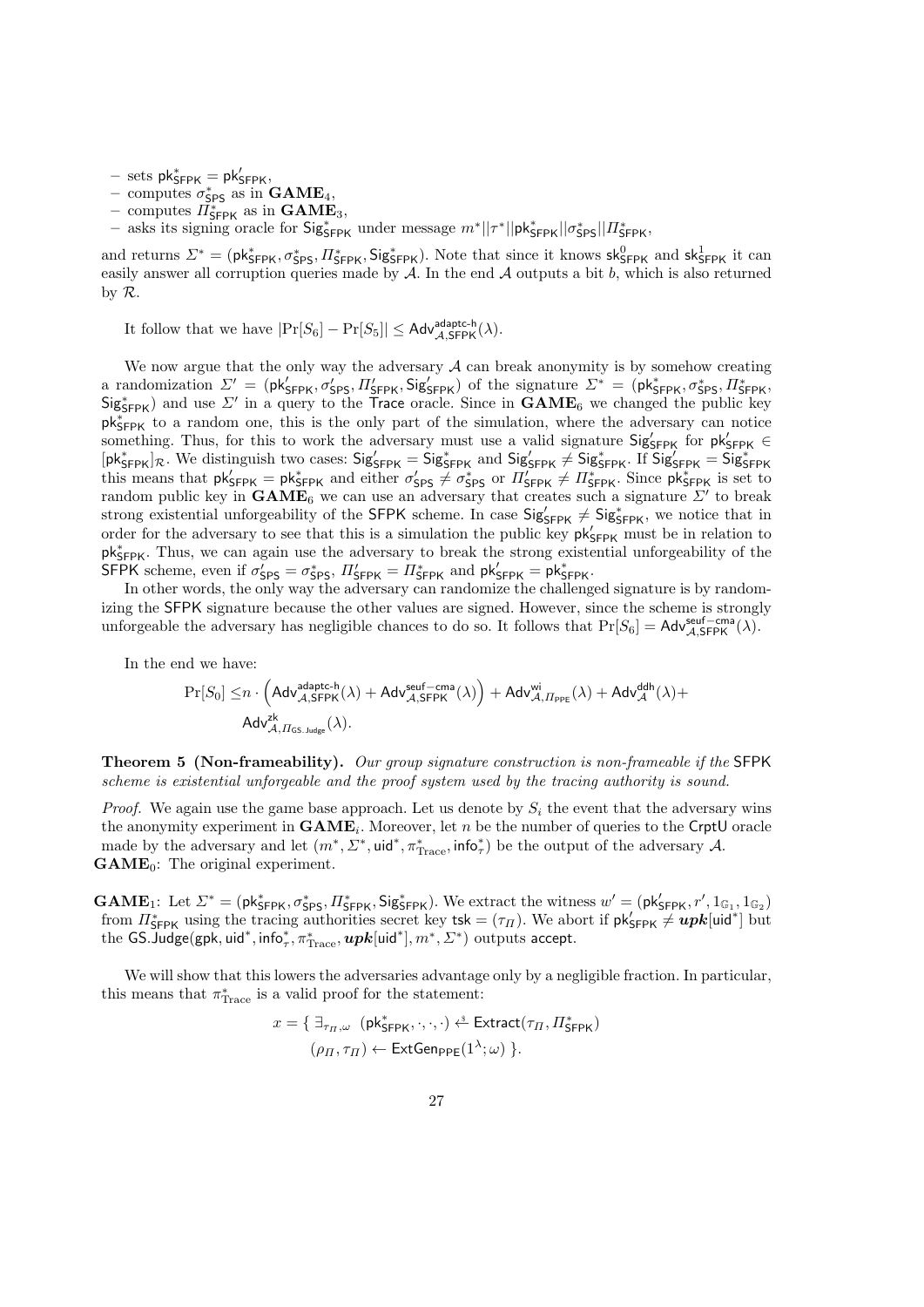However, since we know that  $pk'_{\text{SFPK}} \neq \boldsymbol{upk}[\text{uid}^*]$  it follows that  $\pi^*_{\text{Trace}}$  is a proof that breaks the soundness property of the proof used by the tracing authority. We have shown that  $|Pr[S_1]-Pr[S_0]| \le$  $\mathsf{Adv}_{\mathcal{A},\mathit{\Pi_{\mathsf{GS.Judge}}}}^{\mathsf{sound}}(\lambda).$ 

It is easy to see that  $Pr[S_1] = n \cdot Pr[S_2]$ .

We will now show that any adversary  $A$  that breaks the non-frameability of the scheme can be used to break the existential unforgeability of the SFPK scheme. To do so, we construct a reduction R that plays the role of the adversary in the existential unforgeability experiment. Let  $pk_{SFR}$  be the public key given to R. The reduction sets  $upk[j] = \mathsf{pk}_{\mathsf{SFR}}$ , where j is the identifier from  $\mathbf{GAME}_2$ . To answer the queries to the Sign oracle for  $\mathsf{uid} = j$ , the reduction reduction outputs group signature  $\Sigma' = (\mathsf{pk}_{\mathsf{SFRK}}'$ ,  $\sigma_{\mathsf{SPS}}'$ ,  $\Pi_{\mathsf{SFRK}}'$ ,  $\mathsf{Sig}_{\mathsf{SFRK}}'$ ). To do so, the reduction can choose the randomization r freely and randomize the public key  $pk_{SFPK}$  by running  $pk_{SFPK}$   $\overset{\hspace{0.1em}\mathsf{\scriptscriptstyle\$}}{\leftarrow}$  SFPK.ChgPK( $pk_{SFPK}, r$ ). It can also randomize the SPS-EQ signature to receive  $\sigma_{SPS}'$  and compute the proof  $\Pi_{SPR}'$ . Finally, it uses its own signing oracle  $\mathcal{O}^2$  to compute the SFPK signature SigSFPK.

In the end, the adversary returns a group signature  $\Sigma^* = (\mathsf{pk}_{\mathsf{SFPK}}^*, \sigma_{\mathsf{SPS}}^*, \Pi_{\mathsf{SFPK}}^*, \mathsf{Sig}_{\mathsf{SFPK}}^*)$  under message  $m^*$  and for epoch info<sup>\*</sup><sub>7</sub>, for which we know (by  $GAME_2$ ) that  $pk^*_{SFPK}$  is from the same relation as the public key  $pk_{SFPK}$  from the existential unforgeability experiment. Since this is a valid forgery, it follows that  $(\mathsf{uid}^*, m^*, \Sigma^*, \tau^*) \notin \mathcal{Q}$  and that  $((m^*||\tau^*||\mathsf{pk}_{\mathsf{SFPK}}^*||\sigma_{\mathsf{SPS}}^*||\Pi_{\mathsf{SFPK}}^*),$  Sig<sub>SFPK</sub>) is a valid forgery against the SFPK scheme.

We conclude that  $Pr[S_0] = n \cdot \mathsf{Adv}_{\mathcal{A}, \mathsf{SFPK}}^{\text{euf-cma}}(\lambda) + \mathsf{Adv}_{\mathcal{A}, \Pi_{\mathsf{GS, Jouge}}^{\text{sound}}(\lambda).$ 

Theorem 6 (Functional Tracing Soundness). Our group signature scheme has functional tracing soundness if the underlying SFPK scheme has canonical representatives, the proof system used by the Judge is sound and the proof system used by the signers is a proof of knowledge.

*Proof.* Let  $A$  be an adversary against the tracing soundness of our scheme. We show how to construct a reduction  $\beta$  against the soundness of  $\Pi_{\mathsf{GS},\mathsf{Judge}}$ .

Given the CRS  $\rho_{\text{GS},\text{Judge}}$ , the reduction generates the remaining parameters according to GS.Setup and forwards them to the adversary. At some point the adversary will output the group and tracing manager's key material and the initial group information (info, msk, mpk, tsk =  $(\tau_{PPE}, \omega)$ , tpk =  $\rho_{PPE}$ ). Let us further denote by  $(m, \Sigma, \{uid_i, \pi_i\}_{i=1}^2, \text{info}_{\tau})$  the adversary's final output. We will assume that  $upk[\text{uid}_1]$  and  $upk[\text{uid}_2]$  are both defined and not equal.

Assume that

 $\mathsf{GS}.\mathsf{Judge}(\mathsf{gpk},\mathsf{uid}_i,\mathsf{info}_\tau,\pi_i,\boldsymbol{upk}[\mathsf{uid}_i],m,\varSigma)=1$ 

for both  $i = 1$  and  $i = 2$ , i.e. we have in particular

Verify(
$$
\rho_{\text{GS.Judge}}, x_{\text{Trace}}, \pi_i
$$
) = 1

for both i.

We now consider the following cases:

- **Case I:** The tracing manager's secret key is not properly generated, i.e. we have  $(\tau', \rho') \leftarrow \text{ExtGen}(1^{\lambda}; \omega)$ for  $(\tau', \rho') \neq (\tau_{\text{PPE}}, \rho_{\text{PPE}})$ . The reduction can check this, since the adversary provides the  $\omega$  as part of the tracing manager's secret key. In this case, either of the two proofs  $\pi_i$  breaks the soundness of  $\Pi_{\mathsf{GS}.\mathsf{Judge}}$ .
- Case II: The tracing manager's secret key is properly generated. In this case, the reduction uses the extraction trapdoor to obtain the witness used for the proof  $\Pi_{\mathsf{SFR}}$  contained in the signature. There are two possibilities: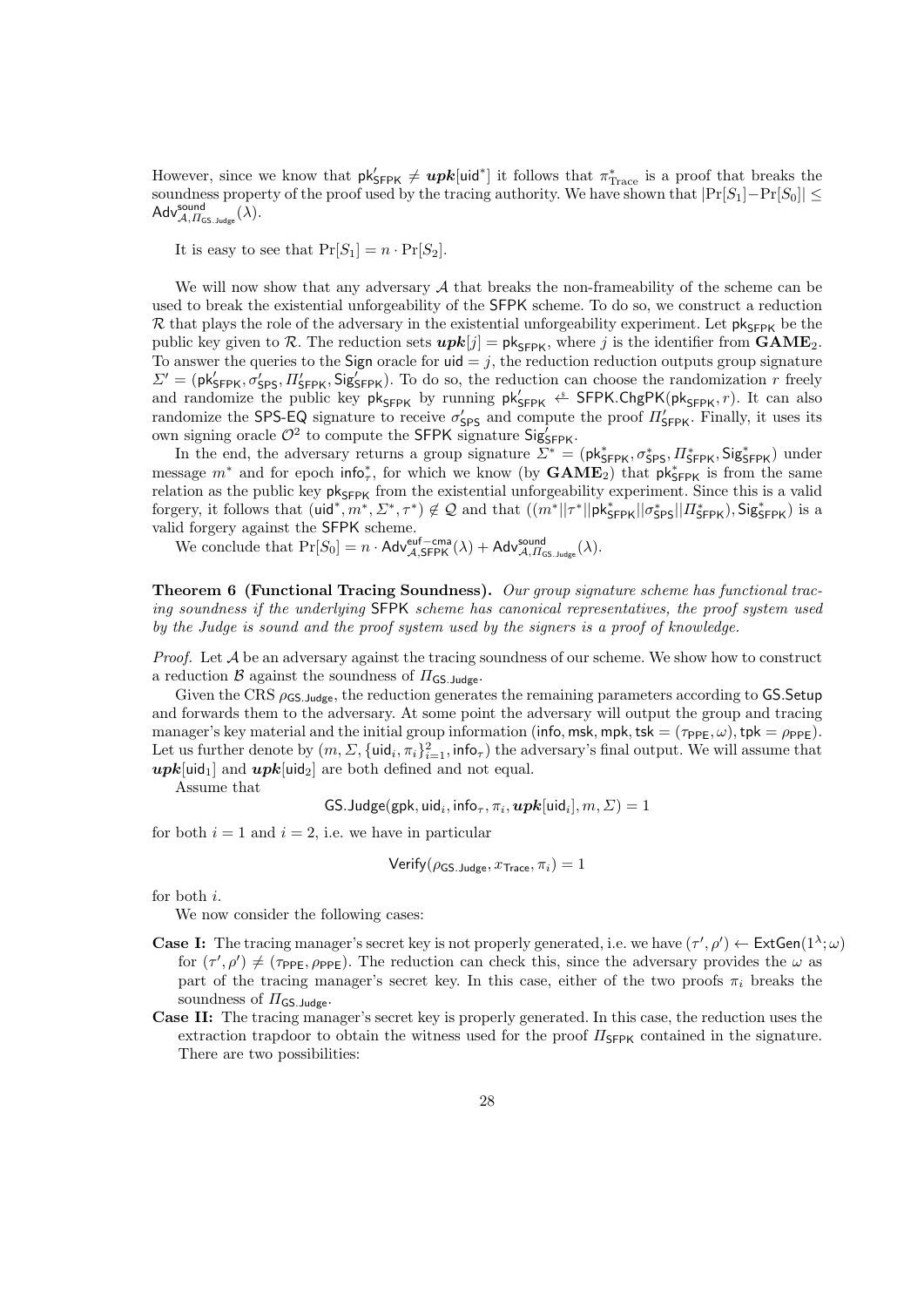- 1. The extraction does not produce a valid witness. We bound this case by the advantage of A against the extractor.
- 2. The extraction is successful, yielding a valid witness ( $pk_{\text{SFRK}}$ ,  $r, w_1, w_2$ ). Since the witness is valid,  $pk_{SFPK}$  is the unique canonical representative of the key that created the signature. Since the keys  $upk[\text{uid}_1]$  and  $upk[\text{uid}_2]$  are different, at most one of them can be equal to the extracted  $\mathsf{pk}_{\mathsf{SFPK}}$ . The reduction thus returns  $(x_{\mathsf{Trace}}, \pi_i)$  such that  $\mathbf{upk}[uid_i] \neq \mathsf{pk}_{\mathsf{SFPK}}$ again breaking the soundness of  $\Pi_{\mathsf{GS, Jude}}$ .

Theorem 7 (Join Privacy). Our group signature scheme has private joins if the encryption scheme used by the signers is  $IND - CPA$  secure and has  $IK - CPA$  key privacy and the SFPK scheme is adaptively class hiding with key corruption.

*Proof.* We consider a series of games. In the following let  $uid_b$  be the challenge user who is inserted into the group and let  $gpk[uid_b] = (pk_{SFPK}, pk_{Enc})$  be their public key and  $gsk[uid_b] = (sk_{SFPK}, sk_{Enc})$ be their secret key. Let  $S_i$  denote the event that the adversary wins in  $\text{GAME}_i$ .

**GAME**<sub>0</sub> Is the original join privacy game, hence  $Pr[S_0] = \text{Adv}_{GS,\mathcal{A}}^{\text{join- privacy}}(\lambda)$ .

 $GAME<sub>1</sub>$  We modify how the challenge group information is created. For this we generate a fresh public key encryption key pair (sk, pk)  $\xi^s$  PKE.KeyGen(1<sup> $\lambda$ </sup>). After the challenge user uid<sub>b</sub> is added using AddU, we replace his entry  $(c = \textsf{PKE}.\textsf{Enc}(\textsf{pk}_b,k),\sigma_\textsf{SPS})$  in the epoch information with  $(\textsf{PKE}.\textsf{Enc}(\textsf{pk},k),\sigma_\textsf{SPS}),$ i.e. we replace the encryption key of the randomness to a fresh key. It is easy to see that, since the encryption scheme has key privacy we have  $Pr[S_1] \le Pr[S_0] + \mathsf{Adv}_{\mathsf{PKE},\mathcal{A}}^{\mathsf{ik}-\mathsf{cpa}}(\lambda)$ .

 $GAME<sub>2</sub>$  In this game we further modify the ciphertext in the challenge user's part of info<sup>\*</sup> by encrypting the value 0 instead of the randomness used to change the SFPK key signed in  $\sigma_{\text{SPS}}$ . Because the encryption scheme is  $\mathsf{IND} - \mathsf{CPA}$  secure it holds that  $\Pr[S_2] \leq \Pr[S_1] + \mathsf{Adv}_{\mathsf{PKE},\mathcal{A}}^{\mathsf{ind}-\mathsf{cpa}}(\lambda)$ .

 $GAME<sub>3</sub>$  Instead of changing the representative of user uid<sub>b</sub>'s SFPK public key, we generate a fresh public key and change its representative. The signature in  $info^*$  will now be on this fresh represenatative. We will also use this fresh key to sign in the queries made to PrivChall. We observe that  $Pr[S_3] \leq Pr[S_2] + \mathsf{Adv}_{\mathsf{SFRK},\mathcal{A}}^{\mathsf{adaptc-h}}(\lambda)$ . Further, we have  $Pr[S_3] = \frac{1}{2}$ , since the updated epoch information and the signatures received from the challenge signing oracle are completely independent of the challenge users.

Putting it all together we thus have

$$
\mathsf{Adv}_{\mathsf{GS},\mathcal{A}}^{\mathsf{join-privacy}}(\lambda) \leq \mathsf{Adv}_{\mathsf{PKE},\mathcal{A}}^{\mathsf{ik-cpa}}(\lambda) + \mathsf{Adv}_{\mathcal{A}}^{\mathsf{ind-cpa}}(\lambda) + \mathsf{Adv}_{\mathsf{SFPK},\mathcal{A}}^{\mathsf{adaptc-h}}(\lambda).
$$

**Theorem 8 (Leave Privacy).** Our group signature scheme has leave privacy if the encryption scheme used by the signers is  $IND - CPA$  secure and has  $IK - CPA$  key privacy and the SFPK scheme is adaptively class hiding with key corruption.

Proof. This proof follows similar steps as the proof for join privacy. We consider a series of games, where in the first game b is fixed to 0 and in the last game, b is fixed to 1. Let  $S_i$  denote the event that  $\mathcal{A}$ 's final output in  $\text{GAME}_i$  is 0.

**GAME**<sub>0</sub> The Leave – Privacy game, where bit b is fixed to 0.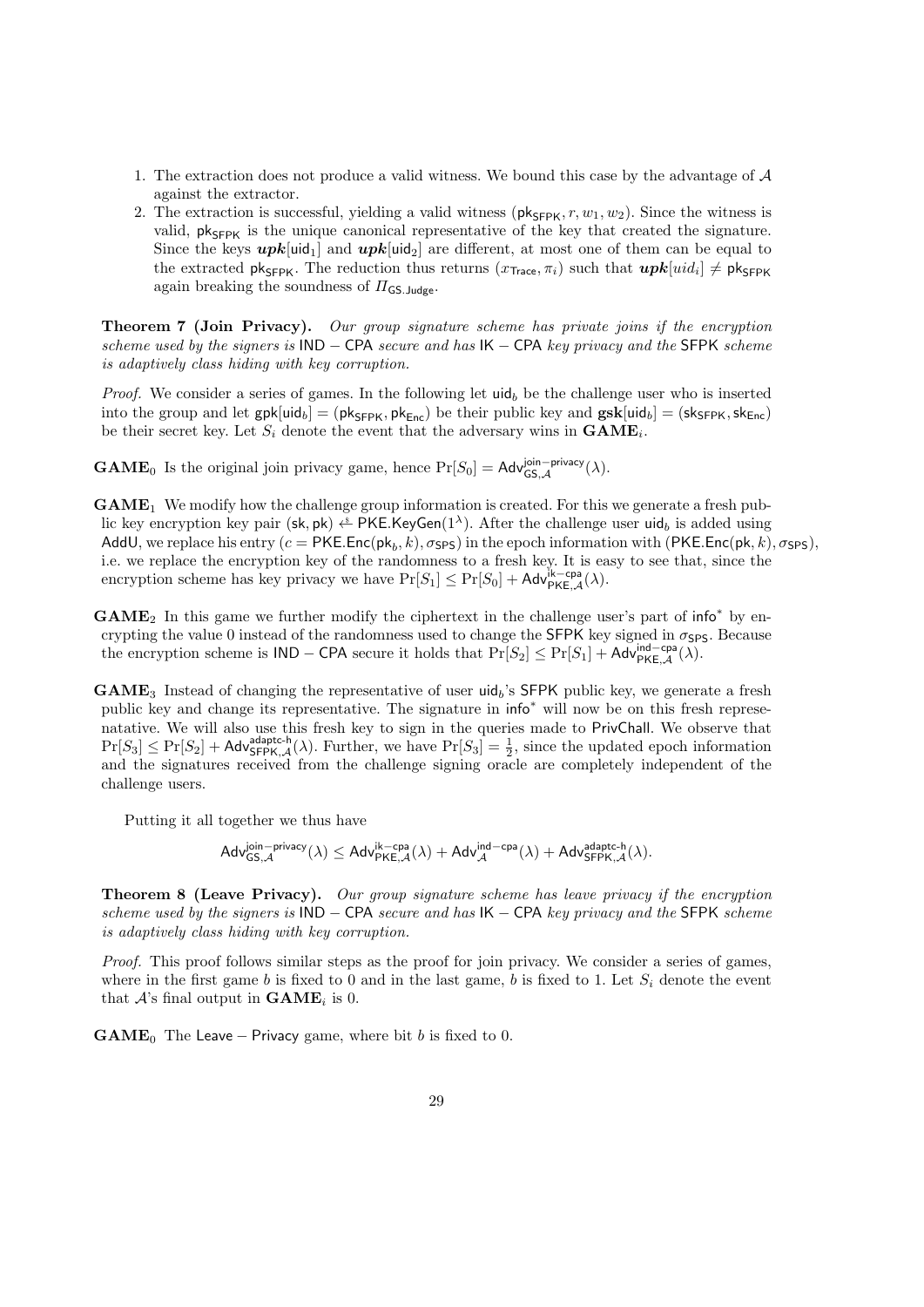$GAME<sub>1</sub>$  We change the public key used to encrypt the epoch data for user uid<sub>0</sub> using the public key of user  $uid_1$ . We have

$$
|\Pr[S_0] - \Pr[S_1]| \leq \mathsf{Adv}_{\mathcal{A},\mathsf{PKE}}^{\mathsf{ik-cpa}}(\lambda).
$$

GAME<sup>2</sup> We now change the randomness encrypted in this ciphertext to the randomness for user uid<sub>1</sub>. Because of  $IND - CPA$  security of the encryption scheme we have

$$
|\mathrm{Pr}[S_1]-\mathrm{Pr}[S_2]|\leq \mathsf{Adv}_{\mathcal{A},\mathsf{PKE}}^{\mathsf{ind-cpa}}(\lambda).
$$

 $GAME<sub>3</sub>$  We change the SFPK public key to the public key of uid<sub>1</sub>, also changing the signatures in PrivChall to this secret key. The game is now the same as the Leave − Privacy game with the bit fixed to 1. Because of adaptive class hiding we have

$$
|\mathrm{Pr}[S_2] - \mathrm{Pr}[S_3]| \leq \mathsf{Adv}_{\mathcal{A}, \mathsf{SFPK}}^{\mathsf{adaptc-h}}(\lambda).
$$

## 5.1 Efficient Instantiation and Discussion

In this subsection we show how to efficiently instantiate our group signature construction. Our main objective is to minimize the signature size of our scheme while using only building blocks that are secure under standard assumptions and without random oracles.

We first take a look at a signature itself, which is composed of an SFPK public key  $pk'_{SFPK}$ , an SFPK signature Sig<sub>SFPK</sub>, an SPS-EQ signature  $\sigma'_{SPS}$  and proof  $\Pi_{SPPK}$ . To instantiate SFPK signatures we use scheme [2,](#page-18-0) which means that  $pk'_{SFPK}$  is 2 elements in  $\mathbb{G}_1$  and  $Sig_{SFPK}$  is 2 elements in  $\mathbb{G}_1$ , 1 in  $\mathbb{G}_2$  and 1 in  $\mathbb{Z}_p^*$ . As mentioned in the introduction and similar to the static group signature in [\[6\]](#page-31-8), we will instantiate the SPS-EQ with the scheme from [\[25\]](#page-32-8). This means that the SPS-EQ signature takes 10 elements in  $\mathbb{G}_1$  and 4 elements in  $\mathbb{G}_2$ . Note that both building blocks are secure under standard assumptions.

To properly calculate the signature size, we have to instantiate the proof system  $\Pi_{\text{PPE}}$ . Recall, that this is a proof for the statement:

$$
\exists \; (\mathsf{pk}_{\mathsf{SFPK}}, r, w_1, w_2) \; \text{s. t.}
$$
\n
$$
\mathsf{SFPK}.\mathsf{ChgPK}(\mathsf{pk}_{\mathsf{SFPK}}, r) = \mathsf{pk}_{\mathsf{SFPK}}' \; \wedge \; \mathsf{IsCanonical}(\mathsf{pk}_{\mathsf{SFPK}}) \vee \; e(w_1, K_2) = e(w_2, g_2).
$$

Taking into account that we will use Scheme [2,](#page-18-0) this statement can be simplified in a way that the scheme and the security proofs still work. Let  $pk'_{SFPK} = (pk'_1, pk'_2)$  and  $pk_{SFPK} = (pk_1, pk_2)$ , we can then express this proof by the pairing product equations:  $e(w_1, K_2) = e(w_2, g_2)$  and  $e(\mathsf{pk}'_1, g_2^{r^{-1}}) =$  $e(g_1, g_2) \cdot e(w_1, g_2)$ . It is easy to see that the witness  $(r, w_1, w_2) = (0, (g_1)^{-1}, (K_1)^{-1})$  is a trapdoor witness that can be used in the security proof to create a valid proof for an arbitrary  $pk'_{SFPK}$ . The canonical representative  $pk_{SFPK}$  is only used by the tracing authority to open signatures. However, by extracting the witness  $R = g_2^{r^{-1}}$  it can still do this because if  $pk'_2 = g_1^{x \cdot r}$ , then  $e(pk'_2, R) = e(g_1^x, g_2)$  is a static value that is common for all public keys in relation with  $pk'_{SFPK}$ . Since the tracing authority has access to the registration table that contains public keys in canonical form of active members, we conclude that it can still correctly open signatures. This also does not influence any of the proofs.

Instantiating those equations using the fine-tuned Groth-Sahai proofs presented in [\[24\]](#page-32-12) (assuming decisional Diffie-Hellman), the proof size is 10 elements in  $\mathbb{G}_1$  and 8 elements in  $\mathbb{G}_2$ . This is constituted by: 1) two group elements in  $\mathbb{G}_2$  for the first equation, which is linear, 2) four elements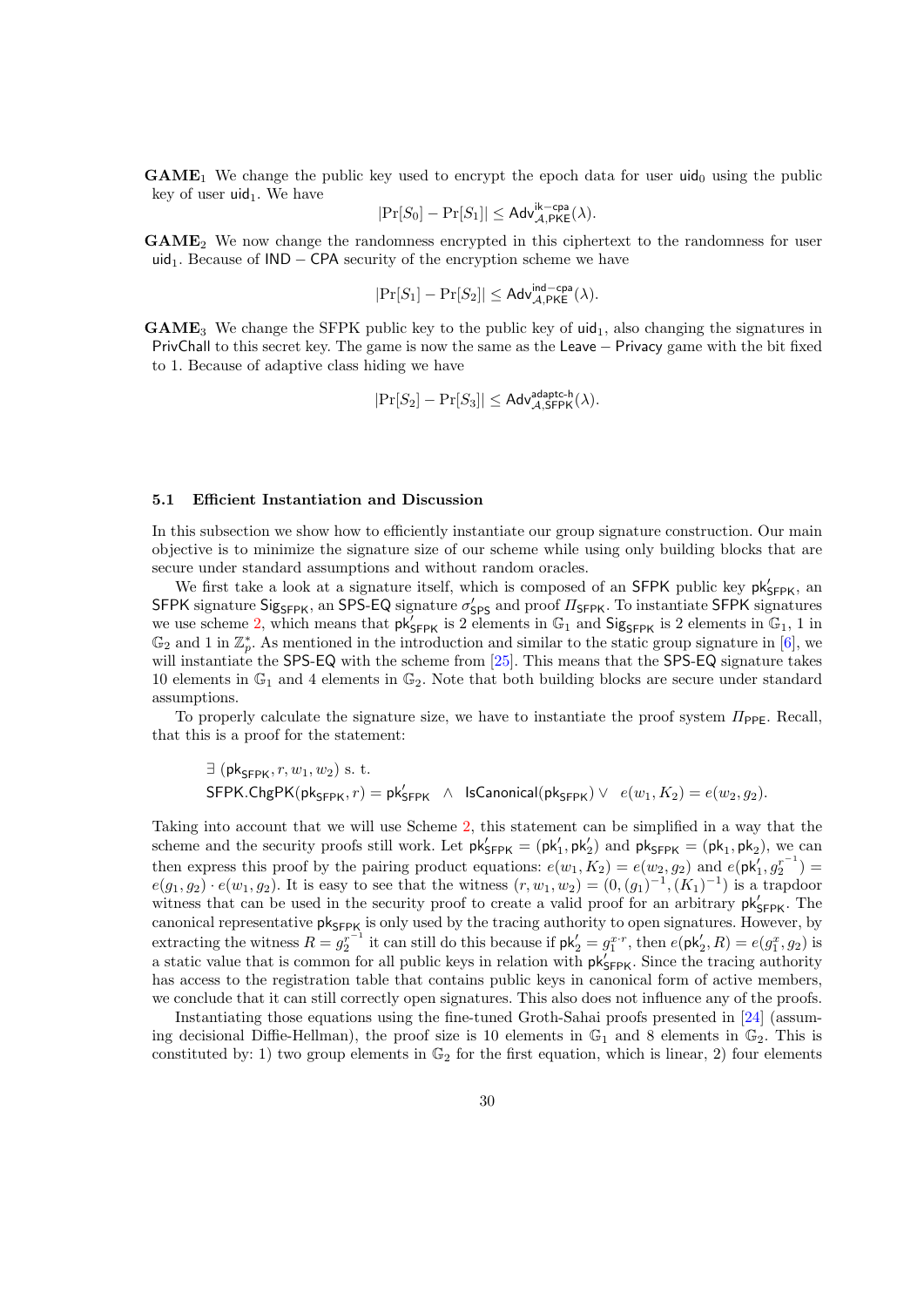in  $\mathbb{G}_1$  and  $\mathbb{G}_2$  for the second equation, 3) six elements in  $\mathbb{G}_1$  for the three witnesses in  $\mathbb{G}_1$ , 4) two elements in  $\mathbb{G}_2$  for the witness r. Overall the group signature is composed of 28 elements in  $\mathbb{G}_1$ , 15 in  $\mathbb{G}_2$  and 1 in  $\mathbb{Z}_p^*$ . We provide a comparison with existing group signature schemes in Figure [5.](#page-30-0) Note that we do not include schemes from lattices in our comparison, because the only constant-size scheme was proposed by Ling et al. [\[39\]](#page-34-3) and as argued by the authors the size is impractical.

It remains to show how to instantiate the digital signature scheme DS, the public key encryption scheme PKE and the proof system  $\Pi_{\text{GS},\text{Judge}}$ . The first two building blocks are standard and can easily instantiated in the standard model from simple assumptions. In case of PKE we can use the El Gamal encryption scheme, which is key-private. Finally, the system  $\Pi_{\mathsf{GS,Judge}}$  can also be instantiated using Groth-Sahai proofs for pairing product equations [\[24\]](#page-32-12). Note that this basically means that the tracing authority has to prove correct decryption of an El-Gamal ciphertext and that its public key was generated using a DDH tuple, which can easily be expressed as pairing product equations.

| Scheme                              | Signature size*<br>[bits] | Membership                                         | Assumptions |
|-------------------------------------|---------------------------|----------------------------------------------------|-------------|
| Libert-Peters-Yung [38]             | 8 4 4 8                   | static                                             | standard    |
| Boyen-Waters $[18]$ <sup>‡</sup>    | 6 6 5 6                   | static                                             | $q$ -type   |
| Boneh-Boyen-Shacham <sup>[11]</sup> | 2 3 0 4                   | static                                             | $q$ -type   |
| Bichsel et al. $[10]$               | 1 280                     | partially dynamic <sup><math>\uparrow</math></sup> | interactive |
| Groth $[29]$                        | 13 056                    | partially dynamic                                  | $q$ -type   |
| Libert-Peters-Yung [38]             | 14 848                    | partially dynamic                                  | standard    |
| Bootle et al. $[15]$                | $O(\log N)$               | fully dynamic                                      | standard    |
| Ours with $\vert 25 \vert$          | 13 056                    | fully dynamic $+$ membership hiding                | standard    |

<sup>\*</sup> At a 256-bit (resp. 512-bit) representation of  $\mathbb{Z}_q$ ,  $\mathbb{G}_1$  (resp.  $\mathbb{G}_2$ ) for Type 3 pairings and at a 3072-bit factoring and DL modulus with 256-bit key

<sup>†</sup> The scheme defines additionally a join $\leftrightarrow$ issue procedure

 $^\ddag$  Adapted from type 1 to type 3 pairings as in [\[38\]](#page-34-2)

## <span id="page-30-0"></span>Fig. 5. Comparison of Group Signature Schemes for N Active Members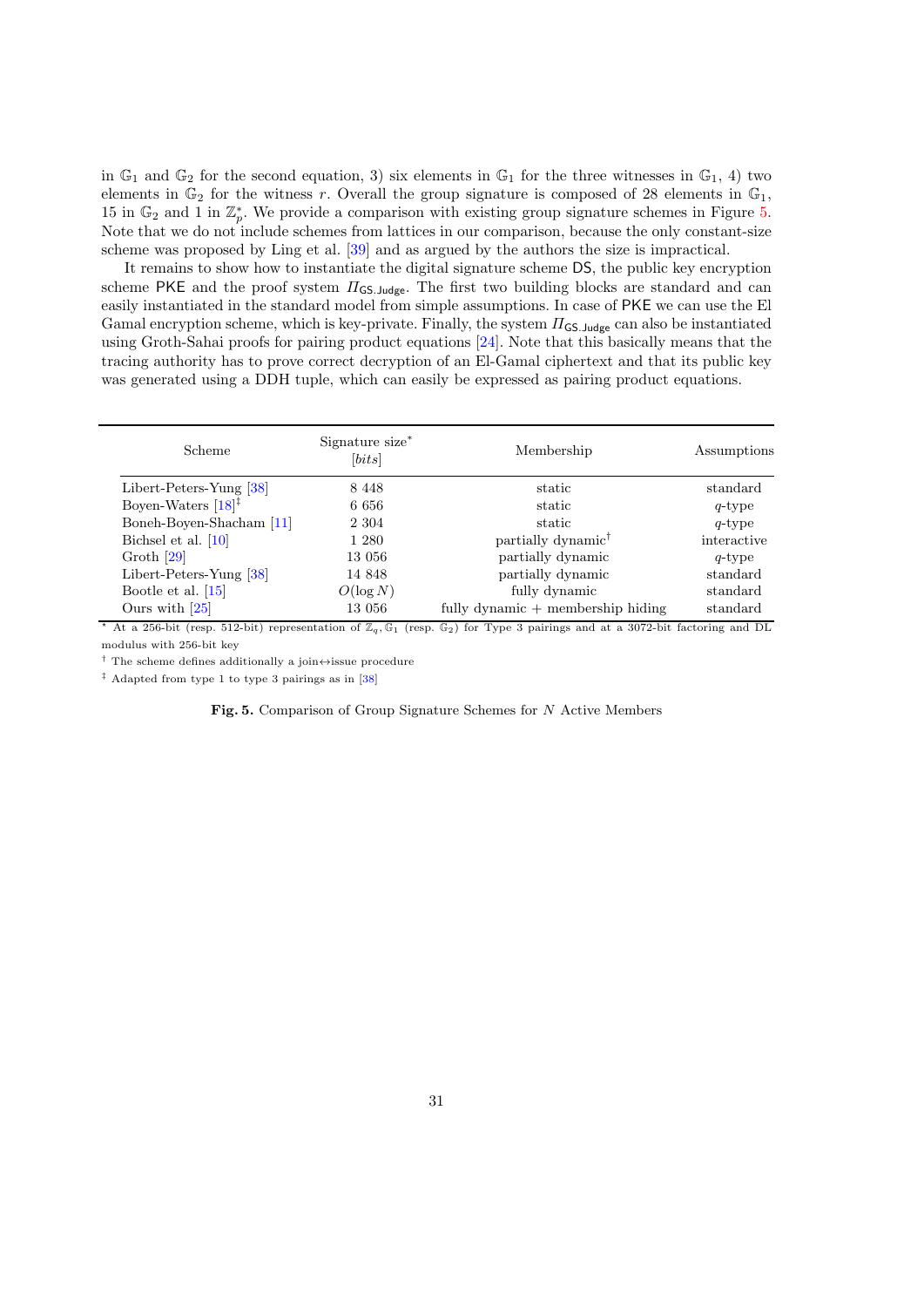## References

- [1] Michel Abdalla and Ricardo Dahab, eds. Public-Key Cryptography PKC 2018 21st IACR International Conference on Practice and Theory of Public-Key Cryptography, Rio de Janeiro, Brazil, March 25-29, 2018, Proceedings, Part II. Vol. 10770. Lecture Notes in Computer Science. Springer, 2018. url: <https://doi.org/10.1007/978-3-319-76581-5>.
- <span id="page-31-2"></span>[2] Michel Abdalla and Bogdan Warinschi. "On the Minimal Assumptions of Group Signature Schemes". In: Information and Communications Security, 6th International Conference, ICICS 2004, Malaga, Spain, October 27-29, 2004, Proceedings. 2004. url: [https://doi.org/10.](https://doi.org/10.1007/978-3-540-30191-2_1) [1007/978-3-540-30191-2\\_1](https://doi.org/10.1007/978-3-540-30191-2_1).
- <span id="page-31-7"></span>[3] Giuseppe Ateniese, Jan Camenisch, Susan Hohenberger, and Breno de Medeiros. Practical Group Signatures without Random Oracles. Cryptology ePrint Archive, Report 2005/385. 2005.
- <span id="page-31-4"></span>[4] Giuseppe Ateniese, Jan Camenisch, Marc Joye, and Gene Tsudik. "A Practical and Provably Secure Coalition-Resistant Group Signature Scheme". In: Advances in Cryptology - CRYPTO 2000, 20th Annual International Cryptology Conference, Santa Barbara, California, USA, August 20-24, 2000, Proceedings. 2000. url: [https://doi.org/10.1007/3-540-44598-6\\_16](https://doi.org/10.1007/3-540-44598-6_16).
- <span id="page-31-5"></span>[5] Giuseppe Ateniese and Breno de Medeiros. "Efficient Group Signatures without Trapdoors". In: Advances in Cryptology - ASIACRYPT 2003, 9th International Conference on the Theory and Application of Cryptology and Information Security, Taipei, Taiwan, November 30 - December 4, 2003, Proceedings. 2003. url: [https://doi.org/10.1007/978-3-540-40061-5\\_15](https://doi.org/10.1007/978-3-540-40061-5_15).
- <span id="page-31-8"></span>[6] Michael Backes, Lucjan Hanzlik, Kamil Kluczniak, and Jonas Schneider. Signatures with Flexible Public Key: A Unified Approach to Privacy-Preserving Signatures (Full Version). Cryptology ePrint Archive, Report 2018/191. <https://eprint.iacr.org/2018/191>. 2018.
- <span id="page-31-10"></span>[7] Mihir Bellare, Alexandra Boldyreva, Anand Desai, and David Pointcheval. "Key-Privacy in Public-Key Encryption". In: Advances in Cryptology - ASIACRYPT 2001, 7th International Conference on the Theory and Application of Cryptology and Information Security, Gold Coast, Australia, December 9-13, 2001, Proceedings. 2001. url: [https://doi.org/10.1007/3-540-](https://doi.org/10.1007/3-540-45682-1_33) [45682-1\\_33](https://doi.org/10.1007/3-540-45682-1_33).
- <span id="page-31-0"></span>[8] Mihir Bellare, Daniele Micciancio, and Bogdan Warinschi. "Foundations of Group Signatures: Formal Definitions, Simplified Requirements, and a Construction Based on General Assumptions". In: Advances in Cryptology - EUROCRYPT 2003, International Conference on the Theory and Applications of Cryptographic Techniques, Warsaw, Poland, May 4-8, 2003, Proceedings. 2003. url: [https://doi.org/10.1007/3-540-39200-9\\_38](https://doi.org/10.1007/3-540-39200-9_38).
- <span id="page-31-1"></span>[9] Mihir Bellare, Haixia Shi, and Chong Zhang. "Foundations of Group Signatures: The Case of Dynamic Groups". In: Topics in Cryptology - CT-RSA 2005, The Cryptographers' Track at the RSA Conference 2005, San Francisco, CA, USA, February 14-18, 2005, Proceedings. 2005. url: [https://doi.org/10.1007/978-3-540-30574-3\\_11](https://doi.org/10.1007/978-3-540-30574-3_11).
- <span id="page-31-3"></span>[10] Patrik Bichsel, Jan Camenisch, Gregory Neven, Nigel P. Smart, and Bogdan Warinschi. "Get Shorty via Group Signatures without Encryption". In: Security and Cryptography for Networks, 7th International Conference, SCN 2010, Amalfi, Italy, September 13-15, 2010. Proceedings. 2010. url: [https://doi.org/10.1007/978-3-642-15317-4\\_24](https://doi.org/10.1007/978-3-642-15317-4_24).
- <span id="page-31-6"></span>[11] Dan Boneh, Xavier Boyen, and Hovav Shacham. "Short Group Signatures". In: Advances in Cryptology - CRYPTO 2004, 24th Annual International CryptologyConference, Santa Barbara, California, USA, August 15-19, 2004, Proceedings. 2004. URL: [https://doi.org/10.1007/](https://doi.org/10.1007/978-3-540-28628-8_3) [978-3-540-28628-8\\_3](https://doi.org/10.1007/978-3-540-28628-8_3).
- <span id="page-31-9"></span>[12] Dan Boneh, Saba Eskandarian, and Ben Fisch. Post-Quantum EPID Group Signatures from Symmetric Primitives. Cryptology ePrint Archive, Report 2018/261. [https://eprint.iacr.](https://eprint.iacr.org/2018/261) [org/2018/261](https://eprint.iacr.org/2018/261). 2018.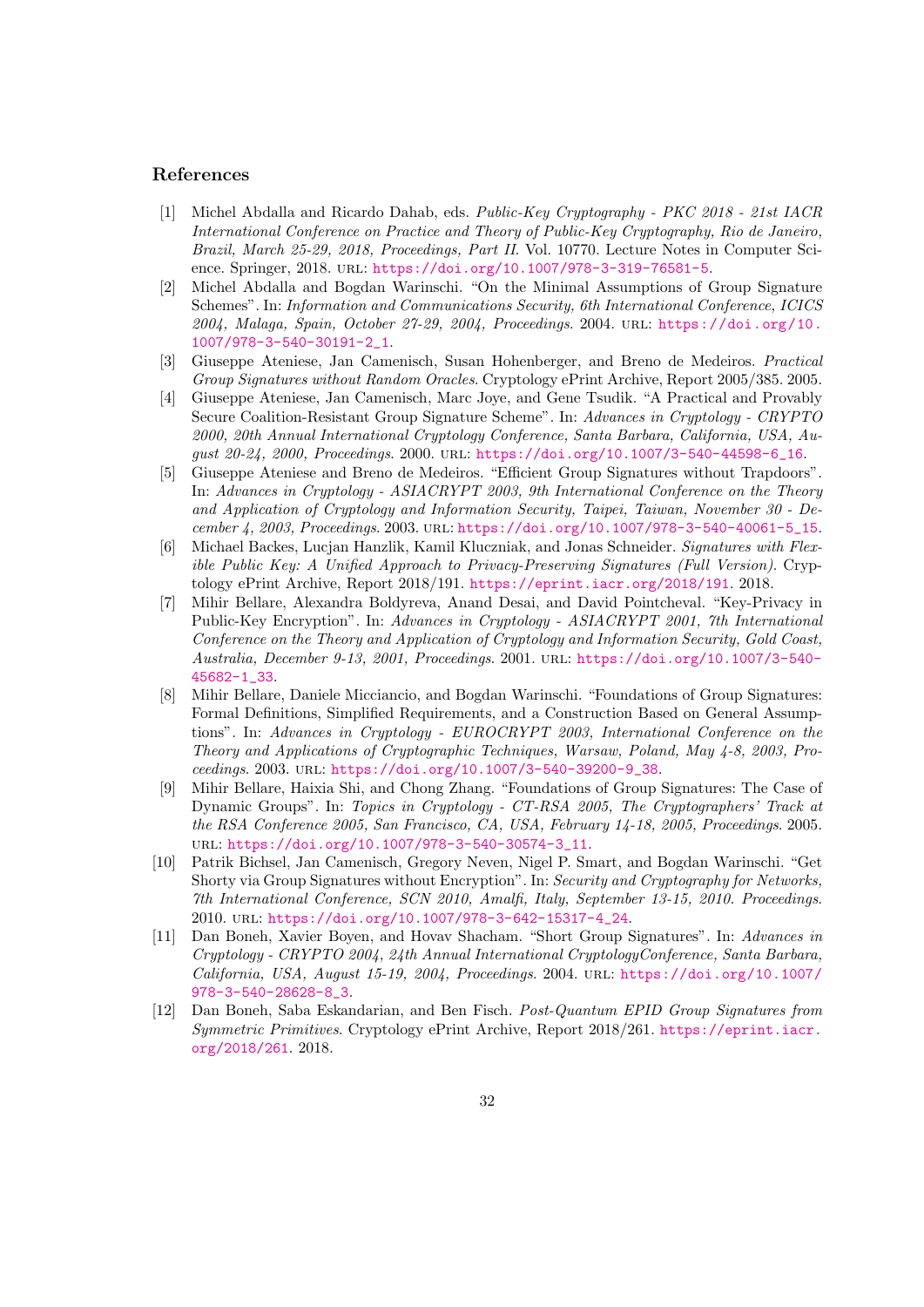- <span id="page-32-9"></span>[13] Dan Boneh and Matthew K. Franklin. "Identity-Based Encryption from the Weil Pairing". In: Advances in Cryptology - CRYPTO 2001, 21st Annual International Cryptology Conference, Santa Barbara, California, USA, August 19-23, 2001, Proceedings. 2001. URL: [https://doi.](https://doi.org/10.1007/3-540-44647-8_13) [org/10.1007/3-540-44647-8\\_13](https://doi.org/10.1007/3-540-44647-8_13).
- <span id="page-32-10"></span>[14] Dan Boneh and Matthew K. Franklin. "Identity-Based Encryption from the Weil Pairing". In: SIAM J. Comput. 32.3 (2003). url: <https://doi.org/10.1137/S0097539701398521>.
- <span id="page-32-1"></span>[15] Jonathan Bootle, Andrea Cerulli, Pyrros Chaidos, Essam Ghadafi, and Jens Groth. "Foundations of Fully Dynamic Group Signatures". In: Applied Cryptography and Network Security - 14th International Conference, ACNS 2016, Guildford, UK, June 19-22, 2016. Proceedings. 2016. url: [https://doi.org/10.1007/978-3-319-39555-5\\_7](https://doi.org/10.1007/978-3-319-39555-5_7).
- <span id="page-32-6"></span>[16] Jonathan Bootle, Andrea Cerulli, Pyrros Chaidos, Essam Ghadafi, Jens Groth, and Christophe Petit. "Short Accountable Ring Signatures Based on DDH". In: Computer Security - ESORICS 2015 - 20th European Symposium on Research in Computer Security, Vienna, Austria, September 21-25, 2015, Proceedings, Part I. 2015. url: [https://doi.org/10.1007/978- 3- 319-](https://doi.org/10.1007/978-3-319-24174-6_13) [24174-6\\_13](https://doi.org/10.1007/978-3-319-24174-6_13).
- <span id="page-32-4"></span>[17] Xavier Boyen and Brent Waters. "Compact Group Signatures Without Random Oracles". In: Advances in Cryptology - EUROCRYPT 2006, 25th Annual International Conference on the Theory and Applications of Cryptographic Techniques, St. Petersburg, Russia, May 28 - June 1, 2006, Proceedings. 2006. url: [https://doi.org/10.1007/11761679\\_26](https://doi.org/10.1007/11761679_26).
- <span id="page-32-5"></span>[18] Xavier Boyen and Brent Waters. "Full-Domain Subgroup Hiding and Constant-Size Group Signatures". In: Public Key Cryptography - PKC 2007, 10th International Conference on Practice and Theory in Public-Key Cryptography, Beijing, China, April 16-20, 2007, Proceedings. 2007. url: [https://doi.org/10.1007/978-3-540-71677-8\\_1](https://doi.org/10.1007/978-3-540-71677-8_1).
- <span id="page-32-2"></span>[19] Jan Camenisch and Jens Groth. "Group Signatures: Better Efficiency and New Theoretical Aspects". In: Security in Communication Networks, 4th International Conference, SCN 2004, Amalfi, Italy, September 8-10, 2004, Revised Selected Papers. 2004. URL: [https://doi.org/](https://doi.org/10.1007/978-3-540-30598-9_9) [10.1007/978-3-540-30598-9\\_9](https://doi.org/10.1007/978-3-540-30598-9_9).
- <span id="page-32-3"></span>[20] Jan Camenisch and Anna Lysyanskaya. "Signature Schemes and Anonymous Credentials from Bilinear Maps". In: Advances in Cryptology - CRYPTO 2004, 24th Annual International CryptologyConference, Santa Barbara, California, USA, August 15-19, 2004, Proceedings. 2004. url: [https://doi.org/10.1007/978-3-540-28628-8\\_4](https://doi.org/10.1007/978-3-540-28628-8_4).
- <span id="page-32-0"></span>[21] David Chaum and Eugène Van Heyst. "Group Signatures". In: EUROCRYPT'91. Ed. by Donald W. Davies. Vol. 547. LNCS. Springer, Heidelberg, 1991.
- <span id="page-32-11"></span>[22] Ivan Damgård and Jesper Buus Nielsen. "Improved Non-committing Encryption Schemes Based on a General Complexity Assumption". In: CRYPTO 2000. 2000. url: [https://doi.](https://doi.org/10.1007/3-540-44598-6_27) [org/10.1007/3-540-44598-6\\_27](https://doi.org/10.1007/3-540-44598-6_27).
- <span id="page-32-7"></span>[23] David Derler and Daniel Slamanig. Fully-Anonymous Short Dynamic Group Signatures Without Encryption. Cryptology ePrint Archive, Report 2016/154. 2016.
- <span id="page-32-12"></span>[24] Alex Escala and Jens Groth. "Fine-Tuning Groth-Sahai Proofs". In: Public-Key Cryptography - PKC 2014 - 17th International Conference on Practice and Theory in Public-Key Cryptography, Buenos Aires, Argentina, March 26-28, 2014. Proceedings. Ed. by Hugo Krawczyk. Vol. 8383. Lecture Notes in Computer Science. Springer, 2014. url: [https://doi.org/10.](https://doi.org/10.1007/978-3-642-54631-0_36) [1007/978-3-642-54631-0\\_36](https://doi.org/10.1007/978-3-642-54631-0_36).
- <span id="page-32-8"></span>[25] Georg Fuchsbauer and Romain Gay. "Weakly Secure Equivalence-Class Signatures from Standard Assumptions". In: Public-Key Cryptography - PKC 2018 - 21st IACR International Conference on Practice and Theory of Public-Key Cryptography, Rio de Janeiro, Brazil, March 25-29, 2018, Proceedings, Part II. Ed. by Michel Abdalla and Ricardo Dahab. Vol. 10770.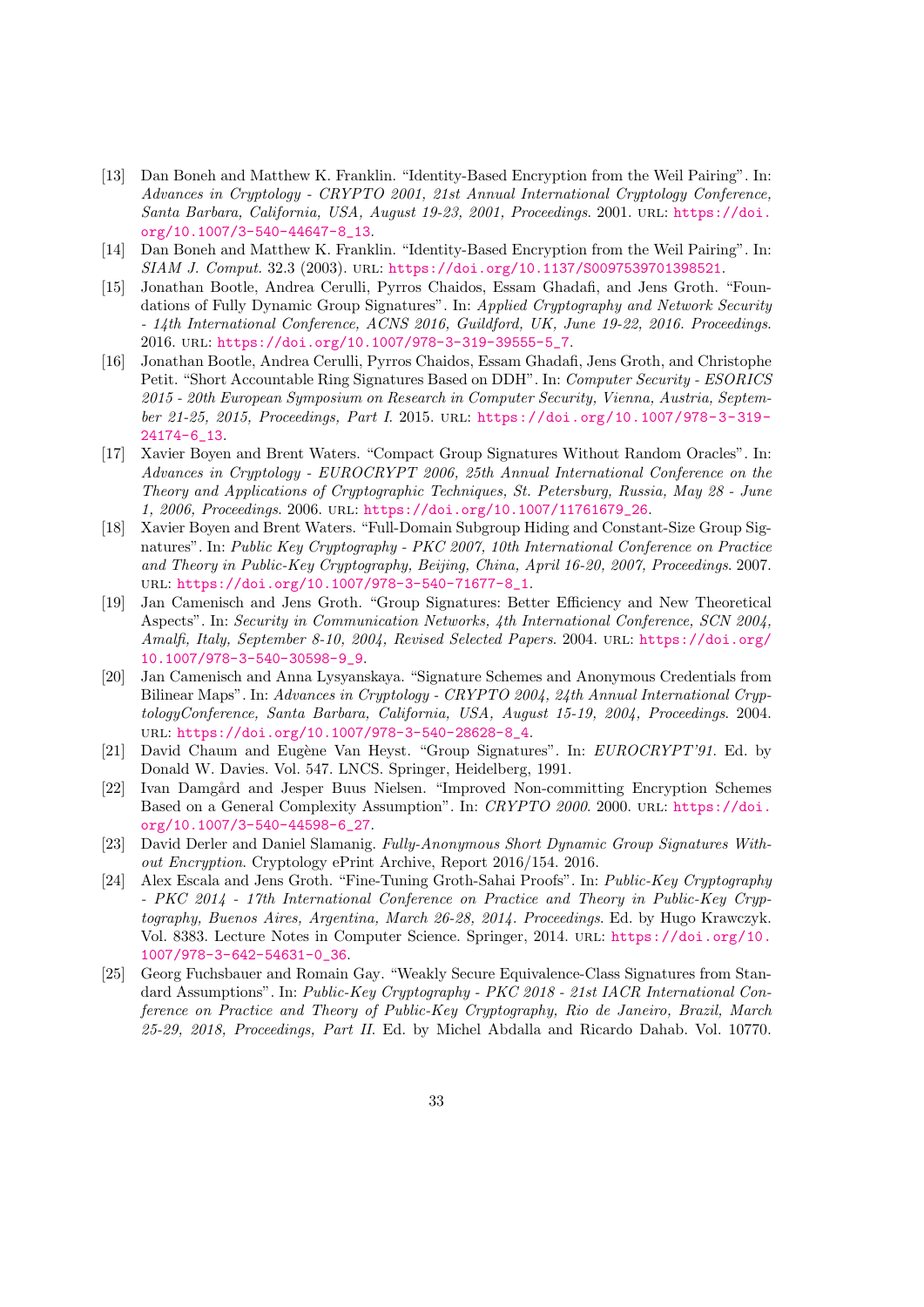Lecture Notes in Computer Science. Springer, 2018. URL: [https://doi.org/10.1007/978-](https://doi.org/10.1007/978-3-319-76581-5_6) [3-319-76581-5\\_6](https://doi.org/10.1007/978-3-319-76581-5_6).

- <span id="page-33-3"></span>[26] Jun Furukawa and Shoko Yonezawa. "Group Signatures with Separate and Distributed Authorities". In: Security in Communication Networks, 4th International Conference, SCN 2004, Amalfi, Italy, September 8-10, 2004, Revised Selected Papers. 2004. url: [https://doi.org/](https://doi.org/10.1007/978-3-540-30598-9_6) [10.1007/978-3-540-30598-9\\_6](https://doi.org/10.1007/978-3-540-30598-9_6).
- <span id="page-33-11"></span>[27] Taher El Gamal. "A Public Key Cryptosystem and a Signature Scheme Based on Discrete Logarithms". In: Advances in Cryptology, Proceedings of CRYPTO '84, Santa Barbara, California, USA, August 19-22, 1984, Proceedings. 1984. url: [https://doi.org/10.1007/3-](https://doi.org/10.1007/3-540-39568-7_2) [540-39568-7\\_2](https://doi.org/10.1007/3-540-39568-7_2).
- <span id="page-33-10"></span>[28] Essam Ghadafi, Nigel P. Smart, and Bogdan Warinschi. "Groth-Sahai Proofs Revisited". In: Public Key Cryptography - PKC 2010, 13th International Conference on Practice and Theory in Public Key Cryptography, Paris, France, May 26-28, 2010. Proceedings. 2010. URL: [https:](https://doi.org/10.1007/978-3-642-13013-7_11) [//doi.org/10.1007/978-3-642-13013-7\\_11](https://doi.org/10.1007/978-3-642-13013-7_11).
- <span id="page-33-5"></span>[29] Jens Groth. "Fully Anonymous Group Signatures Without Random Oracles". In: Advances in Cryptology - ASIACRYPT 2007, 13th International Conference on the Theory and Application of Cryptology and Information Security, Kuching, Malaysia, December 2-6, 2007, Proceedings. 2007. url: [https://doi.org/10.1007/978-3-540-76900-2\\_10](https://doi.org/10.1007/978-3-540-76900-2_10).
- <span id="page-33-4"></span>[30] Jens Groth and Amit Sahai. "Efficient Non-interactive Proof Systems for Bilinear Groups". In: EUROCRYPT 2008. 2008. url: [https://doi.org/10.1007/978-3-540-78967-3\\_24](https://doi.org/10.1007/978-3-540-78967-3_24).
- <span id="page-33-9"></span>[31] Christian Hanser and Daniel Slamanig. "Structure-Preserving Signatures on Equivalence Classes and Their Application to Anonymous Credentials". In: Advances in Cryptology - ASIACRYPT 2014 - 20th International Conference on the Theory and Application of Cryptology and Information Security, Kaoshiung, Taiwan, R.O.C., December 7-11, 2014. Proceedings, Part I. 2014. url: [https://doi.org/10.1007/978-3-662-45611-8\\_26](https://doi.org/10.1007/978-3-662-45611-8_26).
- <span id="page-33-8"></span>[32] Dennis Hofheinz and Eike Kiltz. "Programmable Hash Functions and Their Applications". In: Advances in Cryptology - CRYPTO 2008, 28th Annual International Cryptology Conference, Santa Barbara, CA, USA, August 17-21, 2008. Proceedings. 2008. URL: [https://doi.org/](https://doi.org/10.1007/978-3-540-85174-5_2) [10.1007/978-3-540-85174-5\\_2](https://doi.org/10.1007/978-3-540-85174-5_2).
- <span id="page-33-2"></span>[33] Aggelos Kiayias and Moti Yung. "Efficient Secure Group Signatures with Dynamic Joins and Keeping Anonymity Against Group Managers". In: Progress in Cryptology - Mycrypt 2005, First International Conference on Cryptology in Malaysia, Kuala Lumpur, Malaysia, September 28-30, 2005, Proceedings. 2005. url: [https://doi.org/10.1007/11554868\\_11](https://doi.org/10.1007/11554868_11).
- <span id="page-33-0"></span>[34] Aggelos Kiayias and Moti Yung. "Group Signatures with Efficient Concurrent Join". In: Advances in Cryptology - EUROCRYPT 2005, 24th Annual International Conference on the Theory and Applications of Cryptographic Techniques, Aarhus, Denmark, May 22-26, 2005, Proceedings. 2005. URL: [https://doi.org/10.1007/11426639\\_12](https://doi.org/10.1007/11426639_12).
- <span id="page-33-1"></span>[35] Aggelos Kiayias and Moti Yung. "Secure scalable group signature with dynamic joins and separable authorities". In: IJSN 1.1/2 (2006). url: [https://doi.org/10.1504/IJSN.2006.](https://doi.org/10.1504/IJSN.2006.010821) [010821](https://doi.org/10.1504/IJSN.2006.010821).
- <span id="page-33-7"></span>[36] Benoît Libert, Thomas Peters, and Moti Yung. "Group Signatures with Almost-for-Free Revocation". In: Advances in Cryptology - CRYPTO 2012 - 32nd Annual Cryptology Conference, Santa Barbara, CA, USA, August 19-23, 2012. Proceedings. 2012. URL: [https://doi.org/](https://doi.org/10.1007/978-3-642-32009-5_34) [10.1007/978-3-642-32009-5\\_34](https://doi.org/10.1007/978-3-642-32009-5_34).
- <span id="page-33-6"></span>[37] Benoît Libert, Thomas Peters, and Moti Yung. "Scalable Group Signatures with Revocation". In: Advances in Cryptology - EUROCRYPT 2012 - 31st Annual International Conference on the Theory and Applications of Cryptographic Techniques, Cambridge, UK, April 15-19, 2012. Proceedings. 2012. URL: [https://doi.org/10.1007/978-3-642-29011-4\\_36](https://doi.org/10.1007/978-3-642-29011-4_36).